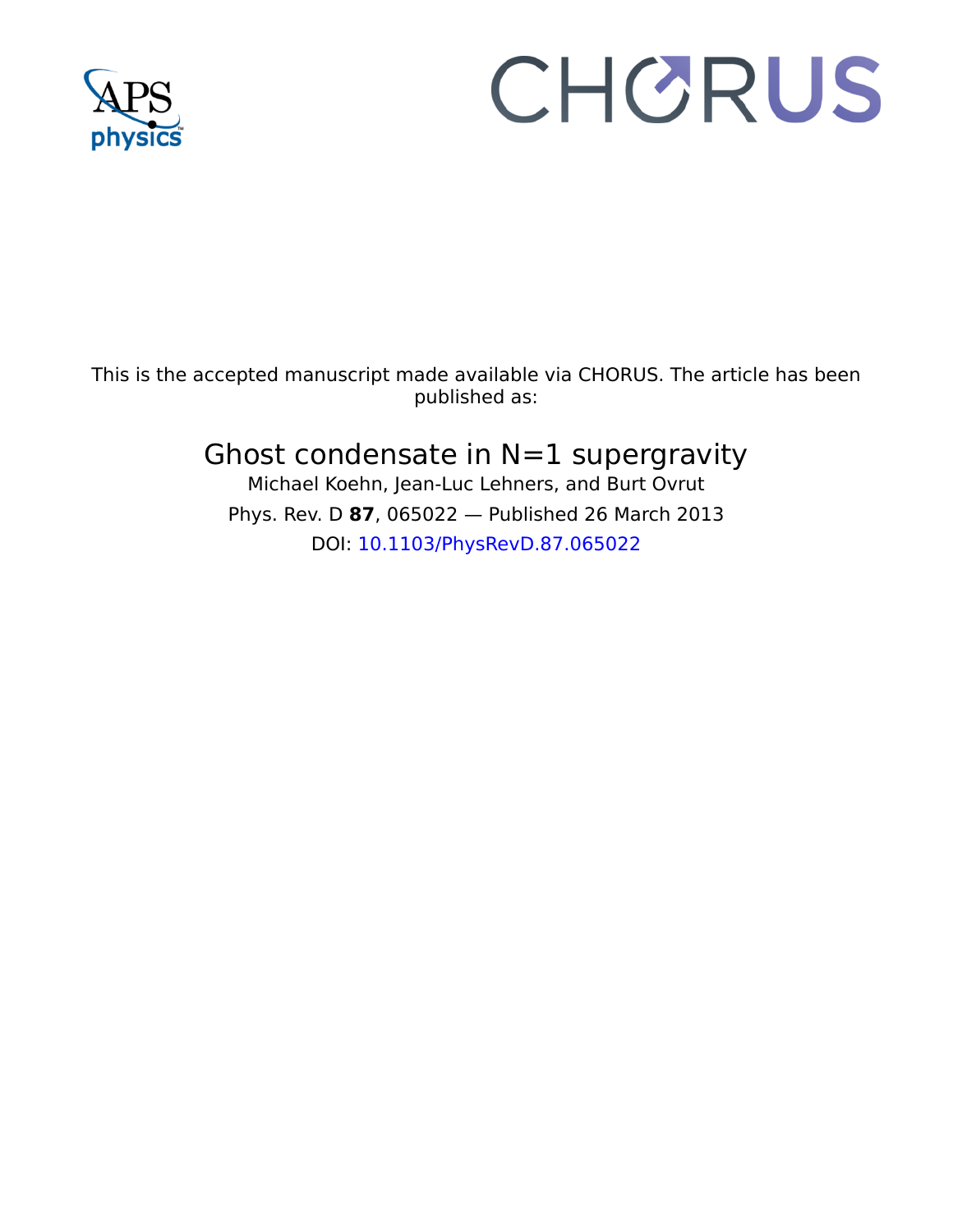### The Ghost Condensate in  $N = 1$  Supergravity

Michael Koehn,<sup>1,\*</sup> Jean-Luc Lehners,<sup>1,†</sup> and Burt Ovrut<sup>2,‡</sup>

<sup>1</sup>Max Planck Institute for Gravitational Physics (Albert Einstein Institute), 14476 Potsdam, Germany <sup>2</sup>Department of Physics, University of Pennsylvania,

209 South 33rd Street, Philadelphia, PA 19104-6395, U.S.A.

We present the theory of a supersymmetric ghost condensate coupled to  $N = 1$  supergravity. This is accomplished using a general formalism for constructing locally supersymmetric higher-derivative chiral superfield actions. The theory admits a ghost condensate vacuum in de Sitter spacetime. Expanded around this vacuum, the scalar sector of the theory is shown to be ghost-free with no spatial gradient instabilities. By direct calculation, the fermion sector is found to consist of a massless chiral fermion and a massless gravitino. By analyzing the supersymmetry transformations, we find that the chiral fermion transforms inhomogeneously, indicating that the ghost condensate vacuum spontaneously breaks local supersymmetry with this field as the Goldstone fermion. Although potentially able to get a mass through the super-Higgs effect, the vanishing superpotential in the ghost condensate theory renders the gravitino massless. Thus local supersymmetry is broken without the super-Higgs effect taking place. This is in agreement with, and gives an explanation for, the direct calculation.

#### I. INTRODUCTION AND SUMMARY

It was shown in [1] that certain scalar field theories with higher-derivative kinetic terms can, when coupled to gravity, possess a vacuum that is ghost-free but violates the Null Energy Condition (NEC) of general relativity. These "ghost condensate" vacua have a number of important applications. For example, ekpyrotic [2–4] and other bouncing theories [5–8] of the early universe require that spacetime "bounce" from a contracting to an expanding phase, perhaps even oscillating cyclically [9, 10]. From the point of view of low-energy effective field theory, these cosmologies require some form of matter that naturally violates the NEC without introducing any ghosts or singularities in spacetime. Such forms of matter are rare–ghost condensates [1] and the closely related Galileons [11] are currently the only known scalar field examples. Ghost condensates were introduced in this context in new ekpyrotic cosmology [12]. It was shown [12–14] that, given the appropriate potential and kinetic energy functions, the early universe can go through a contracting ekpyrotic phase where a nearly scale-invariant spectrum of scalar perturbations is produced [15] (with characteristic non-Gaussian signatures [6, 14, 16–21]), followed by a ghost-condensate phase where the universe bounces and enters the present epoch of expansion.

spontaneously break botal supergy<br>means parentially able to for a mass through the simele sime of the Goldsian<br>effectivality able to get a mass through the super-Higgs effect, the vanishing superpodential in the<br>gluent co All of the above theories involve scalar fields coupled to gravity in the early universe and, hence, it seems essential to understand their ultra-violet (UV) behavior. The quantum divergences of both scalar theories and gravity are under better control within the context of supersymmetry, supergravity and string theory. With this in mind, ghost condensate theories were extended to global supersymmetry in [22]. Specifically, the globally  $N = 1$  supersymmetric Lagrangian of a single chiral supermultiplet–containing a complex scalar with two real components  $\phi$  and  $\xi$ , a Weyl fermion  $\chi$  and an auxiliary field F-was generalized to include higher-derivative kinetic terms. This theory manifested the ghost condensate vacuum which, due to the appropriate choice of higher-derivative interactions, retained the auxiliary field structure of F, was free of spatial gradient instabilities of  $\phi$  and had a canonical kinetic energy for the second real scalar ξ. The kinetic energy of the fermion evaluated in this condensate vacuum is ghost-free but has a negative spatial gradient term which, perhaps, is physically acceptable. Be that as it may, to resolve this last issue the global supersymmetry construction was extended to more generic higher-derivative interactions in [23]. This led naturally to a globally  $N = 1$  supersymmetric theory of conformal Galileons [23]. Within this context, it was shown that the ghost condensate still persisted with all of the appropriate properties of the original supersymmetric theory but, now, with a correct sign fermion kinetic energy as well. A final, and important, property of the globally supersymmetric ghost condensate vacuum is that it spontaneously breaks supersymmetry. This occurs, not through

<sup>∗</sup>michael.koehn@aei.mpg.de

<sup>†</sup>jlehners@aei.mpg.de

<sup>‡</sup>ovrut@elcapitan.hep.upenn.edu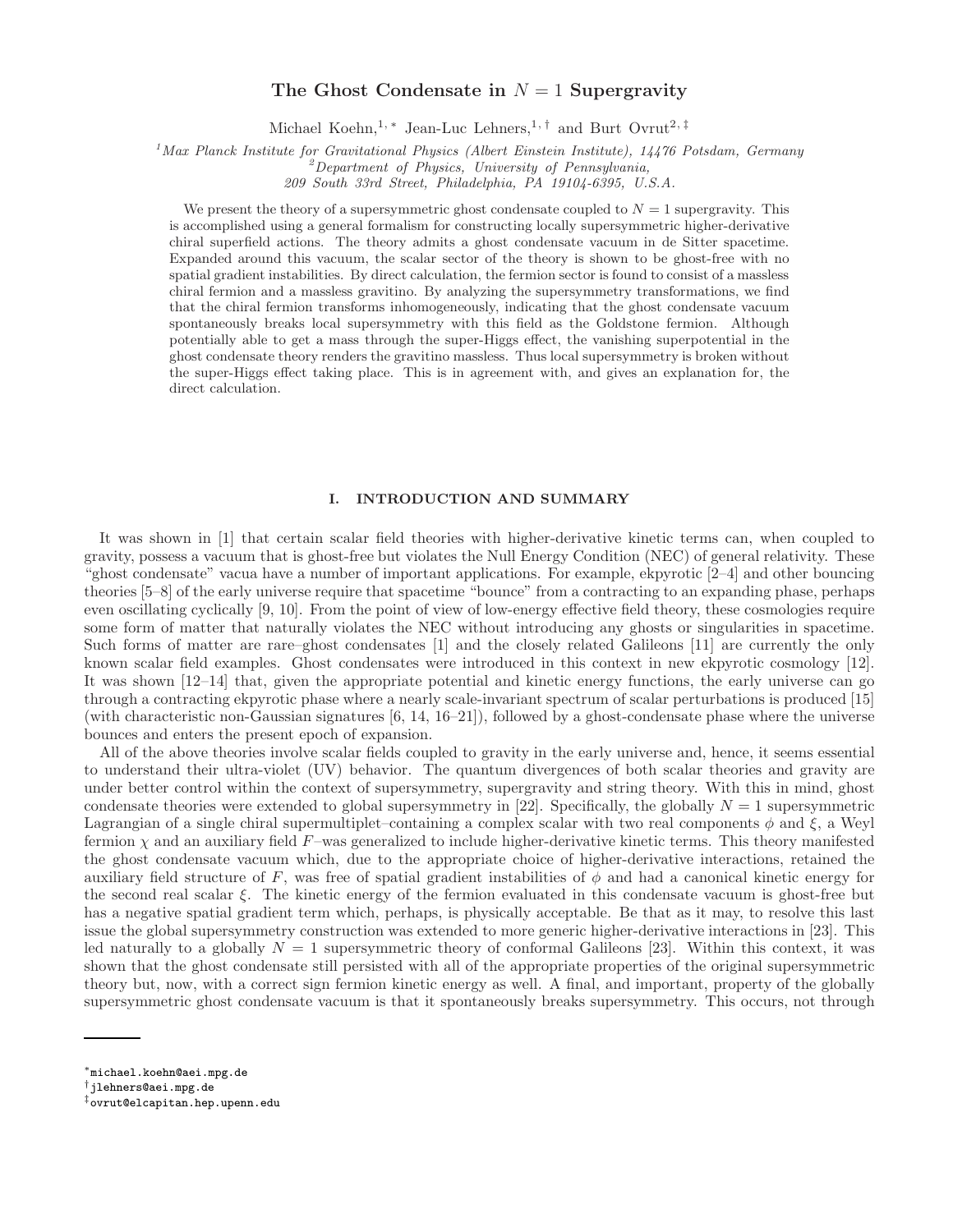an expectation value for the  $F$  term, but, rather, due to the explicit time-dependence of the scalar condensate.

These globally supersymmetric condensate theories, although using their eventual interaction with gravity as a motivation for some of their properties, were not a complete coupling to supergravitation. In this paper, we accomplish this by explicitly coupling the higher-derivative chiral superfield Lagrangians introduced in [22] to local  $N = 1$ supergravity. Explicitly we will do the following. After reviewing both scalar and globally supersymmetric ghost condensates in Sections II and III respectively, the basic  $N = 1$  supergravity ghost condensate Lagrangian is introduced. This is accomplished in Section IV using the general formalism of higher-derivative chiral superfield actions coupled to  $N = 1$  supergravity introduced in [24, 25]. We begin by constructing the Lagrangian, both in superfields and components, for a single chiral superfield with the simplest higher-derivative kinetic term coupled to supergravity. By appropriately choosing the Kähler potential–in the present paper we do not require a superpotential–solving for the auxiliary fields and Weyl rescaling, the proposed component field supergravity Lagrangian for a ghost condensate theory is presented. This is shown to indeed admit a ghost condensate vacuum in de Sitter spacetime with vanishing gravitino and  $\chi$  fermions. The quadratic scalar Lagrangian is evaluated in the condensate vacuum exposing two possible problems–a potential gradient instability in the scalar  $\phi$  and an unacceptable kinetic energy for its partner scalar field  $\xi$ , which we address later in the paper.

In the following subsection, the gravitino and  $\chi$  kinetic energies and mass terms are presented. By appropriate field redefinition, these are diagonalized and shown to correspond to a massless fermion  $\chi$  and a massless gravitino. This result is then interpreted and explained within the context of the fermion supergravity transformations, which are reviewed in Appendix A. As in the global case, the supergravity ghost condensate spontaneously breaks supersymmetry due to the explicit time-dependence of the scalar  $\phi$ . This renders the supersymmetry transformation of  $\chi$ inhomogeneous–signaling the breaking of supersymmetry. However, we show that, as in a Minkowski spacetime vacuum, the gravitino can be redefined so that it transforms homogeneously. Hence,  $\chi$  is the massless Goldstone fermion. The super-Higgs effect is discussed in detail. We find that, even though supersymmetry has been spontaneously broken, the gravitino remains massless due to the vanishing of the superpotential and thus the usual super-Higgs effect (by which the gravitino becomes massive) does not take place. These results give an explanation for those obtained by direct diagonalization of the quadratic fermion Lagrangian. Having understood the fermion kinetic and mass terms, we then return in the next subsection to the problems of the  $\phi$  spatial gradient instability and the wrong sign  $\xi$  kinetic energy. We present explicit additional supersymmetric terms that, when added to the supergravity Lagrangian, solve both of these problems. Their effect on the ghost condensate vacuum is to make a small shift in the scales of both the condensate and the de Sitter spacetime. The calculation of the requisite component field Lagrangians is presented in detail in Appendix B. Finally, it is shown that these additional terms, while possibly modifying the coefficients of the diagonal gravitino and  $\chi$  kinetic energies, still leave the gravitino and  $\chi$  as massless fermions. This is accomplished using the generalized fermion transformations presented in Appendix A.

The results of this paper prove the existence of a consistent  $N = 1$  supergravity ghost condensate theory. Although ghost-free, the  $\chi$  kinetic energy continues to manifest a negative spatial gradient term. It is of interest, therefore, to extended and generalize the results of this paper to a theory of supersymmetric conformal Galileons coupled to supergravitation–this will appear elsewhere. It is of interest to note that conformal scalar Galileons can occur on the worldvolume of branes [26] and AdS "kink" solitons [27]. Furthermore, it was shown in [28] that the bosonic components of  $N = 1$  supergravity Galileons also appear naturally on the worldvolume of BPS wrapped five-branes in heterotic superstring constructions [29–33]. It is tempting to conjecture, therefore, that string soliton worldvolume theories can manifest a ghost condensate solution–thus naturally violating the NEC in a UV complete superstring context. This is presently under study.

#### II. SCALAR GHOST CONDENSATION

Let  $g_{mn}$  be a (- + ++) Lorentz signature metric of four-dimensional spacetime with coordinates  $x^m$  and consider a real scalar field  $\phi$ . Denote its standard kinetic term by  $X = -\frac{1}{2}(\partial \phi)^2$ . A ghost condensate vacuum arises from higher-derivative theories of the form

$$
\mathcal{L} = \sqrt{-g}P(X) \tag{II.1}
$$

where  $P(X)$  is an arbitrary differentiable function of X. In a flat Friedmann-Robertson-Walker (FRW) spacetime with metric  $ds^2 = -dt^2 + a(t)^2 \delta_{ij} dx^i dx^j$ , and assuming  $\phi$  to be dependent on time alone, the scalar equation of motion becomes

$$
\frac{d}{dt}\left(a^3 P_{,X}\dot{\phi}\right) = 0\tag{II.2}
$$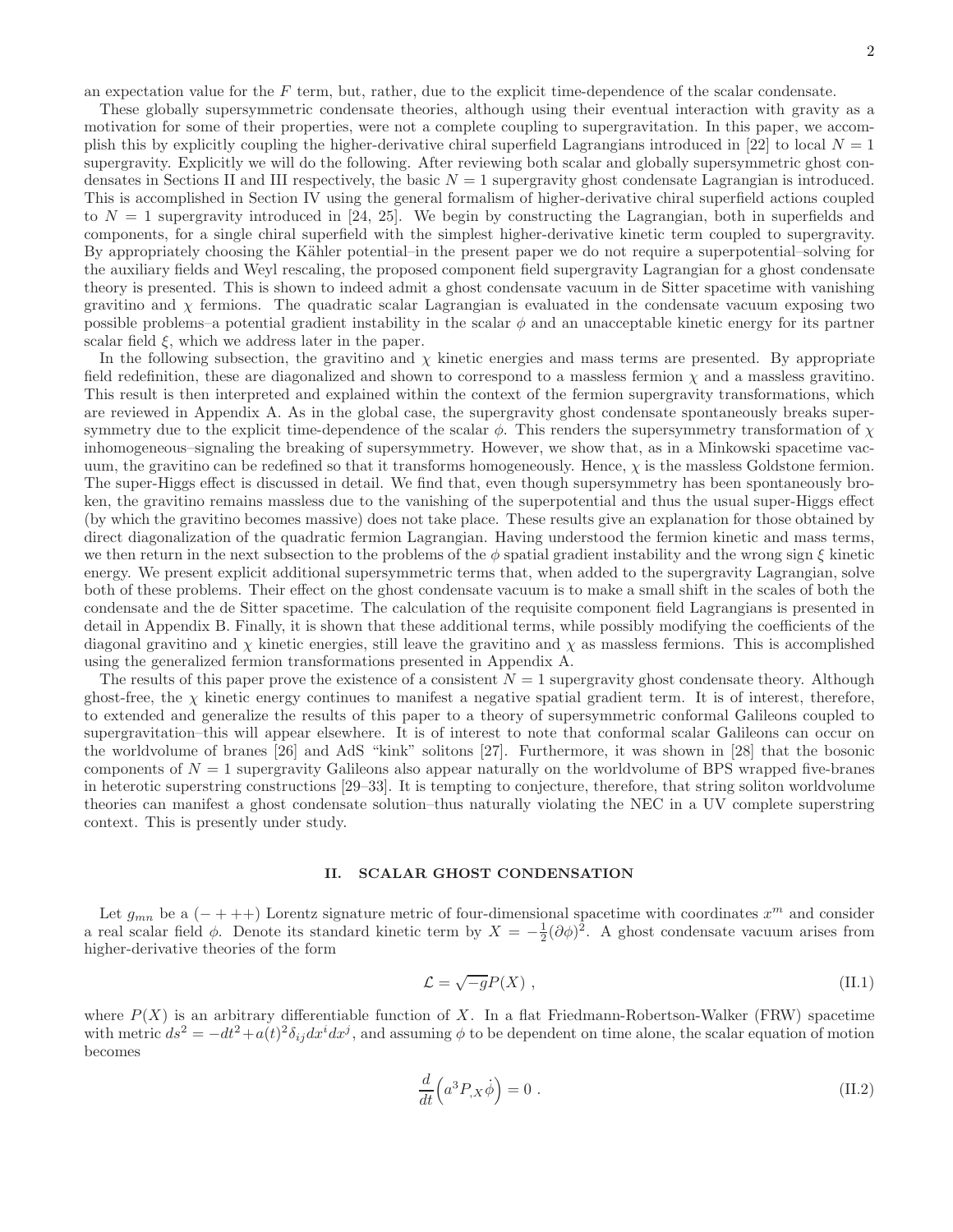Clearly this has a trivial solution when  $\phi = constant$ . Of more interest is the solution with non-constant  $\phi$ , but for which

$$
X = \frac{1}{2}\dot{\phi}^2 = \text{constant}, \quad P_{,X} = 0 \tag{II.3}
$$

Denoting by  $X_{\text{ext}}$  a constant extremum of  $P(X)$ , the equation of motion admits the ghost condensate solution

$$
\phi = ct \tag{II.4}
$$

where  $c^2 = 2X_{\text{ext}}$ .

The explicit time-dependence of this solution spontaneously breaks Lorentz invariance and leads to a number of interesting properties. First of all, evaluating the energy and pressure densities one finds

$$
\rho = 2XP_{,X} - P, \quad p = P \quad \Rightarrow \quad \rho + p = 2XP_{,X} \tag{II.5}
$$

Since by definition  $X > 0$ , it follows that the Null Energy Condition (the NEC corresponds to the requirement  $\rho + p \geq 0$ ) can be violated if  $P_{,X} < 0$ . That is, if we are close to an extremum for  $P(X)$ , then on one side the NEC is satisfied while on the other it is not. Correspondingly, since Einstein's equations imply  $\dot{H} = -\frac{1}{2}(\rho + p)$ , it is now possible to obtain a non-singular bouncing universe–where H increases from negative to positive values. Crucial in determining the viability of this theory is the question of whether or not this NEC-violating solution is "stable". To this end, let us expand Lagrangian (II.1) to quadratic order in perturbations around the ghost condensate,

$$
\phi = ct + \delta\phi(x^m) \tag{II.6}
$$

We find that

$$
\frac{\mathcal{L}}{\sqrt{-g}} = \frac{1}{2} \Big( (2XP_{,XX} + P_{,X})(\dot{\delta}\phi)^2 - P_{,X}\delta\phi^{i}\delta\phi_{,i} \Big) . \tag{II.7}
$$

As a result of Lorentz breaking, the coefficients in front of the time and space pieces are unequal. By inspection, one sees that the condition for the absence of ghosts is that

$$
2XP_{,XX} + P_{,X} > 0 \tag{II.8}
$$

which can be achieved around a local minimum

$$
P_{,XX} > 0 \tag{II.9}
$$

even in the NEC-violating region where  $P_X$  is small but negative. Henceforth, one imposes (II.9) in addition to (II.3) on the ghost condensate vacuum. This feature is arguably the most striking property of ghost condensate theories, namely, that the NEC can be violated without the appearance of ghosts.

However, in the NEC violating region the coefficient in front of the spatial derivative term in (II.7) has the wrong sign. Therefore, the theory suffers from gradient instabilities. These can be softened by adding (small) higherderivative terms–not of the  $P(X)$  type–to the Lagrangian, such as  $-(\Box \phi)^2$ . These modify the dispersion relation for  $\delta\phi$  at high momenta and suppress instabilities for a short–but sufficient–period of time. In a cosmological context, there are additional constraints arising from a study of the growth of cosmological perturbations, which imply that a non-singular bounce must be fast in order to avoid perturbations from becoming uncontrollably large [34, 35]. The bottom line is that bouncing universe solutions via a ghost condensate are admissible, but the bounce is required to occur on a fast time-scale–for more details, see [12].

#### III. REVIEW OF GLOBALLY  $N = 1$  SUPERSYMMETRIC GHOST CONDENSATION

#### A. Higher-Derivative Chiral Superfield Lagrangians

As shown in [22], the scalar ghost condensate theory can be extended to global  $N = 1$  supersymmetry. In this paper, we will adopt the notation and conventions of Wess and Bagger [36]. A point in flat  $N = 1$  superspace is labelled by the ordinary spacetime coordinates  $x^m$  and the Grassmann spinor coordinates  $\theta^{\alpha}, \bar{\theta}_{\dot{\alpha}}$ . One can define superspace derivatives

$$
D_{\alpha} = \frac{\partial}{\partial \theta^{\alpha}} + i\sigma_{\alpha\dot{\alpha}}^{m} \bar{\theta}^{\dot{\alpha}} \partial_{m} \qquad \bar{D}_{\dot{\alpha}} = -\frac{\partial}{\partial \bar{\theta}^{\dot{\alpha}}} - i\theta^{\alpha} \sigma_{\alpha\dot{\alpha}}^{m} \partial_{m} \qquad (III.1)
$$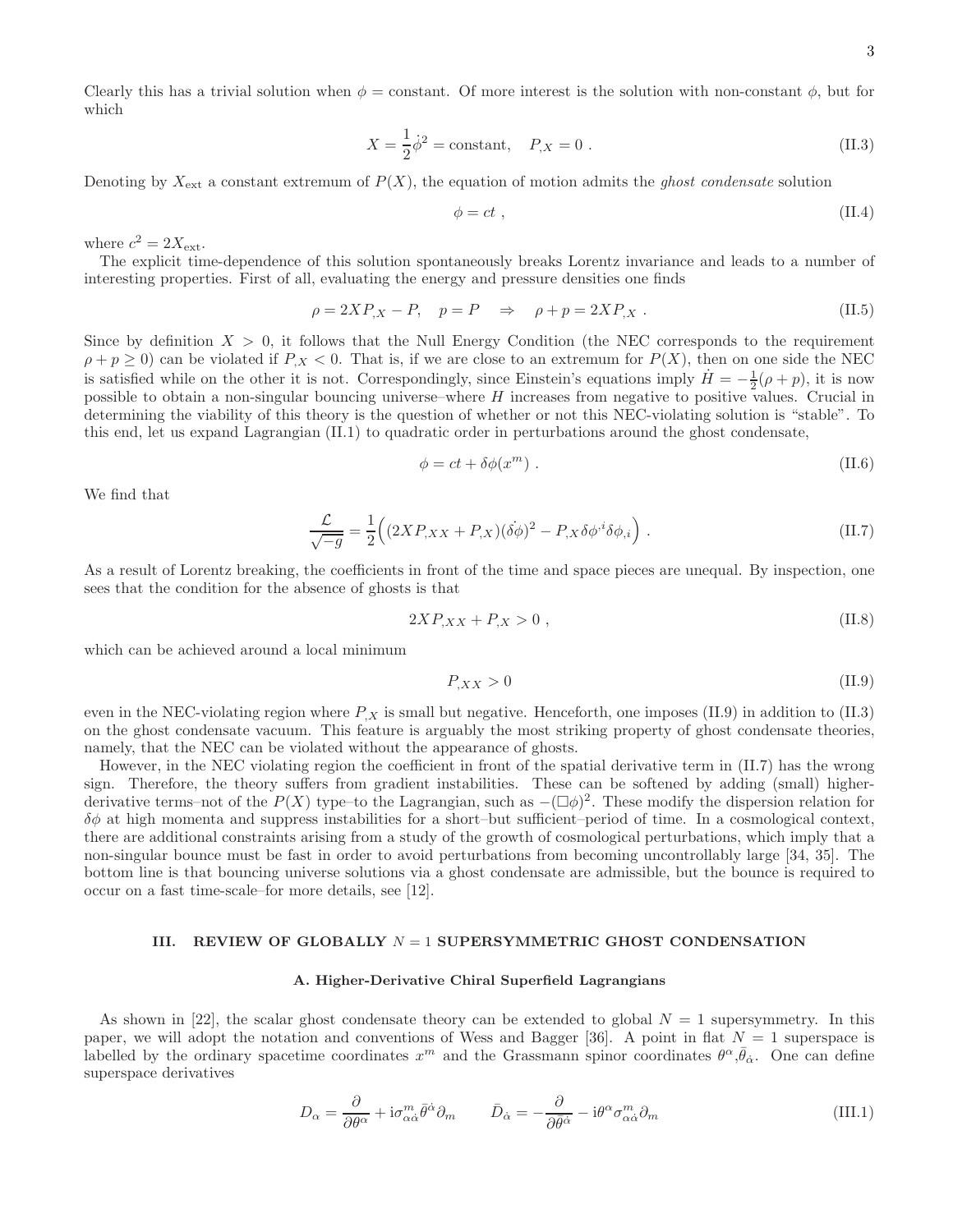satisfying the supersymmetry algebra

$$
\{D_{\alpha}, \bar{D}_{\dot{\alpha}}\} = -2i\sigma_{\alpha\dot{\alpha}}^{m}\partial_{m}.
$$
\n(III.2)

A chiral superfield  $\Phi$  is defined by the constraint that

$$
\bar{D}_{\dot{\alpha}}\Phi = 0.\tag{III.3}
$$

It can be expanded in terms of  $\theta^{\alpha}, \bar{\theta}_{\dot{\alpha}}$  as

$$
\Phi = A + i\theta\sigma^m \bar{\theta} A_{,m} + \frac{1}{4} \theta \theta \bar{\theta} \bar{\theta} \Box A + \theta \theta F + \sqrt{2} \theta \chi - \frac{i}{\sqrt{2}} \theta \theta \chi_{,m} \sigma^m \bar{\theta},
$$
\n(III.4)

where the component fields are a complex scalar  $A(x)$ , an auxiliary field  $F(x)$  and a spinor  $\chi_{\alpha}(x)$ , each being functions of the ordinary space-time coordinates  $x^m$ . Spinor indices which we do not write out explicitly are understood to be summed according to the convention  $\chi \theta = \chi^{\alpha} \theta_{\alpha}$  and  $\bar{\chi} \bar{\theta} = \bar{\chi}_{\dot{\alpha}} \bar{\theta}^{\dot{\alpha}}$ .

The highest  $(\theta \theta \bar{\theta} \bar{\theta})$  component of a superfield is automatically invariant under supersymmetry transformations (up to a total spacetime derivative) and, thus, can be used to define a supersymmetric Lagrangian. To isolate the highest component, one can either integrate over the four fermonic coordinates of superspace with the differential  $d^4\theta \equiv d^2\theta d^2\bar{\theta}$ , or act on the superfield with four superspace derivatives  $D^2\bar{D}^2$ . Both procedures are equivalent. As an example, the ordinary supersymmetric kinetic Lagrangian for chiral superfield (III.4) is given by

$$
\mathcal{L}_{\Phi^{\dagger}\Phi} = \int d^4\theta \, \Phi^{\dagger}\Phi = \Phi^{\dagger}\Phi \mid_{\theta\theta\bar{\theta}\bar{\theta}} = -\partial A \cdot \partial A^* + F^*F + \frac{i}{2}(\chi_{,m}\sigma^m\bar{\chi} - \chi\sigma^m\bar{\chi}_{,m}). \tag{III.5}
$$

Defining the complex scalar A in terms of two real scalars  $\phi$ ,  $\xi$  as

$$
A = \frac{1}{\sqrt{2}}(\phi + i\xi) , \qquad (III.6)
$$

this Lagrangan becomes

$$
\mathcal{L}_{\Phi^{\dagger}\Phi} = -\frac{1}{2}(\partial\phi)^2 - \frac{1}{2}(\partial\xi)^2 + F^*F + \frac{i}{2}(\chi_{,m}\sigma^m\bar{\chi} - \chi\sigma^m\bar{\chi}_{,m})\ . \tag{III.7}
$$

Clearly (III.5) is the global  $N = 1$  supersymmetric extension of  $X = -\frac{1}{2}(\partial \phi)^2$  appearing in the scalar ghost condensate Lagrangian.

To continue, one must provide a global supersymmetric extension of  $X<sup>2</sup>$  as well. This was analyzed in [22] and found, to quadratic order in the spinor  $\chi$ , to be given by

$$
\mathcal{L}_{D\Phi D\Phi \bar{D}\Phi^{\dagger} \bar{D}\Phi^{\dagger}} = \frac{1}{16} D\Phi D\Phi \bar{D}\Phi^{\dagger} \bar{D}\Phi^{\dagger} \Big|_{\theta\theta\bar{\theta}\bar{\theta}} \n= (\partial A)^{2} (\partial A^{*})^{2} - 2F^{*}F\partial A \cdot \partial A^{*} + F^{*2}F^{2} \n- \frac{i}{2} (\chi\sigma^{m}\bar{\sigma}^{l}\sigma^{n}\bar{\chi}_{,n}) A_{,m} A_{,l}^{*} + \frac{i}{2} (\chi_{,n}\sigma^{n}\bar{\sigma}^{m}\sigma^{l}\bar{\chi}) A_{,m} A_{,l}^{*} \n+ i\chi\sigma^{m}\bar{\chi}^{,n} A_{,m} A_{,n}^{*} - i\chi^{,m}\sigma^{n}\bar{\chi} A_{,m} A_{,n}^{*} + \frac{i}{2} \chi\sigma^{m}\bar{\chi} (A_{,m}^{*} \Box A - A_{,m} \Box A^{*}) \n+ \frac{1}{2} (F \Box A - \partial F\partial A) \bar{\chi}\bar{\chi} + \frac{1}{2} (F^{*} \Box A^{*} - \partial F^{*}\partial A^{*}) \chi\chi \n+ \frac{1}{2} F A_{,m} (\bar{\chi}\bar{\sigma}^{m}\sigma^{n}\bar{\chi}_{,n} - \bar{\chi}_{,n}\bar{\sigma}^{m}\sigma^{n}\bar{\chi}) + \frac{1}{2} F^{*} A_{,m}^{*} (\chi_{,n}\sigma^{n}\bar{\sigma}^{m}\chi - \chi\sigma^{n}\bar{\sigma}^{m}\chi_{,n}) \n+ \frac{3i}{2} F^{*} F (\chi_{,m}\sigma^{m}\bar{\chi} - \chi\sigma^{m}\bar{\chi}_{,m}) + \frac{i}{2} \chi\sigma^{m}\bar{\chi} (F F_{,m}^{*} - F^{*} F_{,m}) .
$$
\n(III.8)

Written in terms of  $\phi$ ,  $\xi$  using (III.6), the pure A term in this Lagrangian becomes

$$
(\partial A)^2 (\partial A^*)^2 = \frac{1}{4} (\partial \phi)^4 + \frac{1}{4} (\partial \xi)^4 - \frac{1}{2} (\partial \phi)^2 (\partial \xi)^2 + (\partial \phi \cdot \partial \xi)^2.
$$
 (III.9)

It follows that (III.8) is a gobal  $N = 1$  supersymmetric extension of the  $X^2$  term in the scalar ghost condensate Lagrangian. As discussed in [37], there is an alternative supersymmetric extensions of  $X^2$  given by

$$
-\frac{1}{16}(\Phi - \Phi^{\dagger})^2 \bar{D}D\Phi D\bar{D}\Phi^{\dagger} . \tag{III.10}
$$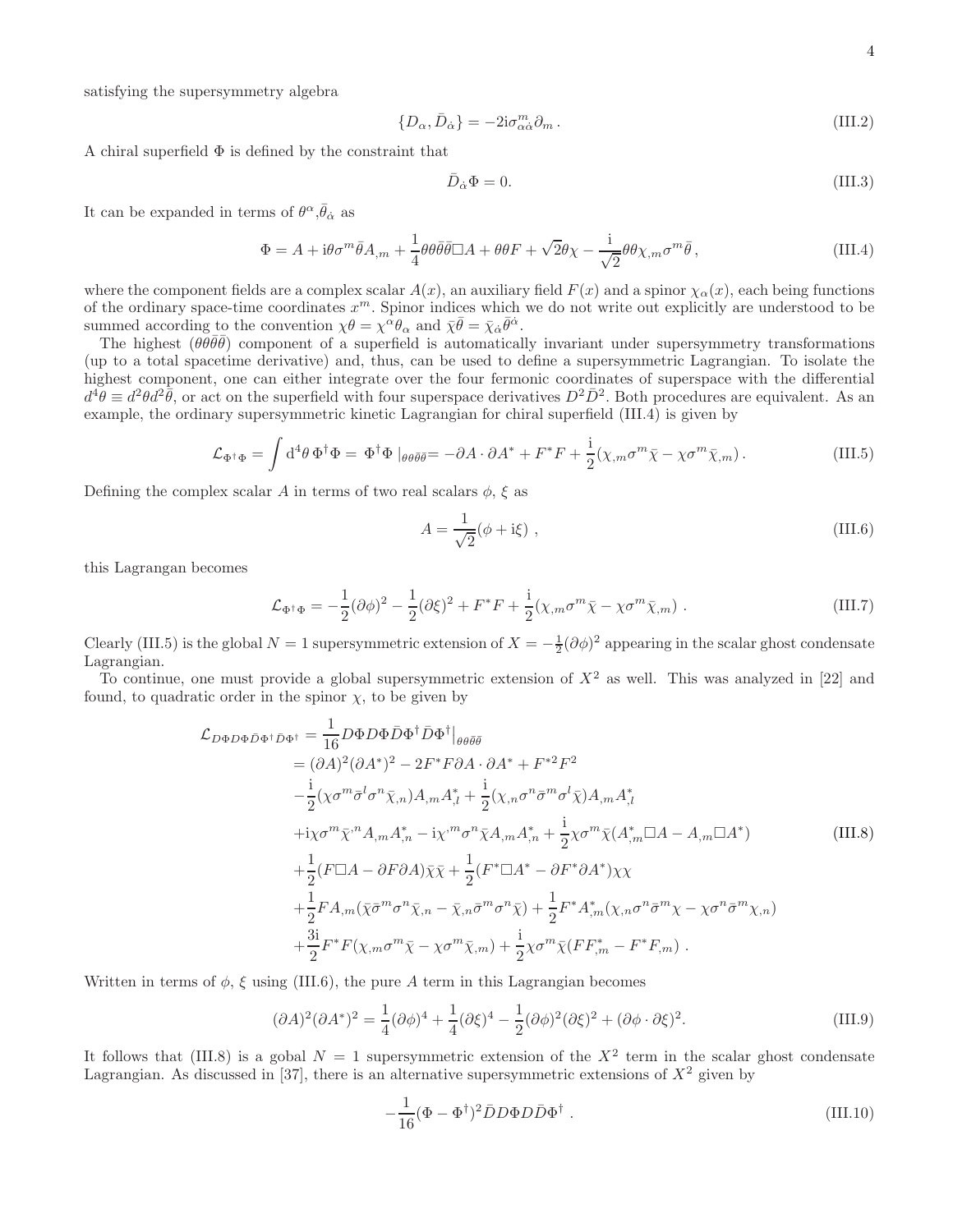However, (III.8) has two properties that render it the appropriate choice. First, it uniquely has the property that when the fermion  $\chi$  is set to zero, the only non-vanishing term is the top  $\theta\theta\bar{\theta}\bar{\theta}$  component. This makes (III.8) useful in constructing higher-derivative terms that include  $X^2$ , a property we will need below. Second, when extended to supergravity–as we will do in the next section–only (III.8) leads to minimal coupling of  $\phi$ ,  $\xi$  to gravity. The Lagrangian (III.10), on the other hand, produces a derivative interaction  $\phi^2(\partial \xi)^2 \mathcal{R}$  of the chiral scalars with the Ricci scalar  $\mathcal{R}$ .

#### B. The Supersymmetric Ghost Condensate

Using  $(III.5), (III.7)$  and  $(III.8), (III.9)$ , one can now present the global  $N = 1$  supersymmetric extension of the prototypical scalar ghost condensate Lagrangian  $P(X) = -X + X^2$ , with  $X_{ext} = \frac{1}{2}$ . Since this scalar Lagrangian is purely kinetic with no potential energy, there is no need to consider a superpotential  $W$ . This simplifies things, as

$$
W = 0 \Rightarrow F = 0 \tag{III.11}
$$

in the supersymmetric extension. The result, to quadratic order in the fermion  $\chi$ , is then given by

$$
\mathcal{L}^{\text{SUSY}} = \left( -\Phi^{\dagger} \Phi + \frac{1}{16} D \Phi D \Phi \bar{D} \Phi^{\dagger} \bar{D} \Phi^{\dagger} \right) \Big|_{\theta \theta \bar{\theta} \bar{\theta}}
$$
  
=  $+\frac{1}{2} (\partial \phi)^2 + \frac{1}{4} (\partial \phi)^4 + \frac{1}{2} (\partial \xi)^2 + \frac{1}{4} (\partial \xi)^4 - \frac{1}{2} (\partial \phi)^2 (\partial \xi)^2 + (\partial \phi \cdot \partial \xi)^2$  (III.12)  
-  $\frac{i}{2} (\chi_{,m} \sigma^m \bar{\chi} - \chi \sigma^m \bar{\chi}_{,m}) - \frac{1}{2} (\partial \phi)^2 \frac{i}{2} (\chi_{,m} \sigma^m \bar{\chi} - \chi \sigma^m \bar{\chi}_{,m})$   
-  $\phi_m \phi_{,n} \frac{i}{2} (\chi^n \sigma^m \bar{\chi} - \chi \sigma^m \bar{\chi}^n).$ 

It was shown in [22] that the associated equations of motion continue to admit a ghost condensate vacuum of the form

$$
\phi = ct \; , \quad \xi = 0 \; , \quad \chi = 0 \tag{III.13}
$$

for arbitrary real constant c. Recalling, however, that  $P_{,X}$  must vanish in a cosmological context, we henceforth restrict to  $c = 1$ .

To assess the stability of the supersymmetric ghost condensate, one can expand in small fluctuations around this background as

$$
\phi = t + \delta\phi(t, \vec{x}), \qquad \xi = \delta\xi(t, \vec{x}), \qquad \chi = \delta\chi(t, \vec{x}). \tag{III.14}
$$

The result, to quadratic order, is

$$
\mathcal{L}^{\text{SUSY}} = (\dot{\delta}\phi)^2 + 0 \cdot \delta\phi^{i}\delta\phi_{,i} \n+ 0 \cdot (\dot{\delta}\dot{\xi})^2 + \delta\xi^{i}\delta\xi_{,i} \n+ \frac{1}{2}\frac{i}{2} (\delta\chi_{,0}\sigma^0\delta\bar{\chi} - \delta\chi\sigma^0\delta\bar{\chi}_{,0}) - \frac{1}{2}\frac{i}{2} (\delta\chi_{,i}\sigma^i\delta\bar{\chi} - \delta\chi\sigma^i\delta\bar{\chi}_{,i}).
$$
\n(III.15)

Each line illustrates an important issue to be addressed in supersymmetric ghost condensation. Note from the first line that  $\delta\phi$  has a ghost-free time derivative term, but that the spatial gradient term is vanishing. This reproduces the standard result for a scalar ghost condensate at the minimum of  $P(X)$ . It follows from the discussion in Section II that  $\delta\phi$  will develop a small, negative spatial gradient term in the NEC violating region where  $P_X < 0$ . For the scalar ghost condensate, this is easily cured by including other higher-derivative terms not of the  $P(X)$  type–the simplest being  $-(\Box \phi)^2$ . This gradient stabilizing term can be extended to global  $N = 1$  supersymmetry using the fact, stated above, that when the fermion  $\chi$  is set to zero, the only non-vanishing term in  $D\Phi D\Phi \bar{D}\Phi^{\dagger} \bar{D}\Phi^{\dagger}$  is the top  $\theta \theta \bar{\theta} \bar{\theta}$  component. The appropriate extension was computed in [22] and shown to be

$$
-\frac{1}{2^{11}}D\Phi D\Phi \bar{D}\Phi^{\dagger} \bar{D}\Phi^{\dagger} (\lbrace D,\bar{D}\rbrace \lbrace D,\bar{D}\rbrace (\Phi+\Phi^{\dagger}))^{2} \Big|_{\theta\theta\bar{\theta}\bar{\theta}} = -(\Box\phi)^{2} \Big(\frac{1}{4}(\partial\phi)^{4} + \frac{1}{4}(\partial\xi)^{4} + (\partial\phi\cdot\partial\xi)^{2} - \frac{1}{2}(\partial\phi)^{2}(\partial\xi)^{2}\Big), \tag{III.16}
$$

where we have set  $F = 0$  and kept only those terms required to analyze the existence and stability of the ghost condensate. We have not displayed terms quadratic in the fermion  $\chi$  since each is multiplied by at least one power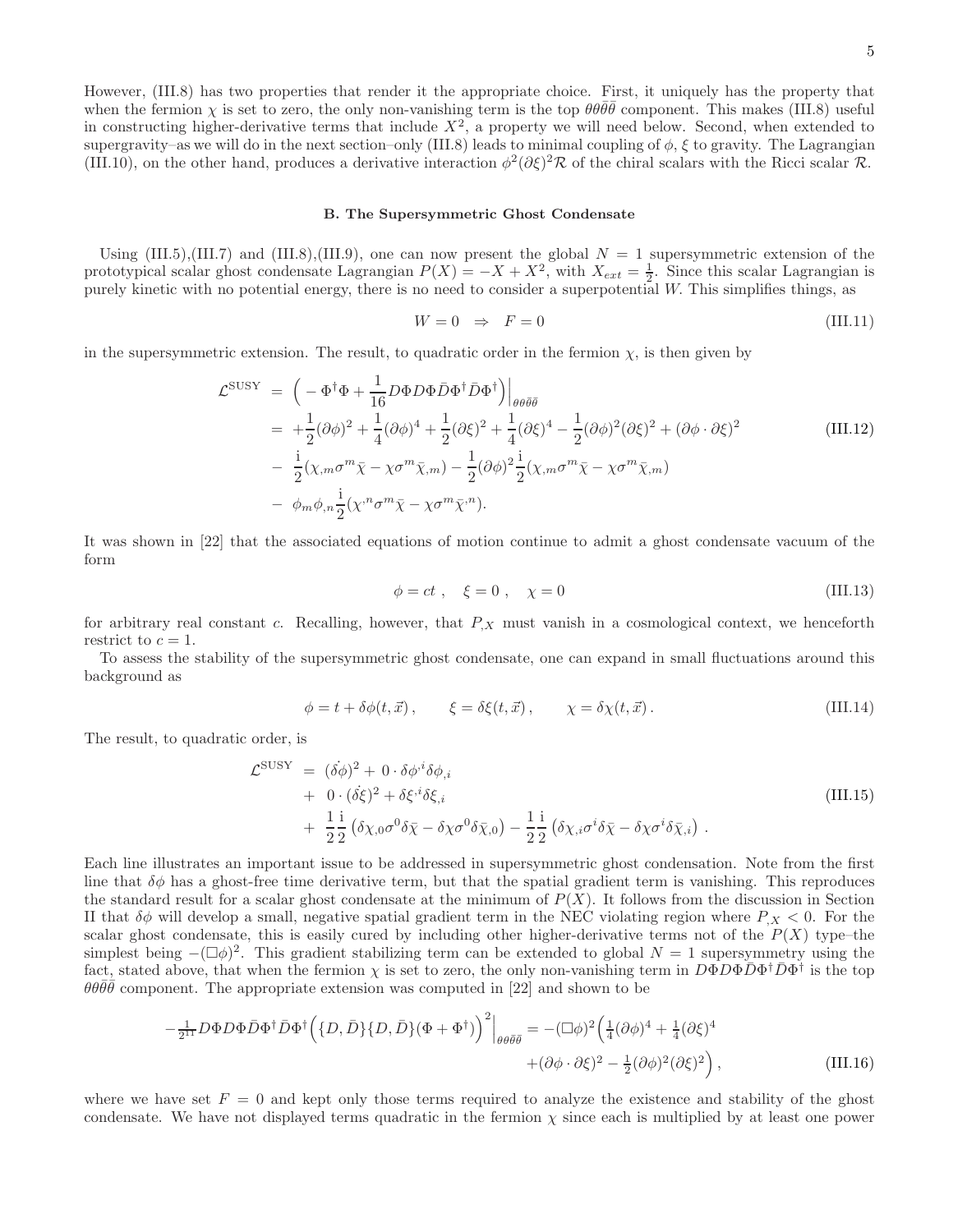of  $\Box\phi$  and, hence, will vanish in the condensate vacuum. When this is added to Lagrangian (III.12), the modified equations of motion for the component fields continue to admit the ghost condensate solution (III.13) with  $c = 1$ . Expanding around this vacuum using (III.14) and  $(\partial \phi)^2 = -1$ , we find to quadratic order that (III.16) becomes

$$
-\frac{1}{4}(\Box \delta \phi)^2 \tag{III.17}
$$

Hence, the first line in the component field Lagrangian is now

$$
\mathcal{L}^{\text{SUSY}} = (\dot{\delta\phi})^2 + 0 \cdot \delta\phi^{i\delta\phi} \dot{\delta\phi}_{,i} - \frac{1}{4} (\Box \delta\phi)^2 + \dots \,, \tag{III.18}
$$

which softens gradient instabilities by modifying the dispersion relation for  $\phi$ , just as in the usual non-supersymmetric ghost condensate [1]. We note that the coefficient in front of the  $(\Box \phi)^2$  term has been chosen for convenience here. A wide range of numerical values is in fact possible – see [12] for a detailed description of the associated bounds.

The second line in (III.15) indicates that the time derivative term in the  $\delta \xi$  kinetic energy vanishes, while the spatial gradient term has the wrong sign. This result is new to the supersymmetric extension and, again, must be cured by adding supersymmetric higher-derivative terms. Using the unique properties of  $D\Phi D\Phi \bar{D}\Phi^{\dagger} \bar{D}\Phi^{\dagger}$ , these were derived in [22] and, to quadratic order in  $\xi$ , found to be

$$
+\frac{8}{16^2}D\Phi D\Phi \bar{D}\Phi^{\dagger} \bar{D}\Phi^{\dagger} (\lbrace D, \bar{D}\rbrace (\Phi - \Phi^{\dagger}) \lbrace D, \bar{D}\rbrace (\Phi^{\dagger} - \Phi))\Big|_{\theta\theta\bar{\theta}\bar{\theta}}-\frac{4}{16^3}D\Phi D\Phi \bar{D}\Phi^{\dagger} \bar{D}\Phi^{\dagger} (\lbrace D, \bar{D}\rbrace (\Phi + \Phi^{\dagger}) \lbrace D, \bar{D}\rbrace (\Phi - \Phi^{\dagger}) ) (\lbrace D, \bar{D}\rbrace (\Phi + \Phi^{\dagger}) \lbrace D, \bar{D}\rbrace (\Phi^{\dagger} - \Phi))\Big|_{\theta\theta\bar{\theta}\bar{\theta}}= -2(\partial\phi)^4(\partial\xi)^2 - (\partial\phi)^4(\partial\phi \cdot \partial\xi)^2.
$$
 (III.19)

Again, we have displayed only those terms required to analyze the existence and stability of the ghost condensate. When these are added to the Lagrangian, the modified equations of motion continue to admit the ghost condensate vacuum (III.13) with  $c = 1$ . Expanding around this vacuum using (III.14), (III.19) becomes

$$
-2(\partial \delta \xi)^2 - (\dot{\delta \xi})^2 \tag{III.20}
$$

Hence, the second line in the component field Lagrangian is now

$$
\mathcal{L}^{\text{SUSY}} = \dots + (\delta \xi)^2 - \delta \xi^i \delta \xi_i + \dots \,, \tag{III.21}
$$

which is a Lorentz invariant, correct sign kinetic energy for  $\delta \xi$ .

Finally, consider the  $\chi$  kinetic terms in the third line of (III.15). Although the coefficients are of equal magnitude, the time derivative term is ghost-free while the spatial gradient term has the wrong sign. Using globally supersymmetric extensions of  $P(X)$  theories, we have been unable to change the sign of the fermion spatial gradient term while leaving the time derivative term ghost-free. As discussed in [22], we remain agnostic about whether or not this wrong sign spatial fermion kinetic term is a physical problem. This issue will be further explored within the context of the spontaneous breaking of both global and local supersymmetry. It might be worth pointing out though that by extending the ghost condensate model to Galileon theories, the same vacuum solution admits correct-sign, ghost-free fluctuations [23].

For completeness, we present the entire globally supersymmetric extension of the ghost condensate theory, combining all of the terms discussed independently above. The result is

$$
\mathcal{L}^{\text{SUSY}} = -\Phi^{\dagger} \Phi \left|_{\theta \theta \bar{\theta} \bar{\theta}} + \frac{1}{16} D \Phi D \Phi \bar{D} \Phi^{\dagger} \bar{D} \Phi^{\dagger} \left|_{\theta \theta \bar{\theta} \bar{\theta}} \right.\left. + D \Phi D \Phi \bar{D} \Phi^{\dagger} \bar{D} \Phi^{\dagger} \left[ -\frac{1}{2^{11}} \Big( \{ D, \bar{D} \} \{ D, \bar{D} \} (\Phi + \Phi^{\dagger}) \Big)^2 \right. \right.\left. + \frac{1}{2^5} \{ D, \bar{D} \} (\Phi - \Phi^{\dagger}) \{ D, \bar{D} \} (\Phi^{\dagger} - \Phi) \right.\left. - \frac{1}{2^{10}} \Big( \{ D, \bar{D} \} (\Phi + \Phi^{\dagger}) \{ D, \bar{D} \} (\Phi - \Phi^{\dagger}) \Big)^2 \Big] \Big|_{\theta \theta \bar{\theta} \bar{\theta}}.
$$
\n(III.22)

In components, writing out all the terms that are relevant for a stability analysis in a ghost condensate background, this corresponds to

$$
\mathcal{L}^{\text{SUSY}} = +\frac{1}{2}(\partial \phi)^2 + \frac{1}{4}(\partial \phi)^4 - \frac{1}{4}(\partial \phi)^4 (\Box \phi)^2
$$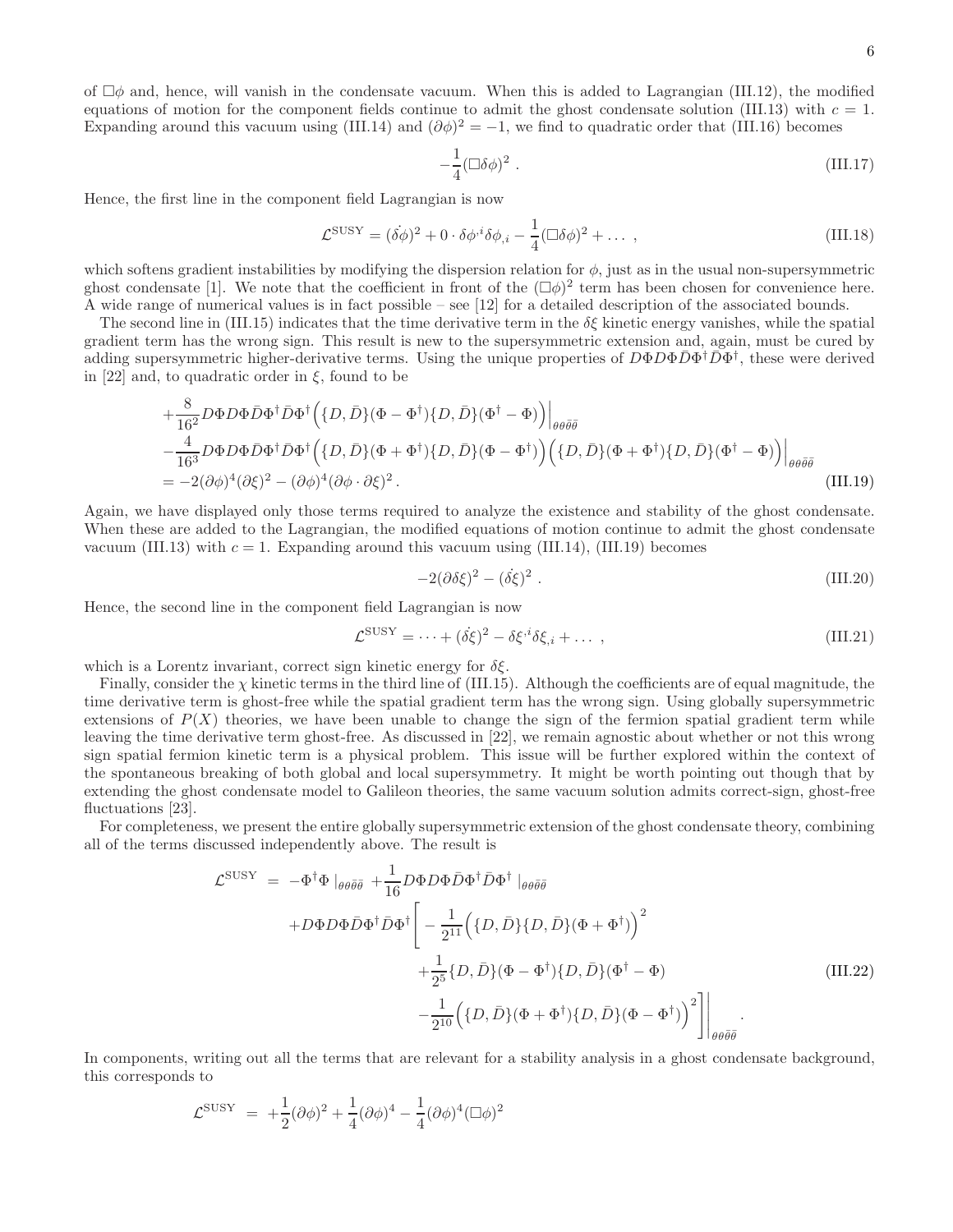$$
+\frac{1}{2}(\partial\xi)^2 - \frac{1}{2}(\partial\phi)^2(\partial\xi)^2 - 2(\partial\phi)^4(\partial\xi)^2 + (\partial\phi \cdot \partial\xi)^2 - (\partial\phi)^4(\partial\phi \cdot \partial\xi)^2
$$
 (III.23)  

$$
+\frac{i}{2}(\chi_m\sigma^m\bar{\chi} - \chi\sigma^m\bar{\chi}_m)\Big(-1 - \frac{1}{2}(\partial\phi)^2\Big) - \phi_m\phi_m\frac{i}{2}(\chi^n\sigma^m\bar{\chi} - \chi\sigma^m\bar{\chi}^n).
$$

#### C. A New Form of Supersymmetry Breaking

The supersymmetric ghost condensate manifests another important property. Consider the supersymmetry transformation of the spinor,

$$
\delta \chi = i\sqrt{2}\sigma^m \bar{\zeta} \partial_m A + \sqrt{2}\zeta F. \tag{III.24}
$$

Ordinarily, spontaneous breaking of supersymmetry is achieved by having a non-zero, constant vev of the dimensiontwo auxiliary field F, thus rendering the transformation inhomogeneous. The spinor  $\chi$  then becomes the Goldstone fermion of the spontaneously broken supersymmetry.

With the supersymmetric ghost condensate, we find ourselves in a new situation. In this vacuum, the vev of  $F$ vanishes. Now, however, supersymmetry is broken by the scalar field A getting a non-zero and, moreover, linearly time-dependent vev  $\langle \dot{A} \rangle = \langle \phi \rangle / \sqrt{2} = c / \sqrt{2}$ , where we restore the arbitrary dimension-two constant. Therefore,

$$
\delta \chi = i\sqrt{2}\sigma^m \bar{\zeta} \partial_m A = i\sigma^0 \bar{\zeta} c . \qquad (III.25)
$$

As previously, the fermion transforms inhomogeneously and, hence, supersymmetry is spontaneously broken. For the ghost condensate, however, the inhomogeneous term arises from the linear time-dependent vev of  $\phi$  rather than from the F-term. The scale of supersymmetry breaking corresponds to the scale of the ghost condensate. It is of interest to explore this mechanism within the context of supergravity. There, one might expect the Goldstone fermion to be eaten by the gravitino, and to render the latter massive. However, because of the wrong-sign spatial kinetic term of the spinor and other properties of the ghost condensate background–as discussed in the previous subsection–there may well be subtleties involved. We will return to this intriguing question in the next section.

#### IV. THE GHOST CONDENSATE IN  $N = 1$  SUPERGRAVITY

In this section, we couple the globally supersymmetric Lagrangian given in (III.22) to  $N = 1$  supergravity and discuss the ghost condensate vacuum in this context. As above, only those terms in the component field Lagrangian that have up to two fermions are presented–since this is all that is required to discuss the supergravity ghost condensate.

#### A. The Chiral Superfield Lagrangian in Supergravity

In [24], it was shown that a global  $N = 1$  supersymmetric Lagrangian of the form

$$
\mathcal{L}^{\text{SUSY}} = K(\Phi, \Phi^{\dagger}) \mid_{\theta \theta \bar{\theta} \bar{\theta}} + \frac{1}{16} D \Phi D \Phi \bar{D} \Phi^{\dagger} \bar{D} \Phi^{\dagger} T(\Phi, \Phi^{\dagger}, \partial_m \Phi, \partial_n \Phi^{\dagger}) \mid_{\theta \theta \bar{\theta} \bar{\theta}} + \left( W(\Phi) \mid_{\theta \theta} + W^{\dagger}(\Phi^{\dagger}) \mid_{\bar{\theta} \bar{\theta}} \right),
$$
 (IV.1)

where K is any real function of  $\Phi, \Phi^{\dagger}$ , T is an arbitrary hermitian function of  $\Phi, \Phi^{\dagger}$  with any number of their spacetime derivatives (with all derivative indices contracted) and W is an arbitrary holomorphic function of  $\Phi$ , can be consistently coupled to supergravity<sup>1</sup>. This was accomplished within the context of curved superspace, following the notation and formalism introduced in [36]. Suffice it here to say that a point in curved  $N = 1$  superspace is labelled by  $(x^m, \Theta^{\alpha}, \bar{\Theta}_{\dot{\alpha}})$  and that the chiral projector is  $\bar{\mathcal{D}}^2 - 8R$ , where  $\bar{\mathcal{D}}_{\dot{\alpha}}$  is a spinorial component of the curved superspace covariant derivative  $\mathcal{D}_A = (\mathcal{D}_a, \mathcal{D}_\alpha, \overline{\mathcal{D}}_{\dot{\alpha}})$  and R is the curvature superfield<sup>2</sup>. In its component expansion, R contains

<sup>1</sup> Related work of interest includes [38–44].

<sup>&</sup>lt;sup>2</sup> All covariant derivatives used in this paper contain the superspin connection *only*. The  $U(1)$  connection associated with Kähler transformations–sometimes absorbed into the covariant derivatives in [36]–are, in this paper, always written out explicitly.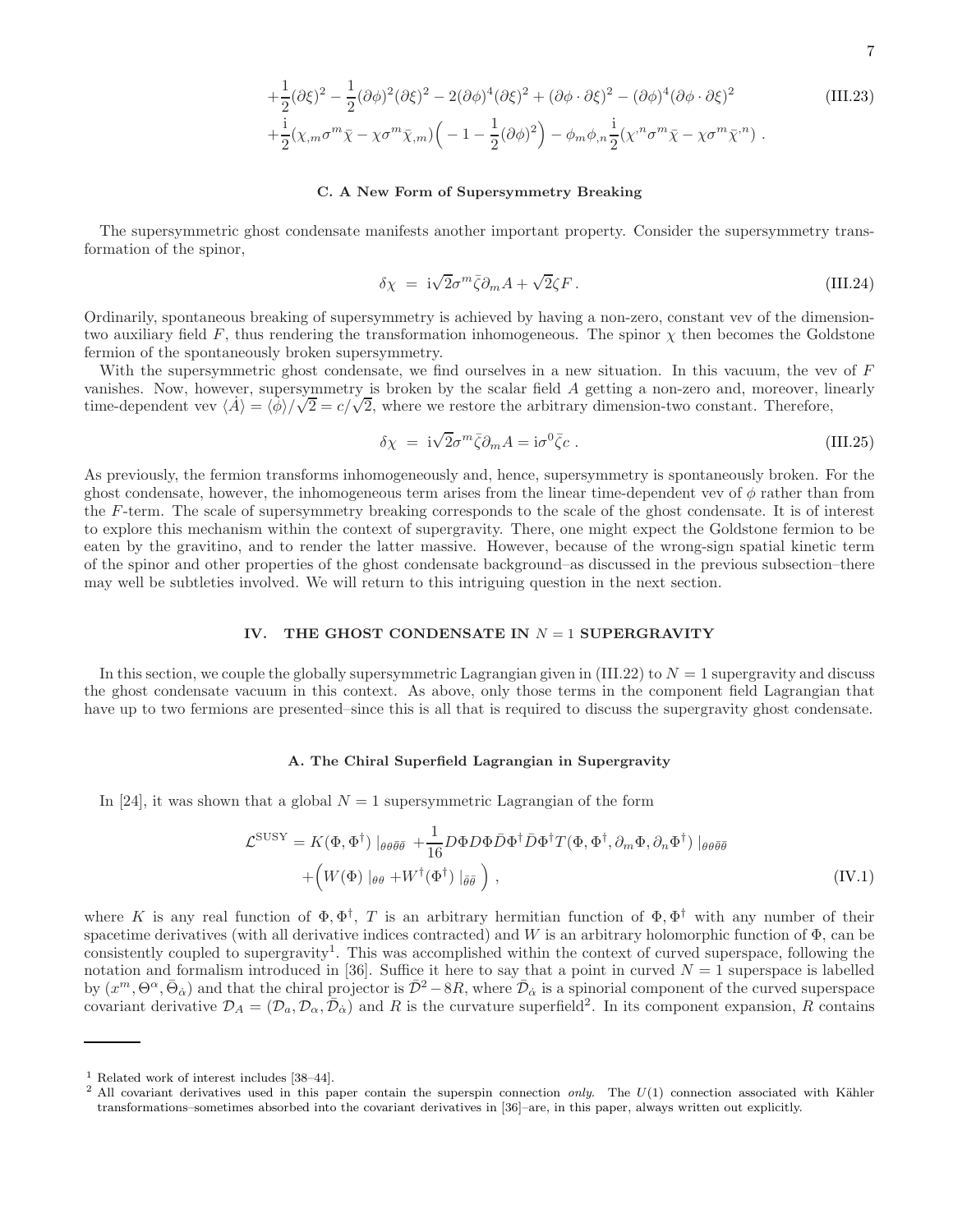the Ricci scalar R and the gravitino  $\psi_m$ , as well as the auxiliary fields of supergravity–namely a complex scalar M and a real vector  $b_m$ . The components in the  $\Theta$  expansion of R are

$$
R = -\frac{1}{6}M - \frac{1}{6}\Theta^{\alpha}(\sigma_{\alpha\dot{\alpha}}{}^{a}\bar{\sigma}^{b\dot{\alpha}\beta}\psi_{ab\beta} - i\sigma_{\alpha\dot{\alpha}}{}^{a}\bar{\psi}_{a}{}^{\dot{\alpha}}M + i\psi_{a\alpha}b^{a})
$$
  
+ 
$$
\Theta^{\alpha}\Theta_{\alpha}\Big(\frac{1}{12}\mathcal{R} - \frac{1}{6}i\bar{\psi}^{a}{}_{\dot{\alpha}}\bar{\sigma}^{b\dot{\alpha}\beta}\psi_{ab\beta} - \frac{1}{9}MM^{*} - \frac{1}{18}b^{a}b_{a} + \frac{1}{6}ie_{a}{}^{m}\mathcal{D}_{m}b^{a}
$$

$$
-\frac{1}{12}\bar{\psi}_{\dot{\alpha}}\bar{\psi}^{\dot{\alpha}}M + \frac{1}{12}\psi_{a}{}^{\alpha}\sigma_{\alpha\dot{\alpha}}{}^{a}\bar{\psi}_{c}{}^{\dot{\alpha}}b^{c} - \frac{1}{48}\varepsilon^{abcd}\left[\bar{\psi}_{a\dot{\alpha}}\bar{\sigma}_{b}{}^{\dot{\alpha}\beta}\psi_{cd\beta} + \psi_{a}{}^{\alpha}\sigma_{\alpha\dot{\alpha}b}\bar{\psi}_{cd}{}^{\dot{\alpha}}\right]\Big) .
$$
 (IV.2)

A second superfield that we will need is the chiral density  $\mathcal{E}$ . This contains the determinant of the vierbein  $e_m^a$ , as well as  $M$  and  $\psi_m$ . Its component expansion is

$$
2\mathcal{E} = e \Big( 1 + i \Theta^{\alpha} \sigma_{\alpha \dot{\alpha}}{}^a \bar{\psi}_a{}^{\dot{\alpha}} - \Theta^{\alpha} \Theta_{\alpha} \left[ M^* + \bar{\psi}_{a \dot{\alpha}} \bar{\sigma}^{a b \dot{\alpha}}{}_{\dot{\beta}} \bar{\psi}_b{}^{\dot{\beta}} \right] \Big) \ . \tag{IV.3}
$$

In terms of these quantities, the  $N = 1$  supergravity extension of Lagrangian (IV.1) is

$$
\mathcal{L}^{SUGRA} = \int d^2\Theta 2\mathcal{E} \left[ \frac{3}{8} (\bar{\mathcal{D}}^2 - 8R) e^{-K/3} - \frac{1}{8} (\bar{\mathcal{D}}^2 - 8R) (\mathcal{D}\Phi \mathcal{D}\Phi \bar{\mathcal{D}}\Phi^{\dagger} \bar{\mathcal{D}}\Phi^{\dagger} T) + W(\Phi) \right] + \text{h.c.}
$$
\n(IV.4)

Partially expanded in component fields, this becomes

$$
\mathcal{L}^{SUGRA} = \left[ -\frac{3}{32}e(\mathcal{D}^{2}\bar{\mathcal{D}}^{2}e^{-K/3}) + i\frac{3}{16}e\bar{\psi}_{a\dot{\alpha}}\bar{\sigma}^{a\dot{\alpha}\alpha}(\mathcal{D}_{\alpha}\bar{\mathcal{D}}^{2}e^{-K/3}) - \frac{3}{8}e(M^{*} + \bar{\psi}_{a}\bar{\sigma}^{ab}\bar{\psi}_{b})(\bar{\mathcal{D}}^{2}e^{-K/3}) - \frac{1}{8}eM(\mathcal{D}^{2}e^{-K/3}) + i\frac{1}{4}e(\bar{\psi}_{a}\bar{\sigma}^{a})^{\alpha}(\mathcal{D}_{\alpha}e^{-K/3}) - \frac{1}{4}e(\psi_{ab}\sigma^{b}\bar{\psi}^{a} + iM\bar{\psi}_{a}\bar{\sigma}^{a} + i\psi_{a}b^{a})^{\alpha}(\mathcal{D}_{\alpha}e^{-K/3}) - \frac{1}{32}e\mathcal{D}^{2}\bar{\mathcal{D}}^{2}(\mathcal{D}\Phi\mathcal{D}\Phi\bar{\mathcal{D}}\Phi^{\dagger}\mathcal{D}\Phi^{\dagger}\mathcal{T}) - \frac{1}{16}ei(\bar{\psi}_{a}\bar{\sigma}^{a})^{\alpha}\mathcal{D}_{\alpha}\bar{\mathcal{D}}^{2}(\mathcal{D}\Phi\mathcal{D}\Phi\bar{\mathcal{D}}\Phi^{\dagger}\mathcal{D}\Phi^{\dagger}\mathcal{T}) + \frac{1}{8}e(M^{*} + \bar{\psi}_{a}\bar{\sigma}^{ab}\bar{\psi}_{b})\bar{\mathcal{D}}^{2}(\mathcal{D}\Phi\mathcal{D}\Phi\bar{\mathcal{D}}\Phi^{\dagger}\mathcal{D}\Phi^{\dagger}\mathcal{T}) + \frac{1}{24}eM\mathcal{D}^{2}(\mathcal{D}\Phi\mathcal{D}\Phi\bar{\mathcal{D}}\Phi^{\dagger}\mathcal{D}\Phi^{\dagger}\mathcal{T})\right] + \text{h.c.}
$$
  
+ $e(-\frac{1}{2}\mathcal{R} - \frac{1}{3}|M|^{2} + \frac{1}{3}b^{a}b_{a} + \frac{1}{4}\varepsilon^{abcd}(\bar{\psi}_{a}\bar{\sigma}_{b}\psi_{cd} - \psi_{a}\sigma_{b}\bar{\psi}_{cd})\big) e^{-K(A,A^{*})/3}$   
+ $eF\partial W(A) + eF^{*}(\partial$ 

where  $\vert$  specifies taking the lowest component of the superfield and

$$
\psi_{mn}{}^{\alpha} = \tilde{\mathcal{D}}_m \psi_n{}^{\alpha} - \tilde{\mathcal{D}}_n \psi_m{}^{\alpha}, \quad \tilde{\mathcal{D}}_m \psi_n{}^{\alpha} = \partial_m \psi_n{}^{\alpha} + \psi_n{}^{\beta} \omega_{m\beta}{}^{\alpha} . \tag{IV.6}
$$

Since we are interested in the supergravity extension of the ghost condensate, we can, as in the globally supersymmetric case, set  $W = 0$ . It then follows from their equations of motion that both

$$
F = M = 0 \tag{IV.7}
$$

in our zero-fermion background. This simplifies the Lagrangian (IV.5), which now becomes

$$
\mathcal{L}^{SUGRA} = \Big[ -\frac{3}{32} e(\mathcal{D}^2 \bar{\mathcal{D}}^2 e^{-K/3}) + i \frac{3}{16} e \bar{\psi}_{a\dot{\alpha}} \bar{\sigma}^{a\dot{\alpha}\alpha} (\mathcal{D}_{\alpha} \bar{\mathcal{D}}^2 e^{-K/3}) - \frac{3}{8} e \bar{\psi}_{a} \bar{\sigma}^{ab} \bar{\psi}_{b} (\bar{\mathcal{D}}^2 e^{-K/3})
$$
  
\n
$$
+ i \frac{1}{4} e(\bar{\psi}_{a} \bar{\sigma}^{a})^{\alpha} (\mathcal{D}_{\alpha} e^{-K/3}) - \frac{1}{4} e(\psi_{ab} \sigma^b \bar{\psi}^a + i \psi_{a} b^a)^{\alpha} (\mathcal{D}_{\alpha} e^{-K/3})
$$
  
\n
$$
+ \frac{1}{32} e \mathcal{D}^2 \bar{\mathcal{D}}^2 (\mathcal{D} \Phi \mathcal{D} \Phi \bar{\mathcal{D}} \Phi^{\dagger} \bar{\mathcal{D}} \Phi^{\dagger} T) - \frac{1}{16} e i (\bar{\psi}_{a} \bar{\sigma}^{a})^{\alpha} \mathcal{D}_{\alpha} \bar{\mathcal{D}}^2 (\mathcal{D} \Phi \mathcal{D} \Phi \bar{\mathcal{D}} \Phi^{\dagger} \bar{\mathcal{D}} \Phi^{\dagger} T)
$$
  
\n
$$
+ \frac{1}{8} e \bar{\psi}_{a} \bar{\sigma}^{ab} \bar{\psi}_{b} \bar{\mathcal{D}}^2 (\mathcal{D} \Phi \mathcal{D} \Phi \bar{\mathcal{D}} \Phi^{\dagger} \bar{\mathcal{D}} \Phi^{\dagger} T)] \Big] + \text{h.c.}
$$
 (IV.8)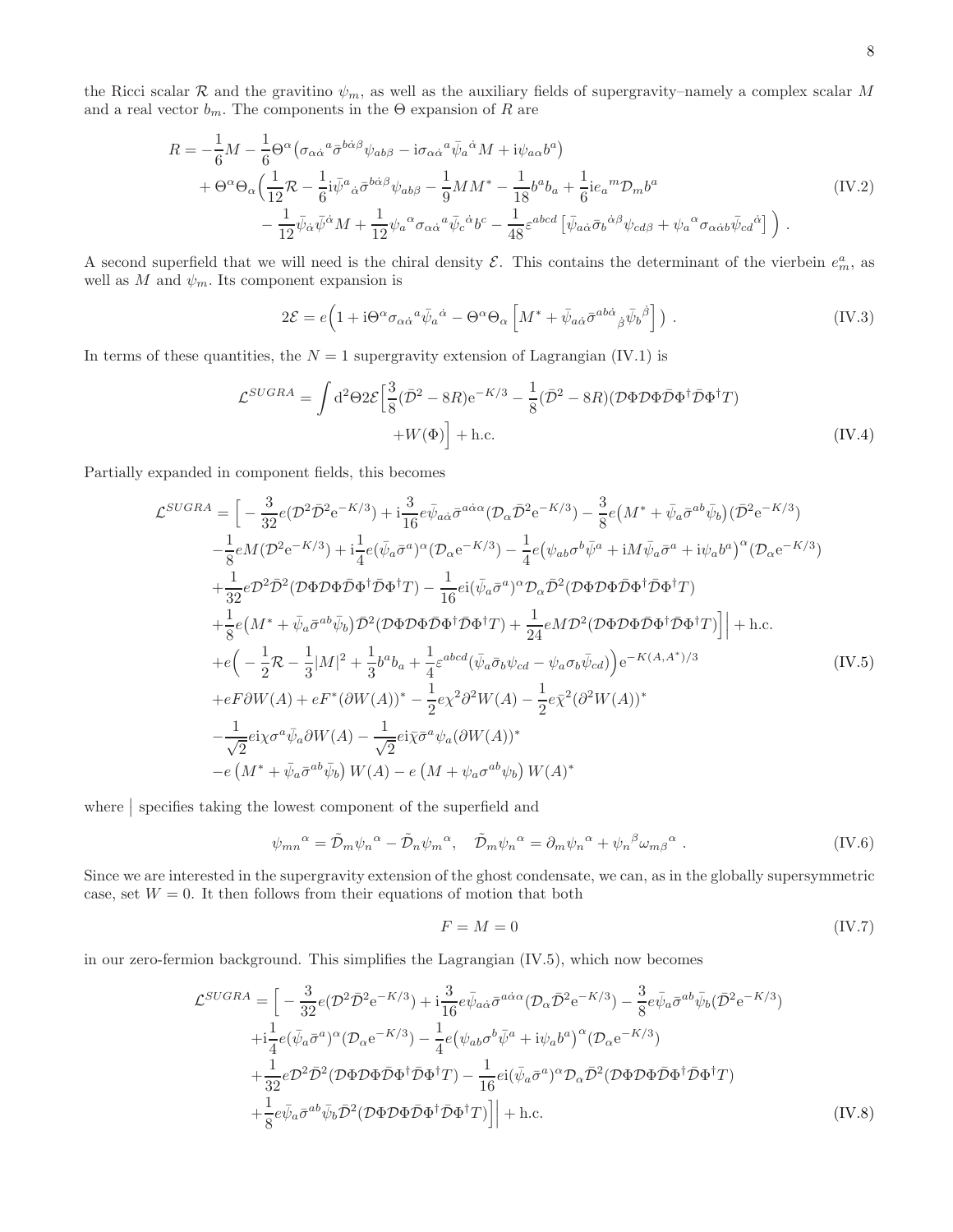$$
+e\Big(-\frac{1}{2}\mathcal{R}+\frac{1}{3}b^ab_a+\frac{1}{4}\varepsilon^{abcd}(\bar{\psi}_a\bar{\sigma}_b\psi_{cd}-\psi_a\sigma_b\bar{\psi}_{cd})\Big)e^{-K(A,A^*)/3}.
$$

Note that the auxiliary field  $b_a = e_a^m b_m$  remains undetermined. To proceed, one must evaluate the lowest component of each superfield term.

Evaluating the first term in (IV.4), we find after integration by parts that

$$
\frac{1}{e} \mathcal{L}_{K(\Phi,\Phi^{\dagger})}^{SUGRA} = \frac{1}{e} \Big[ \int d^{2} \Theta 2 \mathcal{E} \frac{3}{8} (\bar{\mathcal{D}}^{2} - 8R) e^{-K/3} \Big] + \text{h.c.}
$$
\n
$$
= \Big( -\frac{1}{2} \mathcal{R} + \frac{1}{3} b^{a} b_{a} + \frac{1}{4} \varepsilon^{abcd} (\bar{\psi}_{a} \bar{\sigma}_{b} \psi_{cd} - \psi_{a} \sigma_{b} \bar{\psi}_{cd}) \Big) e^{-K(A, A^{*})/3}
$$
\n
$$
+ 3|\partial A|^{2} (e^{-K/3})_{,AA^{*}} + i b^{a} (A_{,a} (e^{-K/3})_{,A} - A^{*}_{,a} (e^{-K/3})_{,A^{*}})
$$
\n
$$
- i \frac{1}{\sqrt{2}} b^{a} (\psi_{a} \chi (e^{-K/3})_{,A} - \bar{\psi}_{a} \bar{\chi} (e^{-K/3})_{,A^{*}})
$$
\n
$$
- \sqrt{2} \chi \sigma^{mn} \psi_{mn} (e^{-K/3})_{,A} - \sqrt{2} \bar{\chi} \bar{\sigma}^{mn} \bar{\psi}_{mn} (e^{-K/3})_{,A^{*}}
$$
\n
$$
- i \frac{3}{2} \psi_{a} \sigma^{ab} \sigma^{c} \bar{\psi}_{b} A_{,c} (e^{-K/3})_{,A} - i \frac{3}{2} \bar{\psi}_{a} \bar{\sigma}^{ab} \sigma^{c} \psi_{b} A^{*}_{,c} (e^{-K/3})_{,A^{*}}
$$
\n
$$
+ \frac{1}{2} \chi \sigma^{a} \bar{\chi} b_{a} (e^{-K/3})_{,AA^{*}} + i \frac{3}{2} (\chi \sigma^{a} e_{a}{}^{m} \mathcal{D}_{m} \bar{\chi} + \bar{\chi} \bar{\sigma}^{a} e_{a}{}^{m} \mathcal{D}_{m} \chi) (e^{-K/3})_{,AA^{*}}
$$
\n
$$
+ \frac{3}{2} \sqrt{2} A^{*}_{,b} \psi_{a} \sigma^{b} \bar{\sigma}^{a} \chi (e^{-K/3})_{,AA^{*}} + \frac{3}{2} \sqrt{2} A_{,b} \bar{\psi}_{a} \bar{\sigma
$$

Note that this corresponds to the supergravitational  $-X$  term in (III.22) if one chooses

$$
K(\Phi, \Phi^{\dagger}) = -\Phi \Phi^{\dagger} \tag{IV.10}
$$

The second term in (IV.4) depends on the arbitrary hermitian function T. As a first step, let us choose  $T = \tau/16$ where  $\tau$  is a real constant. For  $\tau = 1$ , the second term in (IV.4) corresponds to the supergravitational  $X^2$  term in (III.22). It is useful, however, to introduce  $\tau$  as a "marker" indicating the component terms arising from this part of the Lagrangian. We will set  $\tau = 1$  at the end of the calculation. Evaluating this second term gives

$$
\frac{1}{e}\mathcal{L}_{\mathcal{D}\Phi\mathcal{D}\Phi\Phi\Phi^{\dagger}\mathcal{D}\Phi^{\dagger},\tau} = \frac{1}{e}\Big(-\frac{\tau}{2^{7}}\int d^{2}\Theta 2\mathcal{E}(\bar{D}^{2} - 8R)(\mathcal{D}\Phi\mathcal{D}\Phi\bar{D}\Phi^{\dagger}\bar{D}\Phi^{\dagger})\Big) + \text{h.c.}
$$
\n
$$
= \Big(-\frac{\tau}{2^{9}}\mathcal{D}^{2}\bar{\mathcal{D}}^{2}(\mathcal{D}\Phi\mathcal{D}\Phi\bar{D}\Phi^{\dagger}\bar{\mathcal{D}}\Phi^{\dagger}) - \frac{\tau}{2^{8}}i(\bar{\psi}_{a}\bar{\sigma}^{a})^{\alpha}\mathcal{D}_{\alpha}\bar{\mathcal{D}}^{2}(\mathcal{D}\Phi\mathcal{D}\Phi\bar{D}\Phi^{\dagger}\bar{\mathcal{D}}\Phi^{\dagger})\Big) + \frac{\tau}{2^{7}}\bar{\psi}_{a}\bar{\sigma}^{ab}\bar{\psi}_{b}\bar{\mathcal{D}}^{2}(\mathcal{D}\Phi\mathcal{D}\Phi\bar{D}\Phi^{\dagger}\bar{\mathcal{D}}\Phi^{\dagger})\Big) + \text{h.c.}
$$
\n
$$
= +\tau(\partial A)^{2}(\partial A^{*})^{2} - \frac{1}{2}\sqrt{2}\tau\bar{\psi}_{a}\bar{\sigma}^{a}\sigma^{c}\bar{\chi}A^{*},c(\partial A)^{2} - \frac{1}{2}\sqrt{2}\tau\chi\sigma^{c}\bar{\sigma}^{a}\psi_{a}A,c(\partial A^{*})^{2} - \sqrt{2}\tau(\partial A)^{2}A^{*},\mathcal{D}\bar{\psi}^{m}\bar{\chi}
$$
\n
$$
- \frac{i}{2}\tau\chi\sigma^{a}\bar{\chi}A_{,a}e_{b}{}^{m}\mathcal{D}_{m}A^{*},b + \frac{5}{6}\tau\chi\sigma^{a}\bar{\chi}A_{,a}A^{*},b^{b}
$$
\n
$$
+ \frac{i}{2}\tau\chi\sigma^{a}\bar{\chi}A^{*},a\epsilon_{b}{}^{m}\mathcal{D}_{m}A_{,b} + \frac{5}{6}\tau\chi\sigma^{a}\bar{\chi}A^{*},aA,b^{b}
$$
\n
$$
-i\tau(\mathcal{D}_{m}\chi)\sigma^{b}\bar{\chi}A^{*m}
$$

The basic  $N = 1$  supergravity Lagrangian for the ghost condensate is obtained by adding (IV.9) and (IV.11). Note that it contains the supergravity auxiliary field  $b_m$ , which can be eliminated from the Lagrangian using its equation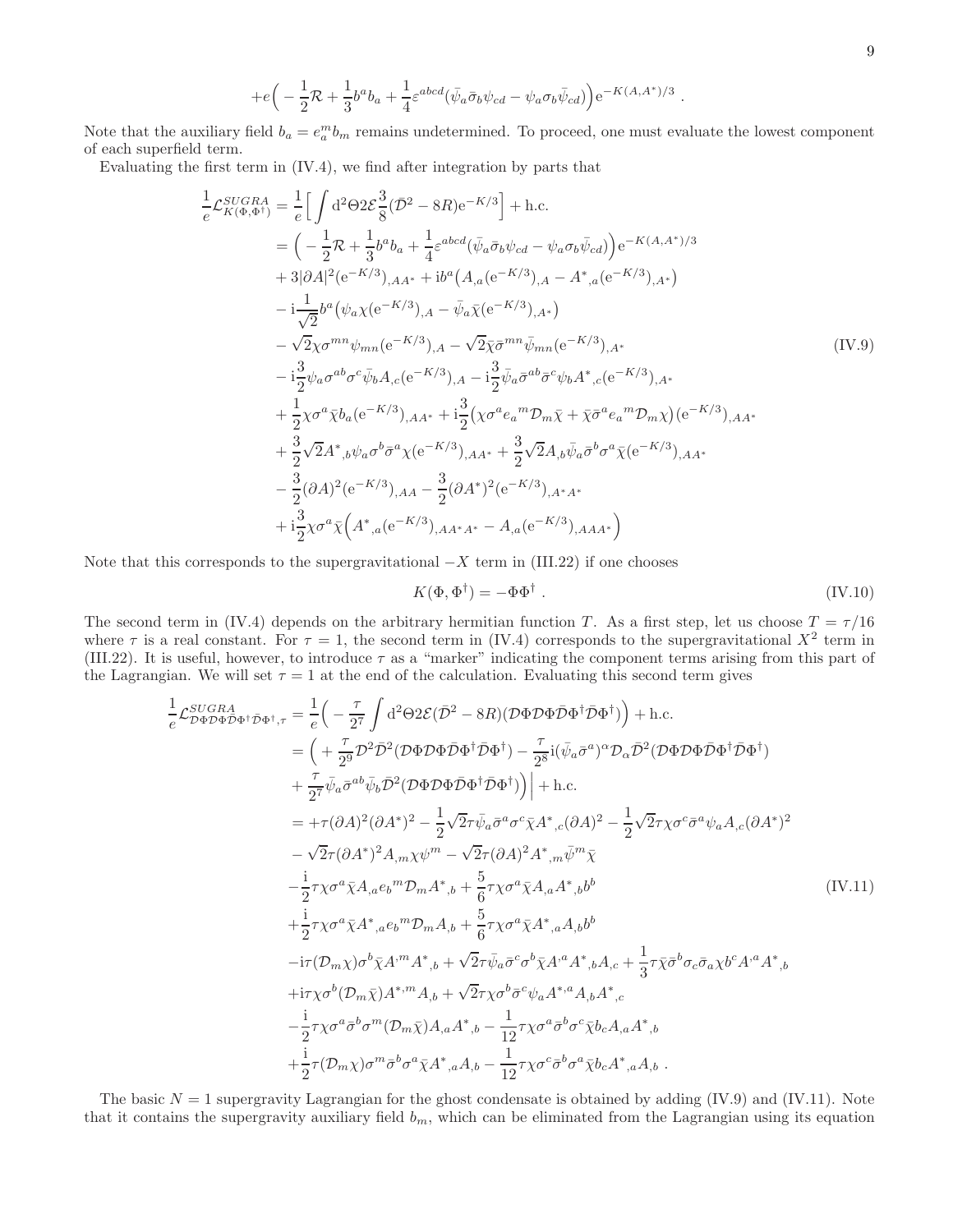of motion. This is found to be

$$
b_{m} = -\frac{3}{2} \mathbf{i} \left( A_{,m} (\mathbf{e}^{-K/3})_{,A} - A_{,m}^* (\mathbf{e}^{-K/3})_{,A^*} \right) \mathbf{e}^{K/3} - \frac{3}{4} \chi \sigma_m \bar{\chi} (\mathbf{e}^{-K/3})_{,AA^*} \mathbf{e}^{K/3} + \frac{3}{4} \sqrt{2} \mathbf{i} \left( \psi_m \chi (\mathbf{e}^{-K/3})_{,A} - \bar{\psi}_m \bar{\chi} (\mathbf{e}^{-K/3})_{,A^*} \right) \mathbf{e}^{K/3} - \frac{5}{4} \tau \chi \sigma^a \bar{\chi} (A_{,a} A_{,m}^* + A_{,a}^* A_{,m}) \mathbf{e}^{K/3} + \frac{1}{2} \tau \chi \sigma^a \bar{\sigma}_m \sigma^b \bar{\chi} A_{,a} A_{,b}^* \mathbf{e}^{K/3} + \frac{1}{8} \tau (\chi \sigma^a \bar{\sigma}^b \sigma_m \bar{\chi} + \chi \sigma_m \bar{\sigma}^a \sigma^b \bar{\chi}) A_{,a} A_{,b}^* \mathbf{e}^{K/3} .
$$
\n(IV.12)

Plugging (IV.12) back into the sum of the Lagrangians, and keeping only the terms containing at most two fermions, this results in the expression

$$
\frac{1}{c} \mathcal{L}_{T=\tau/16}^{SUGRA} = \frac{1}{c} \int d^{2} \Theta 2 \mathcal{E} \Big[ \frac{3}{6} (\bar{\mathcal{D}}^{2} - 8R) e^{-K/3} - \frac{\tau}{27} (\bar{\mathcal{D}}^{2} - 8R) (\mathcal{D} \Phi \mathcal{D} \Phi \Phi^{\dagger} \bar{\mathcal{D}} \Phi^{\dagger}) \Big] + \text{h.c.}
$$
\n
$$
= \left( -\frac{1}{2} \mathcal{R} + \frac{1}{4} \varepsilon^{abcd} (\bar{\psi}_{a} \bar{\sigma}_{b} \psi_{cd} - \psi_{a} \sigma_{b} \bar{\psi}_{cd}) \right) e^{-K(A,A^{*})/3} + 3 |\partial A|^{2} (e^{-K/3})_{,AA^{*}}
$$
\n
$$
- \frac{1}{2} \psi_{a} \sigma^{ab} \sigma^{c} \bar{\psi}_{b} A_{,c} (e^{-K/3})_{,A} - \frac{1}{2} \bar{\psi}_{a} \bar{\sigma}^{ab} \sigma^{c} \psi_{b} A^{*}, c(e^{-K/3})_{,A^{*}}
$$
\n
$$
- \frac{3}{2} \psi_{a} \sigma^{ab} \sigma^{c} \bar{\psi}_{b} A_{,c} (e^{-K/3})_{,A} - \frac{1}{2} \bar{\psi}_{a} \bar{\sigma}^{ab} \sigma^{c} \psi_{b} A^{*}, c(e^{-K/3})_{,A^{*}}
$$
\n
$$
+ \frac{3}{2} (\chi \sigma^{a} e_{a}{}^{m} \mathcal{D}_{m} \bar{\chi} + \bar{\chi} \bar{\sigma}^{a} e_{a}{}^{m} \mathcal{D}_{m} \chi) (e^{-K/3})_{,AA^{*}}
$$
\n
$$
+ \frac{3}{2} (\partial A)^{2} (e^{-K/3})_{,AA^{*}} + \frac{3}{2} \sqrt{2} A_{,b} \bar{\psi}_{a} \bar{\sigma}^{b} \sigma^{a} \bar{\chi} (e^{-K/3})_{,AA^{*}}
$$
\n
$$
- \frac{3}{2} (\partial A)^{2} (e^{-K/3})_{,AA^{*}} + \frac{3}{2} \sqrt{2} A_{,b} \bar{\psi}_{a} \bar{\sigma}^{b} \sigma^{a} \bar{\chi} (e^{-K/3})_{,AA^{*}}
$$
\

To go to Einstein frame and to render all fields canonically normalized, we now Weyl rescale as

$$
e_n^a \xrightarrow{\text{Weyl}} e^{K/6} e_n^a
$$
  

$$
\chi \xrightarrow{\text{Weyl}} e^{-K/12} \chi
$$
  

$$
\psi_m \xrightarrow{\text{Weyl}} e^{K/12} \psi_m
$$
  
(IV.14)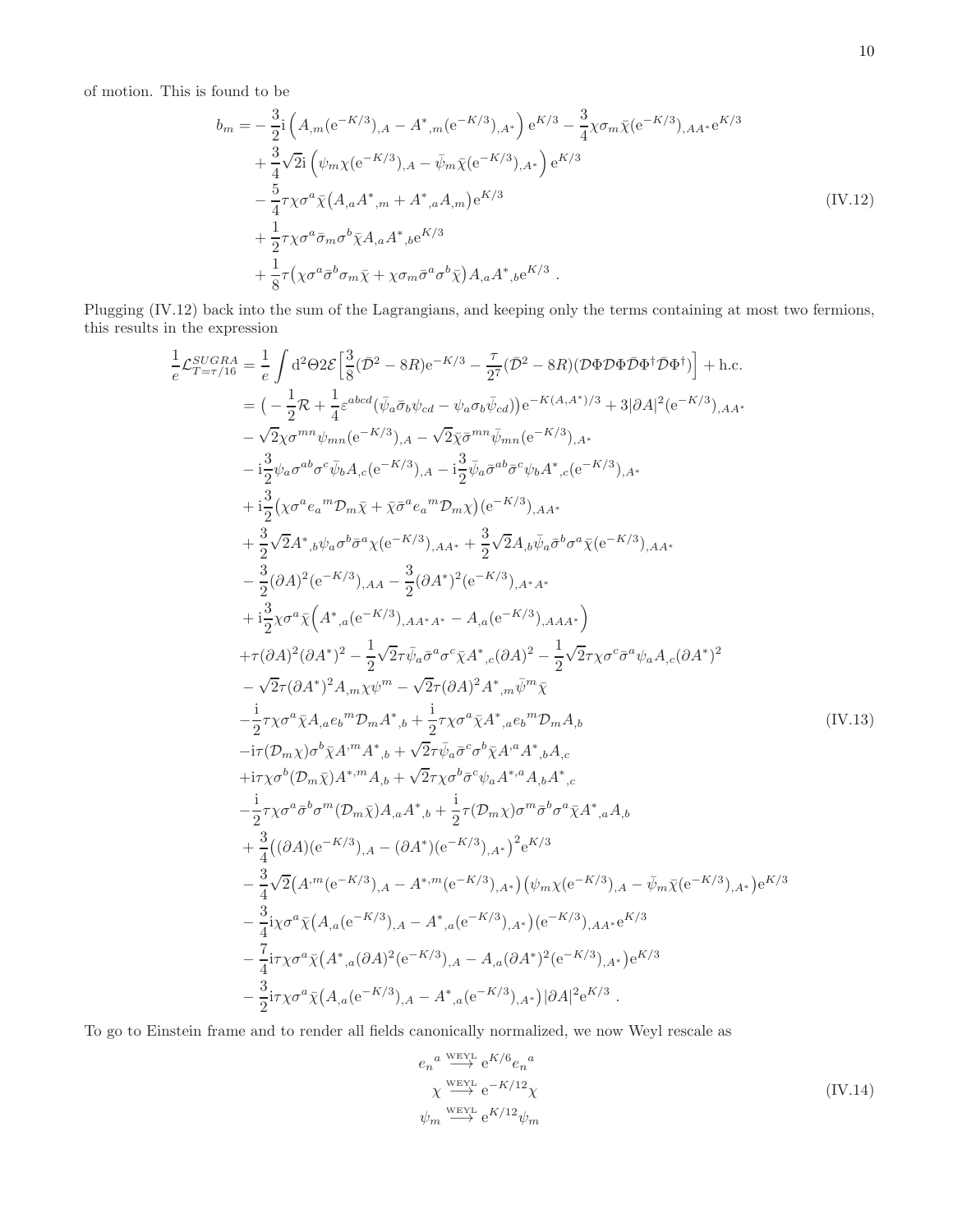and shift

$$
\psi_m \stackrel{\text{shiff}}{\longrightarrow} \psi_m + \mathrm{i} \frac{\sqrt{2}}{6} \sigma_m \bar{\chi} K_{,A^*} . \tag{IV.15}
$$

For the sum of terms not proportional to  $\tau,$  this results in

$$
\frac{1}{e} \mathcal{L}_{K(\Phi,\Phi^{\dagger}),\text{Weyl}}^{SUGRA} = \frac{1}{e} \Big[ \int d^2 \Theta 2 \mathcal{E} \frac{3}{8} (\bar{\mathcal{D}}^2 - 8R) e^{-K/3} \Big]_{\text{Weyl}} + \text{h.c.}
$$
\n
$$
= -\frac{1}{2} \mathcal{R} - K_{,AA^*} |\partial A|^2
$$
\n
$$
-iK_{,AA^*} \bar{\chi} \bar{\sigma}^m \mathcal{D}_m \chi + \varepsilon^{klmn} \bar{\psi}_k \bar{\sigma}_l \tilde{\mathcal{D}}_m \psi_n
$$
\n
$$
- \frac{1}{2} \sqrt{2} K_{,AA^*} A^*,{}_n \chi \sigma^m \bar{\sigma}^n \psi_m - \frac{1}{2} \sqrt{2} K_{,AA^*} A_{,n} \bar{\chi} \bar{\sigma}^m \sigma^n \bar{\psi}_m .
$$
\n(IV.16)

See [36] for details. After Weyl rescaling, the terms proportional to  $\tau$  become

$$
\frac{1}{e}\mathcal{L}_{\mathcal{D}\Phi\mathcal{D}\Phi\mathcal{D}\Phi^{\dagger},\tau,\text{Weyl}} = \frac{1}{e}\Big[\int d^{2}\Theta 2\mathcal{E}(-\frac{\tau}{27})(\bar{D}^{2} - 8R)(\mathcal{D}\Phi\mathcal{D}\Phi\bar{\Phi}\Phi^{\dagger}\bar{\mathcal{D}}\Phi^{\dagger})\Big]_{\text{Weyl}} + \text{h.c.}
$$
\n
$$
= +\tau(\partial A)^{2}(\partial A^{*})^{2} - \frac{1}{2}\sqrt{2}\tau\bar{\psi}_{a}\bar{\sigma}^{a}\sigma^{c}\bar{\chi}A^{*},c(\partial A)^{2} - \frac{1}{2}\sqrt{2}\tau\chi\sigma^{c}\bar{\sigma}^{a}\psi_{a}A_{,c}(\partial A^{*})^{2}
$$
\n
$$
-\sqrt{2}\tau(\partial A^{*})^{2}A_{,m}\chi\psi^{m} - \sqrt{2}\tau(\partial A)^{2}A^{*},m\bar{\psi}^{m}\bar{\chi}
$$
\n
$$
-\frac{i}{2}\tau\chi\sigma^{a}\bar{\chi}A_{,a}e^{bm}(\mathcal{D}_{m}A^{*},b) + \frac{i}{2}\tau\chi\sigma^{a}\bar{\chi}A^{*},ae^{bm}(\mathcal{D}_{m}A_{,b})
$$
\n
$$
-\frac{i}{6}\tau\chi\sigma^{a}\bar{\chi}A_{,a}A^{*},bK^{,b} + \frac{i}{6}\tau\chi\sigma^{a}\bar{\chi}A^{*},aA_{,b}K^{,b}
$$
\n
$$
-i\tau(\mathcal{D}_{m}\chi)\sigma_{n}\bar{\chi}A^{m}A^{*},n + \sqrt{2}\tau\bar{\psi}_{a}\bar{\sigma}^{c}\sigma^{b}\chi A^{*}A^{*},aA_{,b}.
$$
\n
$$
+ \frac{i}{12}\tau\chi\sigma^{a}\bar{\chi}A_{,b}A^{*},aK^{,b} + \frac{i}{6}\tau\chi\sigma^{c\dot{b}}\sigma^{a}\bar{\chi}A_{,c}A^{*},aK_{,b}
$$
\n
$$
-\frac{i}{12}\tau\chi\sigma^{a}\bar{\chi}A_{,b}A^{*},aK^{,b} - \frac{i}{6}\tau\chi\sigma^{a}\bar{\sigma}^{c}\psi_{a}A^{*},aA_{,b}.
$$
\n $$ 

To arrive at this result, we used

$$
\mathcal{D}_{n}A_{,b} \stackrel{\text{WEYL}}{\longrightarrow} e^{-K/6} \left( \mathcal{D}_{n}A_{,b} - \frac{1}{6}K_{,n}A_{,b} + \frac{1}{6}e_{b}^{l}A^{,m}(K_{,m}g_{nl} - K_{,l}g_{nm}) \right) \n\mathcal{D}_{n}\chi^{\alpha} \stackrel{\text{WEYL}}{\longrightarrow} e^{-K/12} \left( \mathcal{D}_{n}\chi^{\alpha} - \frac{1}{12}K_{,n}\chi^{\alpha} + \frac{1}{12}\chi^{\beta}(\sigma^{ml})_{\beta}{}^{\alpha}(K_{,m}g_{nl} - K_{,l}g_{nm}) \right) \n\mathcal{D}_{n}\bar{\chi}^{\dot{\alpha}} \stackrel{\text{WEYL}}{\longrightarrow} e^{-K/12} \left( \mathcal{D}_{n}\bar{\chi}^{\dot{\alpha}} - \frac{1}{12}K_{,n}\bar{\chi}^{\dot{\alpha}} - \frac{1}{12}(\bar{\sigma}^{ml})^{\dot{\alpha}}{}_{\dot{\beta}}\bar{\chi}^{\dot{\beta}}(K_{,m}g_{nl} - K_{,l}g_{nm}) \right).
$$
\n(IV.18)

This follows from the definitions

$$
\omega_{n\beta}{}^{\alpha} = \frac{1}{2} (\sigma^{ml})_{\beta}{}^{\alpha} \omega_{nml}, \quad \mathcal{D}_n \chi^{\alpha} = \partial_n \chi^{\alpha} + \chi^{\beta} \omega_{n\beta}{}^{\alpha}
$$
 (IV.19)

and the fact that under (IV.14)

$$
\omega_{nml} \stackrel{\text{WEYL}}{\longrightarrow} e^{K/3}(\omega_{nml} + \frac{1}{6}K_{,m}g_{nl} - \frac{1}{6}K_{,l}g_{nm}). \tag{IV.20}
$$

The effect of the shift (IV.15) on (IV.17) actually sums to zero.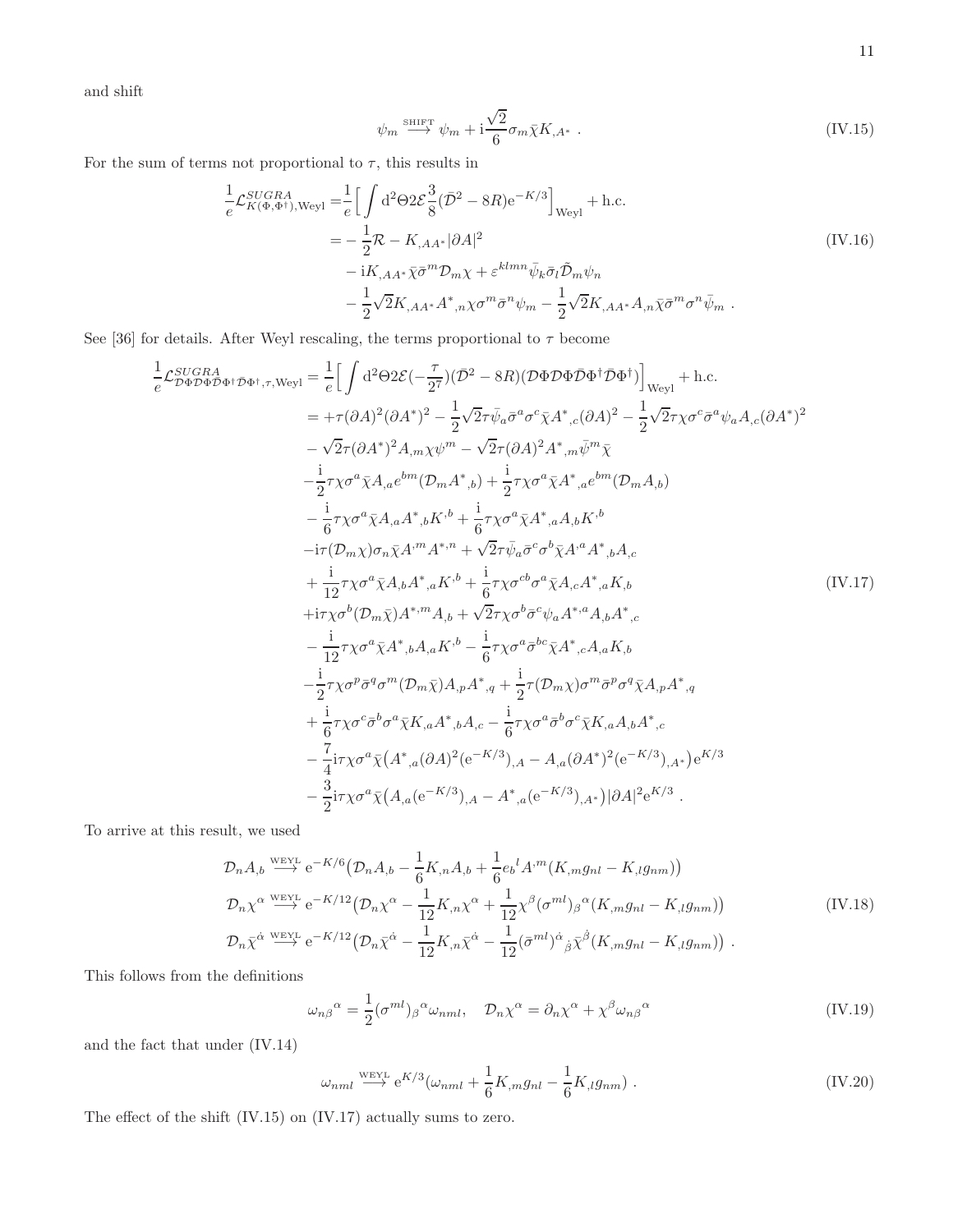The supergravity extension of the prototype scalar ghost condensate  $P(X) = -X + X^2$  is the sum of (IV.16) and (IV.17), where we take

$$
K(\Phi, \Phi^{\dagger}) = -\Phi \Phi^{\dagger}, \qquad \tau = 1. \tag{IV.21}
$$

That is,

$$
\mathcal{L}_{T=1/16, \text{Weyl}}^{SUGRA} = \frac{1}{8} \Big[ \int d^2\Theta 2\mathcal{E}(\bar{\mathcal{D}}^2 - 8R) \Big( 3e^{\Phi\Phi^{\dagger}/3} - \frac{1}{2^4} (\mathcal{D}\Phi \mathcal{D}\Phi \bar{\mathcal{D}}\Phi^{\dagger} \bar{\mathcal{D}}\Phi^{\dagger}) \Big) \Big]_{\text{Weyl}} + \text{h.c.}
$$
 (IV.22)

It follows from (IV.16), (IV.17) and (IV.21) that the purely bosonic part of this Lagrangian is

$$
\frac{1}{e} \mathcal{L}_{T=1/16, \text{Weyl}}^{SUGRA} = -\frac{1}{2} \mathcal{R} + |\partial A|^2 + (\partial A)^2 (\partial A^*)^2 + \dots
$$
 (IV.23)

Defining  $A = \frac{1}{\sqrt{2}}$  $\frac{1}{2}(\phi + i\xi)$ , this becomes<sup>3</sup>

$$
\frac{1}{e} \mathcal{L}_{T=1/16, \text{Weyl}}^{SUGRA} = -\frac{1}{2} \mathcal{R} + \frac{1}{2} (\partial \phi)^2 + \frac{1}{4} (\partial \phi)^4 \n+ \frac{1}{2} (\partial \xi)^2 + \frac{1}{4} (\partial \xi)^4 - \frac{1}{2} (\partial \phi)^2 (\partial \xi)^2 + (\partial \phi \cdot \partial \xi)^2 + \dots
$$
\n(IV.24)

The remaining terms in the Lagrangian are at least quadratic in the fermions  $\chi$ ,  $\psi_m$ . The Einstein and gravitino equations can be solved in a flat FRW spacetime  $ds^2 = -dt^2 + a(t)^2 \delta_{ij} dx^i dx^j$  with a vanishing gravitino  $\psi_m = 0$ . The  $\phi$ ,  $\xi$  and  $\chi$  equations of motion continue to admit a ghost condensate vacuum of the form

$$
\phi = ct \; , \quad \xi = 0 \; , \quad \chi = 0 \tag{IV.25}
$$

where, to be consistent with the coupling to dynamical  $a(t)$ , one must set  $c = 1$ . The scale factor is that of a de Sitter spacetime, which–in its flat slicing–is given by

$$
a(t) = e^{\pm \frac{1}{\sqrt{12}}t} \tag{IV.26}
$$

The choice of the  $\pm$  sign corresponds to an expanding or contracting space respectively; in this paper, we focus on the expanding branch. To assess the stability of the supergravity ghost condensate, one can expand in small fluctuations around this background. Considering scalar fluctuations

$$
\phi = t + \delta\phi(t, \vec{x}), \qquad \xi = \delta\xi(t, \vec{x}) \tag{IV.27}
$$

only, the result to quadratic order is

$$
\frac{1}{e} \mathcal{L}_{T=1/16, \text{Weyl}}^{SUGRA} = (\delta \phi)^2 + 0 \cdot \delta \phi^{i} \delta \phi_{,i} \n+ 0 \cdot (\delta \xi)^2 + \delta \xi^{i} \delta \xi_{,i} .
$$
\n(IV.28)

As in the globally supersymmetric case, both lines illustrate important issues to be addressed in supergravity ghost condensation–that is, the  $\delta\phi$  spatial gradient instability and the unacceptable  $\delta\xi$  kinetic terms respectively. We will present the solution to both of these problems later in the paper. Now, however, we turn to a discussion of the fermions in the background of the ghost condensate.

<sup>&</sup>lt;sup>3</sup> Our conventions for gravity are adapted to those of Wess and Bagger [36]: in terms of affine connections, the Riemann tensor is defined as  $\mathcal{R}_{mn}{}^p{}_s \equiv -\partial_m \Gamma^p_{ns} + \partial_n \Gamma^p_{ns} - \Gamma^p_{mt} \Gamma^t_{ns} + \Gamma^p_{nt} \Gamma^t_{ms}$ , and the Ricci tensor is given by  $\mathcal{R}_{mn} = \mathcal{R}^p{}_{npm}$ . In terms of the spin connection, the Riemann tensor is  $\mathcal{R}_{mn}{}^{ab} \equiv \partial_m \omega_n{}^{ab} - \partial_n \omega_m{}^{ab} + \omega_m{}^{ac} \omega_{nc}{}^b - \omega_n{}^{ac} \omega_{mc}{}^b$ .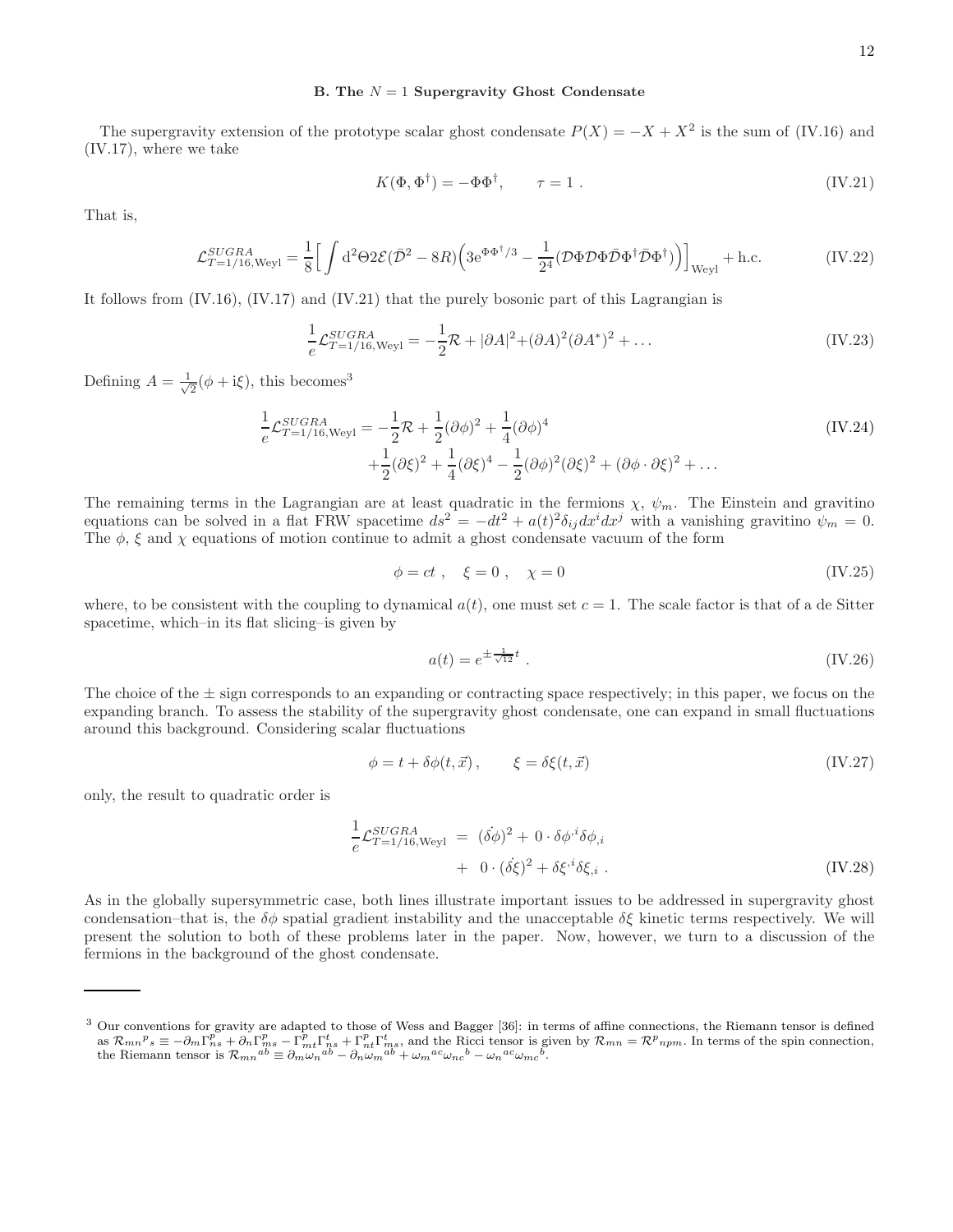#### C. The Fermion Lagrangian and the Super-Higgs Effect

For a discussion of the fermions in the ghost condensate vacuum, the relevant part of Lagrangian (IV.22) is<sup>4</sup>

$$
\frac{1}{e} \mathcal{L}_{T=1/16, \text{Weyl}}^{SUGRA} = \dots + \frac{1}{2} \varepsilon^{klmn} \left( \bar{\psi}_k \bar{\sigma}_l \tilde{\mathcal{D}}_m \psi_n - \psi_k \sigma_l \tilde{\mathcal{D}}_m \bar{\psi}_n \right) \n+ \frac{i}{2} \left( \chi \sigma^m \mathcal{D}_m \bar{\chi} + \bar{\chi} \bar{\sigma}^m \mathcal{D}_m \chi \right) \left( 1 + \frac{1}{2} (\partial \phi)^2 \right) \n+ \frac{i}{2} \phi^m \phi_{,n} \left( \bar{\chi} \bar{\sigma}^n (\mathcal{D}_m \chi) + \chi \sigma^n (\mathcal{D}_m \bar{\chi}) \right) \n+ \frac{1}{2} \left( \chi \sigma^m \bar{\sigma}^n \psi^p + \bar{\chi} \bar{\sigma}^m \sigma^n \bar{\psi}^p \right) \left( g_{mp} \phi_{,n} + \frac{1}{2} g_{mn} \phi_{,p} (\partial \phi)^2 - \frac{1}{2} g_{np} \phi_{,m} (\partial \phi)^2 \right) + \dots
$$
\n
$$
(IV.29)
$$

where  $g_{mn}$  is the FRW metric. For the time-dependent vev  $\phi = t$ ,  $(\partial \phi)^2 = -1$ . Hence, the first and second/third lines correspond to unmixed  $\psi_m$  and  $\chi$  kinetic energies respectively. However, the ghost condensate induces a mass mixing term between  $\chi$  and  $\psi_m$ . Using  $\sigma^m \bar{\sigma}^n = -g^{mn} + 2\sigma^{mn}$ , the mass term can be rewritten as

$$
\frac{1}{4}\phi_{,m}(\chi\psi^m + \bar{\chi}\bar{\psi}^m) - \frac{1}{2}\phi_{,m}(\chi\sigma^{mn}\psi_n + \bar{\chi}\bar{\sigma}^{mn}\bar{\psi}_n)
$$
(IV.30)

or, more simply,

$$
-\frac{1}{4}\phi_{,m}(\chi\sigma^m\bar{\sigma}^n\psi_n+\bar{\chi}\bar{\sigma}^m\sigma^n\bar{\psi}_n). \tag{IV.31}
$$

Let us try to eliminate this mass mixing by redefining the gravitino. As we will discuss below, the supersymmetry transformations suggest the field redefinition

$$
\psi_{m\alpha} = \tilde{\psi}_{m\alpha} - \frac{2i}{(\partial \phi)^2} \mathcal{D}_m(\phi_{,n} \sigma_{\alpha \dot{\alpha}}^n \bar{\chi}^{\dot{\alpha}}) . \tag{IV.32}
$$

Using the fact that the second partial derivative on  $\phi$  vanishes, the  $\psi_m$  kinetic term transforms into

$$
\frac{1}{2} \varepsilon^{klmn} \left( \bar{\psi}_k \bar{\sigma}_l \tilde{D}_m \psi_n - \psi_k \sigma_l \tilde{D}_m \bar{\psi}_n \right) = \frac{1}{2} \varepsilon^{klmn} \left( \tilde{\bar{\psi}}_k \bar{\sigma}_l \tilde{D}_m \tilde{\psi}_n - \tilde{\psi}_k \sigma_l \tilde{D}_m \tilde{\bar{\psi}}_n \right) \n+ 2i \varepsilon^{klmn} \left( \tilde{\bar{\psi}}_k \bar{\sigma}_l D_m D_n (\phi_{,p} \sigma^p \bar{\chi}) - \tilde{\psi}_k \sigma_l D_m D_n (\phi_{,p} \bar{\sigma}^p \chi) \right) \n+ 2\varepsilon^{klmn} \left( D_k (\chi \sigma^p \phi_{,p}) \bar{\sigma}_l D_m D_n (\phi_{,q} \sigma^q \bar{\chi}) - D_k (\bar{\chi} \bar{\sigma}^p \phi_{,p}) \sigma_l D_m D_n (\phi_{,q} \bar{\sigma}^q \chi) \right).
$$
\n(IV.33)

Furthermore, employing the relation

$$
(\mathcal{D}_m \mathcal{D}_n - \mathcal{D}_n \mathcal{D}_m)\chi = -\frac{\mathcal{R}}{12}\sigma_{mn}\chi,\tag{IV.34}
$$

which is valid for maximally symmetric spacetimes, and the fact that  $\mathcal{R} = -1$  for our de Sitter background, the  $\psi_m$ kinetic term becomes

$$
\frac{1}{2} \varepsilon^{klmn} \left( \bar{\psi}_k \bar{\sigma}_l \tilde{D}_m \psi_n - \psi_k \sigma_l \tilde{D}_m \bar{\psi}_n \right) = \frac{1}{2} \varepsilon^{klmn} \left( \tilde{\bar{\psi}}_k \bar{\sigma}_l \tilde{D}_m \tilde{\psi}_n - \tilde{\psi}_k \sigma_l \tilde{D}_m \tilde{\bar{\psi}}_n \right) \n+ \frac{1}{4} \phi_{,p} \left( \tilde{\bar{\psi}}_k \bar{\sigma}^k \sigma^p \bar{\chi} + \tilde{\psi}_k \sigma^k \bar{\sigma}^p \chi \right) \n+ \frac{i}{4} \left( - (\partial \phi)^2 \mathcal{D}_k \chi \sigma^k \bar{\chi} + 2 \phi_{,p} \phi^{,k} \mathcal{D}_k \chi \sigma^p \bar{\chi} - (\partial \phi)^2 \mathcal{D}_k \bar{\chi} \bar{\sigma}^k \chi + 2 \phi_{,p} \phi^{,k} \mathcal{D}_k \bar{\chi} \bar{\sigma}^p \chi \right).
$$
\n(IV.35)

<sup>&</sup>lt;sup>4</sup> To find the ghost condensate background, it is consistent to set the auxiliary fields  $M = F = 0$  since M and F are sourced only by terms of quadratic and higher order in fermions. However, one might wonder whether it is necessary to include the M- and F-terms in the calculation of quadratic fermionic fluctuations around this background. Luckily, we do not have to do this. In the absence of a superpotential, all terms arising from the substitution of  $M$  and  $F$  into the action are fourth-order and higher in fermions and, hence, do not contribute to the present calculation. This follows from the results of Appendix B and from the analysis of the equation of motion for  $F$  detailed in [24].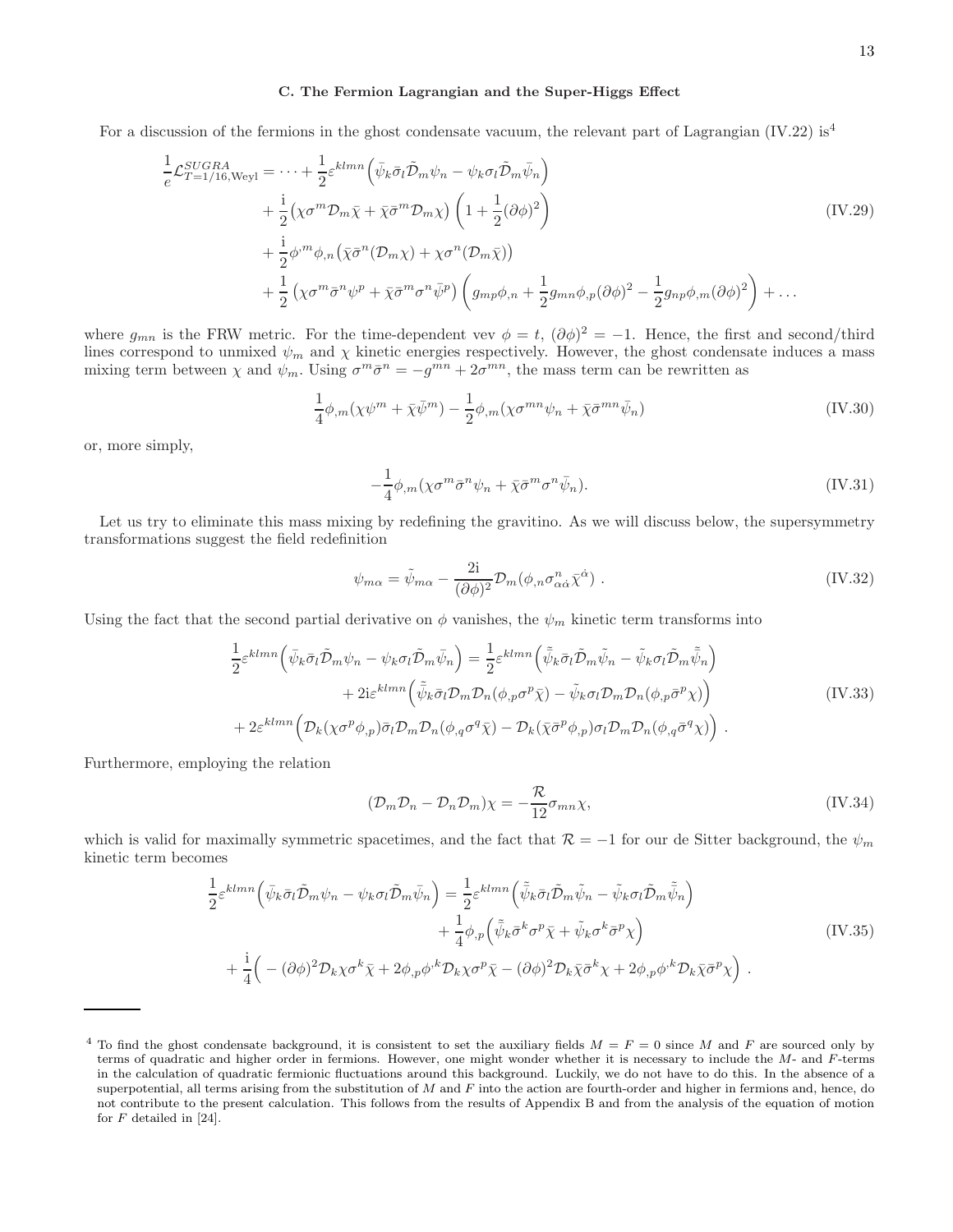$$
\frac{1}{4}\phi_{,p}\left(\tilde{\psi}_{k}\bar{\sigma}^{k}\sigma^{p}\bar{\chi}+\tilde{\psi}_{k}\sigma^{k}\bar{\sigma}^{p}\chi\right)=+\frac{1}{4}\phi_{,m}(\chi\sigma^{m}\bar{\sigma}^{n}\psi_{n}+\bar{\chi}\bar{\sigma}^{m}\sigma^{n}\bar{\psi}_{n})+\dots,
$$
\n(IV.36)

where we have anti-commuted the fermions, used the definition of  $\bar{\sigma}^m$  and relabeled indices. Note that this term exactly cancels the  $\chi$ ,  $\psi_m$  mass mixing term (IV.31). Furthermore, the remaining terms in (IV.35) do not introduce mixing of the  $\tilde{\psi}_m$ ,  $\chi$  kinetic energies. It follows that in the ghost condensate vacuum, using  $(\partial \phi)^2 = -1$  and the redefined gravitino  $\psi_m$ , the quadratic fermion terms in (IV.29) reduce to

$$
\frac{1}{e} \mathcal{L}_{T=1/16, \text{Weyl}}^{SUGRA} = \dots + \frac{1}{2} \varepsilon^{klmn} \left( \tilde{\bar{\psi}}_k \bar{\sigma}_l \tilde{\mathcal{D}}_m \tilde{\psi}_n - \tilde{\psi}_k \sigma_l \tilde{\mathcal{D}}_m \tilde{\psi}_n \right) \n+ \frac{i}{2} \left( \chi \sigma^m \mathcal{D}_m \bar{\chi} + \bar{\chi} \bar{\sigma}^m \mathcal{D}_m \chi \right) \n+ i \phi^m \phi_{,n} \left( \bar{\chi} \bar{\sigma}^n (\mathcal{D}_m \chi) + \chi \sigma^n (\mathcal{D}_m \bar{\chi}) \right) + \dots
$$
\n(IV.37)

This Lagrangian describes a) a massless gravitino  $\tilde{\psi}_m$  with Lorentz covariant kinetic energy and b) a massless fermion  $\chi$  with kinetic terms whose Lorentz invariance is broken in the ghost condensate background. We note that after the field redefinition of the gravitino, the kinetic terms for  $\chi$  now appear with an additional overall multiplicative factor of 2.

Given this result, one can analyze the super-Higgs effect within the context of the supergravity ghost condensate. We know from the discussion in Subsection III C that the ghost condensate spontaneously breaks global  $N = 1$ supersymmetry. What happens when this is generalized to supergravity? We showed in [22] and Appendix A that the variations of the fermions  $\chi$  and  $\psi_m$  under local supersymmetry–after Weyl rescaling and using the solutions for the supergravity auxiliary fields  $M$  and  $b_m$  appropriate to a bosonic background–are given by

$$
\delta \chi = i\sqrt{2}\sigma^m \bar{\zeta} \partial_m A + \sqrt{2}e^{K/6} \zeta F , \qquad (IV.38)
$$

$$
\delta\psi_m = 2\left(\mathcal{D}_m + \frac{1}{4}(K_{,A}\partial_m A - K_{,A^*}\partial_m A^*)\right)\zeta + i e^{K/2}W\sigma_m\bar{\zeta} ,\qquad (IV.39)
$$

for arbitrary Kähler potential K, superpotential W and chiral auxiliary field  $F$ . Since we are interested in supersymmetry breaking in the vacuum, we have ignored all terms proportional to the component fermions on the right-hand side of the variations. In pure two-derivative chiral theories coupled to supergravity–that is, not in the ghost condensate case–spontaneous breaking of supersymmetry is achieved as follows. One chooses a non-vanishing W for which 1) the potential energy is minimized by having the scalar  $A$  be a constant, and 2) when evaluated at this minimum  $F = -K^{A}A^*e^{K/3}(D_A W)^* \neq 0$ , where  $D_A W$  is the Kähler covariant derivative of W. The non-vanishing F-term in (IV.38) then renders the  $\chi$  transformation inhomogeneous, spontaneously breaking supersymmetry, while the transformation of a redefined gravitino  $\psi_m$  vanishes. Therefore,  $\chi$  is the massless Goldstone fermion while  $\psi_m$  is the physical gravitino. Generically,  $W \neq 0$  in the vacuum giving the gravitino a non-vanishing mass

$$
m_{3/2} = e^{K/2} |W| \tag{IV.40}
$$

As first discussed in [45], in the process the Goldstone fermion  $\chi$  gets "eaten" by the now massive gravitino. This is the super-Higgs effect. Note, however, that if  $W = 0$  in the vacuum–but with  $DW \neq 0$ –the gravitino mass vanishes even though supersymmetry is spontaneously broken. Although this is generically not the case, it is possible to find theories where this does occur.

Let us now return to the supergravity ghost condensate vacuum. In this case we choose the holomorphic function  $W = 0$ , from which it follows that  $F = 0$ . However, A now develops a non-zero, linearly time-dependent vev  $\langle A \rangle = \langle \phi \rangle / \sqrt{2} = ct/\sqrt{2}$ , where we restore the dimension-two constant c. The  $\chi$  transformation in (IV.38) then becomes

$$
\delta \chi = i\sqrt{2}\sigma^m \bar{\zeta} \partial_m A = i\sigma^0 \bar{\zeta} c \ . \tag{IV.41}
$$

As previously, the fermion transforms inhomogeneously and, hence, supersymmetry is spontaneously broken. For the ghost condensate, however, the inhomogeneous term arises from the linear time-dependent vev of  $\phi$  rather than from the F-term. Now consider the gravitino transformation (IV.39). Recalling that we choose  $K = -\Phi\Phi^{\dagger}$  in the ghost condensate, and using  $W = 0$  and  $\langle A \rangle = ct/\sqrt{2}$ , it follows from (IV.39) that

$$
\delta\psi_m = 2\left(\mathcal{D}_m + \frac{1}{4}(K_{,A}\partial_m A - K_{,A^*}\partial_m A^*)\right)\zeta = 2\mathcal{D}_m\zeta.
$$
 (IV.42)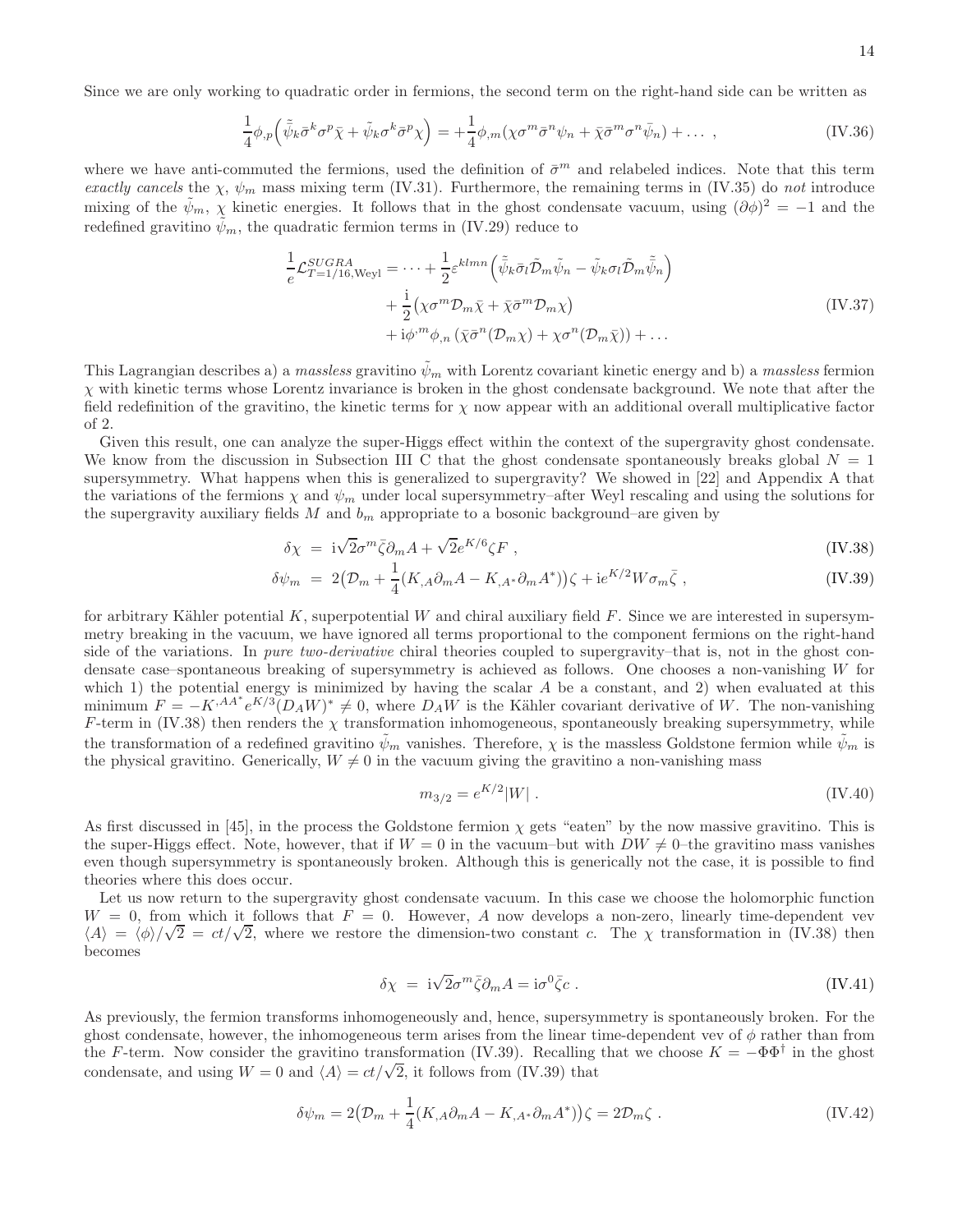Note that, in addition to the term proportional to W vanishing, the factor  $K_{,A}\partial_m A - K_{,A^*}\partial_m A^*$  in the first term is also zero in this vacuum. Be this as it may, the de Sitter spacetime covariant derivative  $\mathcal{D}_m \zeta_\alpha = \partial_m \zeta_\alpha - \frac{1}{2} \omega_{mpl} (\sigma^{pl})_\alpha{}^\beta \zeta_\beta$ does not vanish, as

$$
\omega_{i0j} = g_{ij}H,\tag{IV.43}
$$

and, hence,  $\psi_m$  transforms inhomogeneously. However, in analogy with the ordinary two-derivative case, let us redefine the gravitino as in (IV.32). It is straightforward to shown that in the ghost condensate background

$$
\delta \tilde{\psi}_m = 0 \tag{IV.44}
$$

This then identifies  $\chi$  as the massless Goldstone fermion and  $\psi_m$  as the physical gravitino. The generic expression for the gravitino mass was given by  $(IV.40)$ . In the ghost condensate, however,  $W = 0$  and, hence,

$$
m_{3/2} = 0 \tag{IV.45}
$$

That is, the breaking of local supersymmetry via a ghost condensate is analogous to two-derivative supergravity theories with a superpotential for which  $DW \neq 0$  but  $W = 0$  in the vacuum. This result for the supergravity ghost condensate is completely consistent with–and gives a physical explanation for–the above calculation of the quadratic fermion Lagrangian (IV.37). There we found, after appropriate redefinition of the gravitino, that the mixed  $\chi$ ,  $\psi_m$ mass terms exactly cancelled and that there were no diagonal  $\chi\chi$  or  $\bar{\psi}\psi$  masses–exactly as expected from the variations  $(IV.41), (IV.44)$  and  $(IV.45).$ 

#### D. Scalar Field Stability Analysis

Recall from (IV.28) that, when expanded around the ghost condensate vacuum, the quadratic  $\delta\phi$  part of the Lagrangian is

$$
\frac{1}{e} \mathcal{L}_{T=1/16, \text{Weyl}}^{SUGRA} = (\dot{\delta\phi})^2 + 0 \cdot \delta\phi^{i\delta\phi}, i + \dots
$$
\n(IV.46)

This is analogous to the globally supersymmetric case discussed in Subsection III B and, for the same reasons as discussed there,  $\phi$  will develop a small, negative spatial gradient term in the NEC violating region where  $P_{,X} < 0$ . This problem was overcome in the global supersymmetry case by adding the term (III.16) to  $\mathcal{L}^{SUSY}$ . It is straightforward to generalize this to the supergravity case with the addition of the term

$$
-\frac{1}{8} \int d^2\Theta 2\mathcal{E}(\bar{\mathcal{D}}^2 - 8R)(\mathcal{D}\Phi \mathcal{D}\Phi \bar{\mathcal{D}}\Phi^\dagger \bar{\mathcal{D}}\Phi^\dagger T_\phi) + \text{h.c.} \tag{IV.47}
$$

where

$$
T_{\phi} = \frac{\kappa}{2^9} \left( \{ \mathcal{D}^{\alpha}, \bar{\mathcal{D}}_{\dot{\alpha}} \} \{ \mathcal{D}_{\alpha}, \bar{\mathcal{D}}^{\dot{\alpha}} \} (\Phi + \Phi^{\dagger}) \right)^2 \tag{IV.48}
$$

and where  $\kappa$  is a real number. Note that in Subsection III B we (somewhat arbitrarily) set the parameter  $\kappa = -1/4$ . This reflected the fact that, in the globally supersymmetric case, the exact value of this parameter is irrelevant to the discussion. However, as we will see, this is not the case when coupled to supergravity. We calculate (IV.47),(IV.48) in terms of component fields for  $F = M = 0$  and to quadratic order in fermions  $\chi$  and  $\psi_m$  in Appendix B. It suffices here to present only those terms required to analyze the existence and stability of the ghost condensate. These are

$$
-\frac{1}{8e} \Big[ \int d^2\Theta 2\mathcal{E}(\bar{\mathcal{D}}^2 - 8R) \mathcal{D}\Phi \mathcal{D}\Phi \bar{\mathcal{D}}\Phi^\dagger \bar{\mathcal{D}}\Phi^\dagger T_\phi \Big]_{\text{Weyl}} + \text{h.c.}
$$
  
=\kappa (\Box \phi)^2 \left( (\partial \phi)^4 + (\partial \xi)^4 - 2(\partial \phi)^2 (\partial \xi)^2 + 4(\partial \phi \cdot \partial \xi)^2 \right) . \tag{IV.49}

The remaining terms are at least quadratic in the fermions  $\chi$  and  $\psi_m$ . When this is added to the Lagrangian (IV.24), the equations of motion for the component fields are modified. We restrict our attention to gravity and the scalar  $\phi$ , since these are the only non-vanishing fields in the ghost condensate background. The relevant part of the Lagrangian is

$$
\frac{1}{\sqrt{-g}}\mathcal{L} = -\frac{\mathcal{R}}{2} + \frac{1}{2}(\partial\phi)^2 + \frac{1}{4}(\partial\phi)^4 + \kappa(\partial\phi)^4(\Box\phi)^2.
$$
 (IV.50)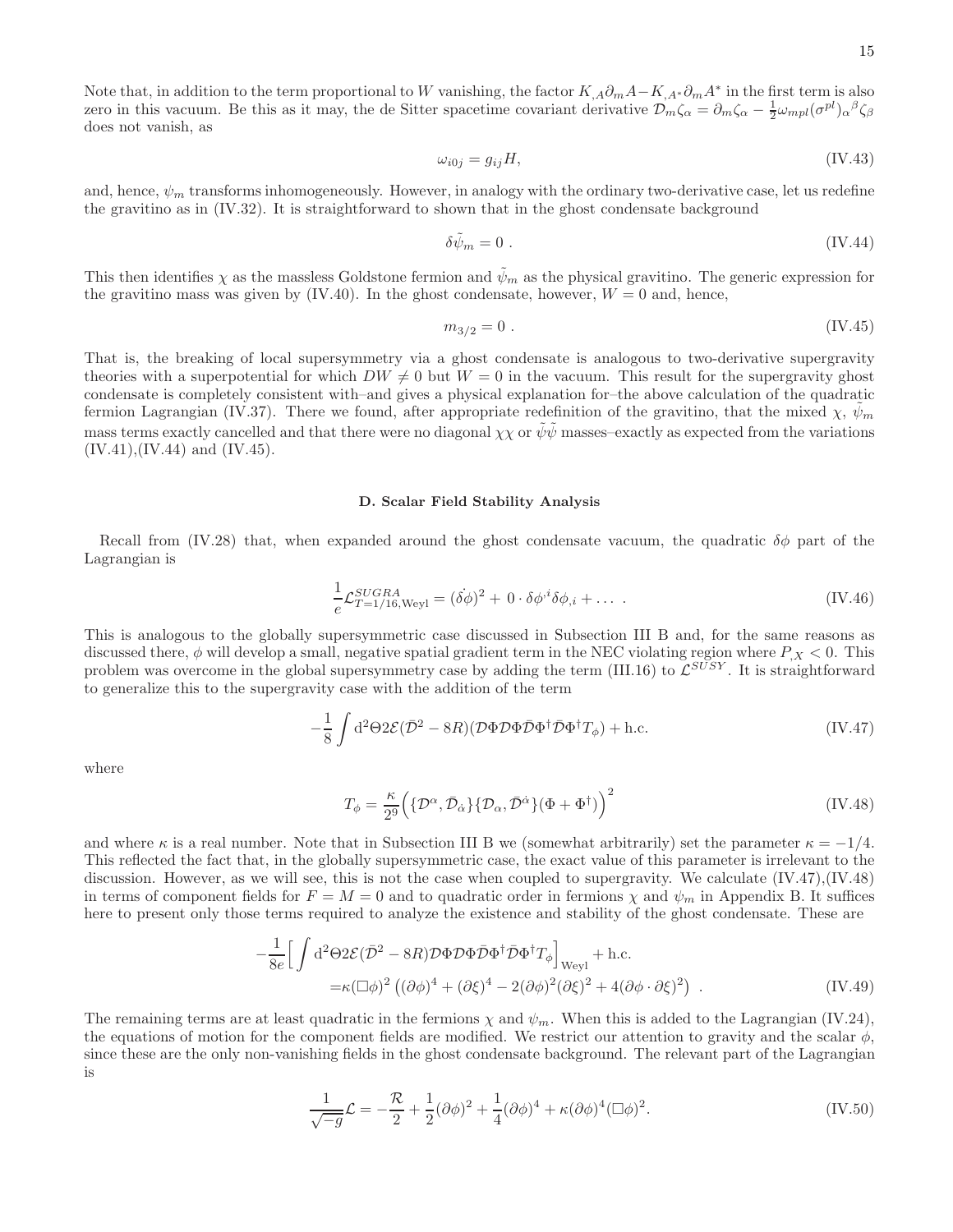The associated equations of motion are

$$
0 = -\Box \phi (1 + (\partial \phi)^2) - 2\phi^{mn} \phi_{,m} \phi_{,n} - 8\kappa \phi^{mn} \phi_{,m} \phi_{,n} (\Box \phi)^2 - 4\kappa (\partial \phi)^2 (\Box \phi)^3
$$
  
\n
$$
-8\kappa (\partial \phi)^2 \Box \phi \phi_{,n}{}^{nm} \phi_{,m} + 16\kappa \phi^{ipn} \phi_{;mn} \phi_{,p} \phi^{,m} \Box \phi + 8\kappa (\partial \phi)^2 \Box \phi \phi^{;mn} \phi_{;mn}
$$
  
\n
$$
+8\kappa (\partial \phi)^2 \Box \phi \phi^{,n} \phi_{,nm}{}^m + 8\kappa (\partial \phi)^2 \phi^{,n} \phi_{,nm} \phi_{,p}{}^{pm}
$$
  
\n
$$
+8\kappa (\partial \phi)^2 \phi^{;pm} \phi_{,p} \phi^{,n}{}_{nm} + 2\kappa (\partial \phi)^2 \phi^{,n} \phi_{,nm} \phi_{,p}{}^{pm}
$$
  
\n
$$
G_{mn} = \phi_{,m} \phi_{,n} (1 + (\partial \phi)^2 + 4\kappa (\partial \phi)^2 (\Box \phi)^2)
$$
  
\n
$$
-\frac{1}{2} g_{mn} (\partial \phi)^2 (1 + \frac{1}{2} (\partial \phi)^2 - 2\kappa (\partial \phi)^2 (\Box \phi)^2 - 16\kappa \Box \phi \phi^{;rs} \phi_{,r} \phi_{,s} - 4\kappa (\partial \phi)^2 \phi_{,s}{}^{sr} \phi_{,r})
$$
  
\n(IV.51)

$$
-8\kappa(\partial\phi)^{2}\Box\phi\,\phi^{r}(\phi_{;rm}\phi_{,n}+\phi_{;rm}\phi_{,m})-2\kappa(\partial\phi)^{4}(\phi^{;r}{}_{rm}\phi_{,n}+\phi^{;r}{}_{rm}\phi_{,m})
$$
\n(IV.52)

where  $G_{mn}$  is the Einstein tensor<sup>5</sup>. We are interested in the question of whether these equations of motion still admit a ghost condensate/de Sitter solution. Therefore, we look for a solution where  $\dot{\phi}$  is constant and the metric is a de Sitter space with constant Hubble parameter H. With this Ansatz, the equations of motion greatly simplify to

$$
0 = 1 - \dot{\phi}^2 - 9\kappa \dot{\phi}^6 + 6\kappa \dot{\phi}^8,\tag{IV.54}
$$

$$
12H^2 = 3\dot{\phi}^2 - 2\dot{\phi}^4. \tag{IV.55}
$$

The first equation is quartic in  $\dot{\phi}^2$ , where the solution of interest is the one that reduces to  $\dot{\phi}^2 = 1$  as  $\kappa \to 0$ . This solution then allows one to calculate the Hubble rate using the second equation. For small  $\kappa$ –which, from an effective field theory point of view, is the case of real interest–a perturbative solution is easy to derive. It is given by

$$
\langle \dot{\phi} \rangle^2 = 1 - 3\kappa + \mathcal{O}(\kappa^2), \tag{IV.56}
$$

$$
\langle H \rangle^2 = \frac{1}{12} + \frac{1}{4}\kappa + \mathcal{O}(\kappa^2). \tag{IV.57}
$$

Thus, the effect of adding the stabilizing term for  $\phi$  is to shift the parameters of the ghost condensate/de Sitter solution without altering its qualitative features<sup>6</sup>. We now explicitly demonstrate the stability of  $\phi$ . Expanding about this new vacuum using (IV.27), the  $\phi$  part of the component field Lagrangian becomes

$$
\mathcal{L}^{\text{SUGRA}} = \frac{1}{2} (3 \langle \dot{\phi} \rangle^2 - 1) (\dot{\delta \phi})^2 + \frac{1}{2a^2} (1 - \langle \dot{\phi} \rangle^2) \delta \phi^{i\dot{\delta}} \phi_{,i} + \kappa (\Box \delta \phi)^2 + \dots \tag{IV.58}
$$

For small  $\kappa$ , this leads to the dispersion relation

$$
\omega^2 \approx -\kappa \left(\frac{3}{2}k^2 + k^4\right). \tag{IV.59}
$$

Thus, to tame instabilities, one must require 1)  $\kappa < 0$  and 2) that  $|\kappa|$  be sufficiently large. For a discussion of the allowed phenomenological range of  $\kappa$ , see [12]. Happily, the required values of  $|\kappa|$  are still sufficiently small to allow the above perturbative expansion. To apply ghost condensate theory to models of a bouncing universe, one introduces a potential which causes  $\langle \phi \rangle^2$  to be slightly lowered. This has the consequence that the NEC is then violated. In this case, it may happen that the  $k^2$  term in the dispersion relation (IV.59) switches sign. This signals a gradient instability at long wavelengths and, correspondingly, the bounce must occur on a fast time-scale. However, at short wavelength (large k) one can see that the introduction of the  $(\Box \phi)^2$  term indeed stabilizes the ghost condensate.

$$
\frac{\delta}{\delta g^{mn}} \int \sqrt{-g} f \Box \phi = \int \sqrt{-g} \left( -\frac{1}{2} g_{mn} f \Box \phi + \frac{\delta f}{\delta g^{mn}} \Box \phi + f \phi_{;mn} \right. \left. -\frac{1}{2} \nabla_m (f \phi_{,n}) - \frac{1}{2} \nabla_n (f \phi_{,m}) + \frac{1}{2} g_{mn} \nabla^p (f \phi_{,p}) \right)
$$
\n(IV.53)

<sup>5</sup> To derive the Einstein equations, the identity

is useful–where f is a scalar function of the fields. The first term on the right-hand side arises from varying  $\sqrt{-g}$ , while the second line comes from varying the metric inside of the connection in the  $\Box \phi$  term.

<sup>&</sup>lt;sup>6</sup> One might ask what the solution becomes for large  $\kappa$ . By inspection, we see that in this regime the solution is approximately  $\dot{\phi}^2 \approx 3/2$ with  $H^2$  very small. Thus, for large  $\kappa$ , one obtains a kind of ghost condensate in Minkowski spacetime. However, one should refrain from taking the  $(\Box \phi)^2$  term too seriously when  $\kappa$  is large–since it leads to fourth-order equations of motion. Hence, it only makes sense from an effective field theory point of view, in which case its coefficient must be small for consistency.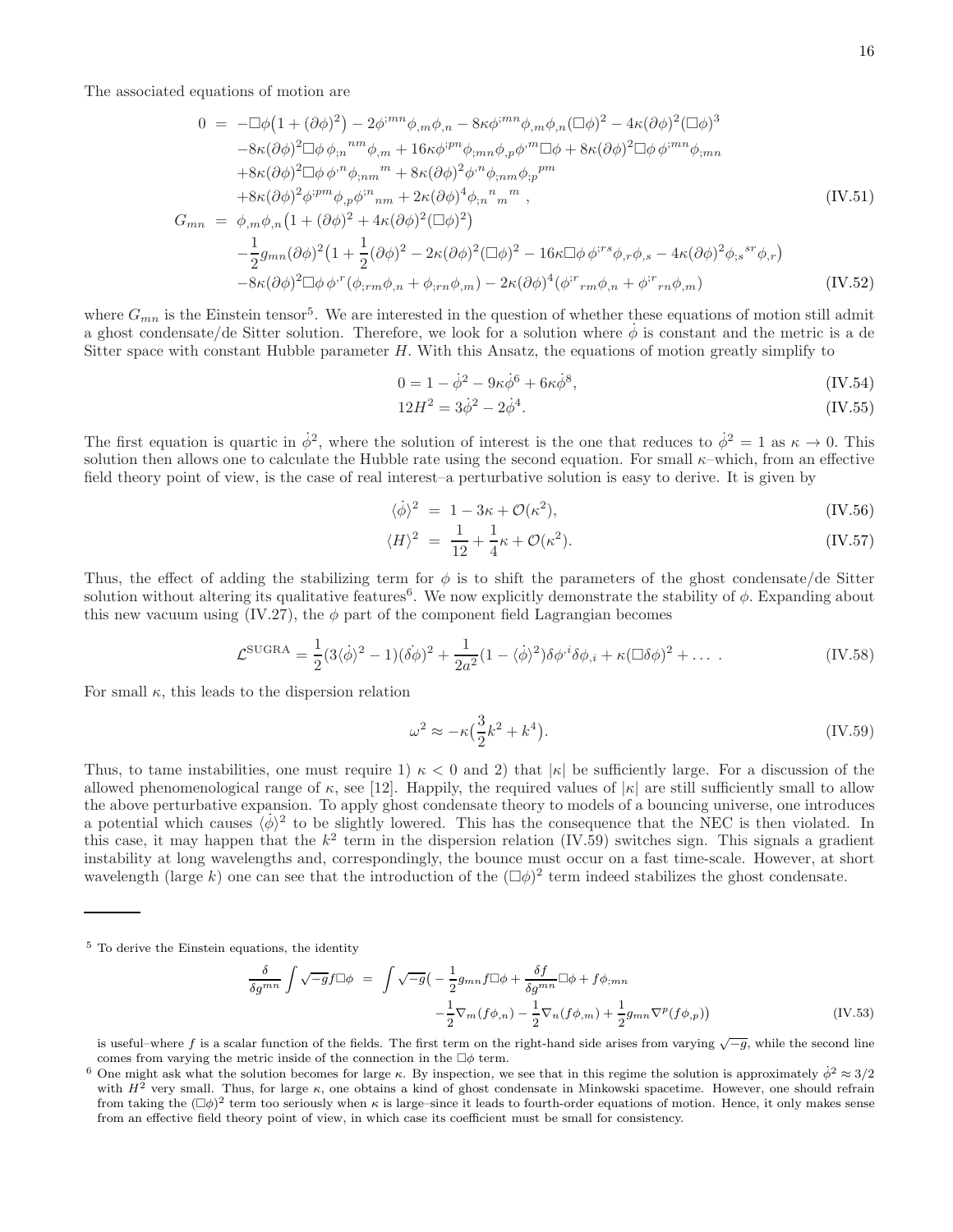We now turn our attention to the second scalar,  $\xi$ . The second line

$$
\frac{1}{e} \mathcal{L}_{T=1/16, \text{Weyl}}^{SUGRA} = \dots + 0 \cdot (\dot{\delta \xi})^2 + \delta \xi^{i} \delta \xi_{,i} + \dots \tag{IV.60}
$$

in (IV.28) indicates that, when expanded around the ghost condensate, the time derivative term in the  $\delta \xi$  kinetic energy vanishes, while the spatial gradient term has the wrong sign. This result is analogous to the globally supersymmetric case discussed in Subsection III B, and was cured by adding the supersymmetric higher-derivative terms (III.19) to  $\mathcal{L}^{SUSY}$ . It is straightforward to generalize this to the supergravity case by adding

$$
-\frac{1}{8} \int d^2\Theta 2\mathcal{E}(\bar{\mathcal{D}}^2 - 8R)(\mathcal{D}\Phi \mathcal{D}\Phi \bar{\mathcal{D}}\Phi^\dagger \bar{\mathcal{D}}\Phi^\dagger T_\xi) + \text{h.c.},\tag{IV.61}
$$

where

$$
T_{\xi} = +2^{-5} \{ \mathcal{D}^{\alpha}, \bar{\mathcal{D}}_{\dot{\alpha}} \} (\Phi - \Phi^{\dagger}) \{ \mathcal{D}_{\alpha}, \bar{\mathcal{D}}^{\dot{\alpha}} \} (\Phi^{\dagger} - \Phi) -2^{-10} \left( \{ \mathcal{D}^{\alpha}, \bar{\mathcal{D}}_{\dot{\alpha}} \} (\Phi + \Phi^{\dagger}) \{ \mathcal{D}_{\alpha}, \bar{\mathcal{D}}^{\dot{\alpha}} \} (\Phi - \Phi^{\dagger}) \right)^{2},
$$
(IV.62)

to  $\mathcal{L}^{SUGRA}$ . Note that each of the two terms can be multiplied by an independent real coefficient. However, modulo the comment below, this is not necessary to understand the their effect on the ghost condensate and, to leading order, the  $\xi$  kinetic energy. Hence, as in the globally supersymmetric case, we set them to unity for simplicity. One can calculate (IV.61),(IV.62) in terms of component fields for  $F = M = 0$  and to quadratic order in fermions  $\chi$  and  $\psi_m$ . It suffices here to present only those terms required to analyze the existence and stability of the ghost condensate. These are

$$
-\frac{1}{8e} \Big[ \int d^2 \Theta 2\mathcal{E} (\bar{\mathcal{D}}^2 - 8R) \mathcal{D} \Phi \mathcal{D} \Phi \bar{\mathcal{D}} \Phi^\dagger \bar{\mathcal{D}} \Phi^\dagger T_\xi \Big]_{\text{Weyl}} + \text{h.c.}
$$
  
= 
$$
-2(\partial \phi)^4 (\partial \xi)^2 - (\partial \phi)^4 (\partial \phi \cdot \partial \xi)^2 . \tag{IV.63}
$$

The remaining terms are at least quadratic in the fermions  $\chi$  and  $\psi_m$ . When these are added to the Lagrangian, the modified equations of motion continue to admit the same ghost condensate/de Sitter vacuum as the one derived above in Eqs. (IV.56) and (IV.57). Expanding around this vacuum using (IV.27), the fluctuation Lagrangian for  $\xi$ becomes

$$
\frac{1}{e}\mathcal{L}^{\text{SUGRA}} = \dots + \left(-\frac{1}{2} + \frac{1}{2}\langle\dot{\phi}\rangle^2 + 2\langle\dot{\phi}\rangle^4 - \langle\dot{\phi}\rangle^6\right)(\dot{\delta}\xi)^2 + \left(\frac{1}{2} + \frac{1}{2}\langle\dot{\phi}\rangle^2 - 2\langle\dot{\phi}\rangle^4\right)\delta\xi^{i\delta}\xi_{i\delta} + \dots
$$
\n
$$
= \dots + \left(1 - \frac{9}{2}\kappa + \mathcal{O}(\kappa^2)\right)\left((\delta\xi)^2 - \delta\xi^{i\delta}\xi_{i\delta}\right) + \dots \tag{IV.64}
$$

Thus the scalar  $\xi$  is rendered completely stable by the addition of these terms. Moreover, for small  $|\kappa|$  the fluctuations are approximately canonical. In fact, one can make them exactly canonical by choosing appropriate, κ-dependent coefficients for the two terms in  $T_{\xi}$ . These enter the overall factor multiplying  $({\check{\delta}\xi})^2 - {\delta\xi}^i {\check{\delta}\xi}_i$  and can be adjusted to set this factor to unity.

#### E. The Modified Fermion Lagrangian and Super-Higgs Effect

Having resolved the  $\delta\phi$  spatial gradient and  $\delta\xi$  wrong sign kinetic problems in the supergravity context, one must re-examine the question of the fermion Lagrangian and the super-Higgs effect in the presence of the additional terms (IV.47),(IV.48) and (IV.61),(IV.62). In principle, this is a difficult calculation, requiring the evaluation of all terms quadratic in the fermions  $\chi$  and  $\psi_m$ . As can be seen, for example, by examining the  $T_{\phi}$  Lagrangian in Appendix B, although some fermion terms vanish in the ghost condensate vacuum, some, both kinetic and mass terms, are non-zero. Evaluating each of these, inserting them into the complete supergravity Lagrangian and then diagonalizing all fermion kinetic energy and mass terms is a lengthy undertaking. Happily, to understand the essential physics, it is unnecessary to carry this out.

Recall from the discussion in Subsection IV C that one can decide the fermion masses by analyzing the behavior of their transformations under local supersymmetry. In (IV.41) and (IV.42) we presented the supersymmetry transformations in the ghost condensate situation where  $W = F = M = b_m = 0$ . Since (IV.25) continues to be valid, and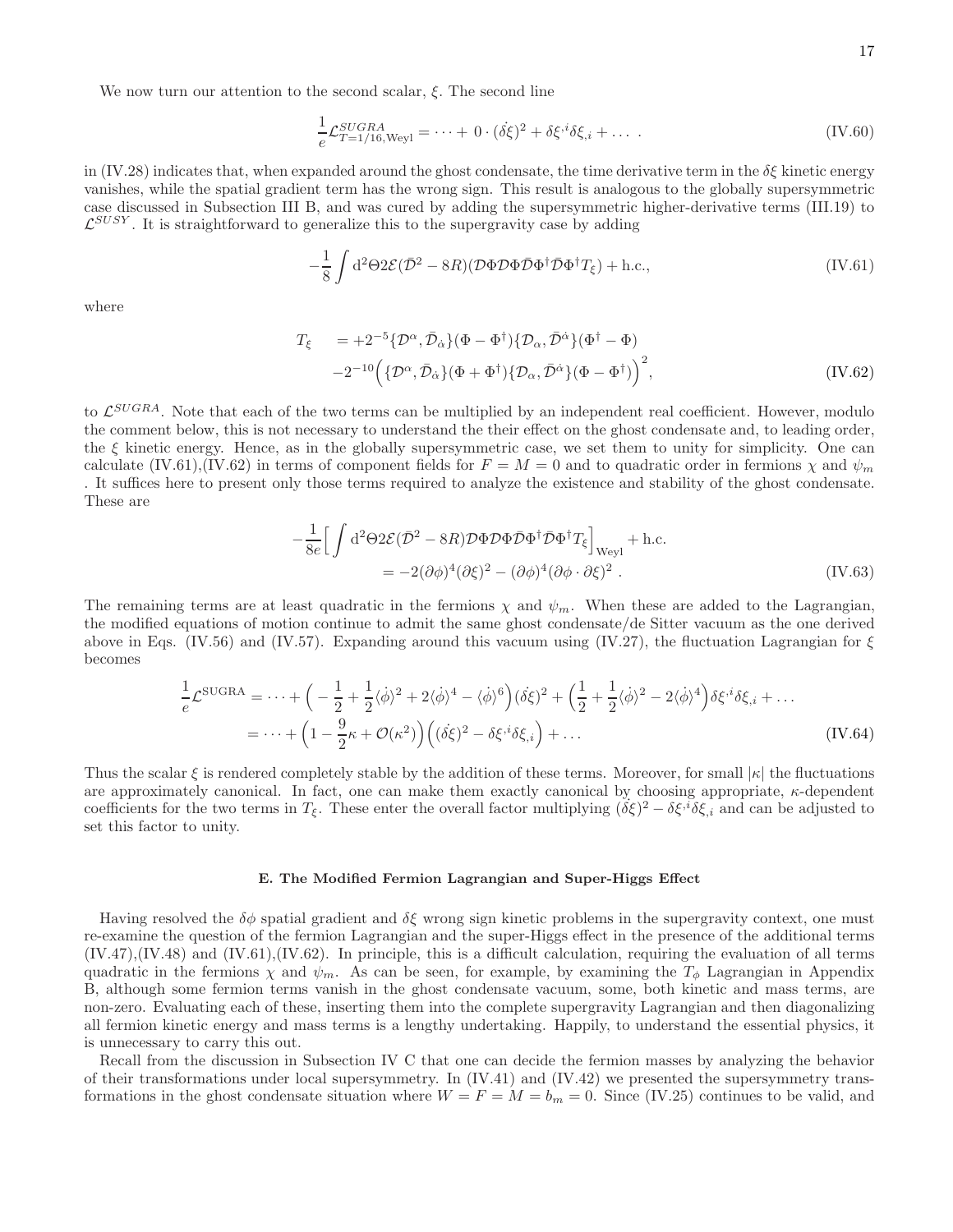since (in a bosonic background) the  $b_m$  equation of motion is unchanged by the higher-derivative terms (IV.47),(IV.48) and (IV.61),(IV.62), it follows that the  $\chi$  and  $\psi_m$  variations remain

$$
\delta \chi = i\sqrt{2}\sigma^m \bar{\zeta} \partial_m A = i\sigma^0 \bar{\zeta} c \tag{IV.65}
$$

and

$$
\delta\psi_m = 2\mathcal{D}_m\zeta\ .\tag{IV.66}
$$

respectively. As previously, it is straightforward to define a new physical gravitino  $\tilde{\psi}_m$  which transforms homogeneously. The required definition is given by Eq. (IV.32) but where now  $\dot{\phi}$  and the connection  $\omega_m$  are evaluated in the shifted vacuum. Since the fermion transformation (IV.65) is inhomogeneous, supersymmetry is spontaneously broken with a massless Goldstone fermion  $\chi$ . Furthermore, since  $W = 0$  in the ghost condensate vacuum, the mass of the physical gravitino  $\psi_m$  is

$$
m_{3/2} = 0 \tag{IV.67}
$$

We can conclude from these arguments that, even in the presence of the additional terms, the quadratic fermion Lagrangian will describe a massless Goldstone fermion  $\chi$  and a massless gravitino  $\psi_m$  with diagonal kinetic energies.

#### Acknowledgments

M.K. and J.L.L. gratefully acknowledge the support of the European Research Council via the Starting Grant numbered 256994. B.A.O. is supported in part by the DOE under contract No. DE-AC02-76-ER-03071 and the NSF under grant No. 1001296.

#### Appendix A: The Weyl Rescaled Fermion Supersymmetry Transformations

Prior to Weyl rescaling, the fermion supersymmetry transformations–see equations 18.23 and 19.14 in Wess and Bagger [36]–are given by

$$
\delta \chi = i\sqrt{2}\sigma^m \bar{\zeta}\partial_m A + \sqrt{2}\zeta F,\tag{A.1}
$$

$$
\delta\psi_m = 2\mathcal{D}_m\zeta - i e_m{}^a \left(\frac{1}{3}M\sigma_a\bar{\zeta} + b_a\zeta + \frac{1}{3}b^c\zeta\sigma_c\bar{\sigma}_a\right),\tag{A.2}
$$

where we have dropped all component fermions on the right-hand side of the variations since these vanish in the vacua of interest and  $\zeta$  is the supersymmetry parameter. Note that our parameter is minus the one in equations 18.23 and 19.14 of Wess and Bagger–a convention adopted later in their book. Weyl rescaling is performed via

$$
e_n^a \xrightarrow{\text{WEYL}} e^{K/6} e_n^a ,
$$
  

$$
\chi \xrightarrow{\text{WEYL}} e^{-K/12} \chi ,
$$
  

$$
\psi_m \xrightarrow{\text{WEYL}} e^{K/12} \psi_m
$$
 (A.3)

and

$$
\zeta \stackrel{\text{WEYL}}{\longrightarrow} e^{K/12} \zeta \tag{A.4}
$$

Then the Weyl rescaled variations are

$$
e^{-K/12}\delta\chi_{\text{WEYL}} = i\sqrt{2}\sigma^a e_a{}^m e^{-K/6}\bar{\zeta}e^{K/12}\partial_m A + \sqrt{2}\zeta e^{K/12}F,\tag{A.5}
$$

$$
e^{K/12}\delta\psi_{m{\rm Weyl}} = 2e^{K/12}\left(\mathcal{D}_m\zeta + \frac{1}{12}K_{,m}\zeta - \frac{1}{6}(\zeta\sigma^{nl})K_{,n}g_{ml}\right)
$$
(A.6)

$$
-{\rm i} e_{m}{}^{a}e^{K/6}\left(\frac{1}{3}M\sigma_{a}\bar{\zeta}e^{K/12}+b_{n}e_{a}{}^{n}e^{-K/6}\zeta e^{K/12}+\frac{1}{3}e_{c}{}^{n}b_{n}e^{-K/6}\zeta\sigma^{c}\bar{\sigma}_{a}e^{K/12}\right)
$$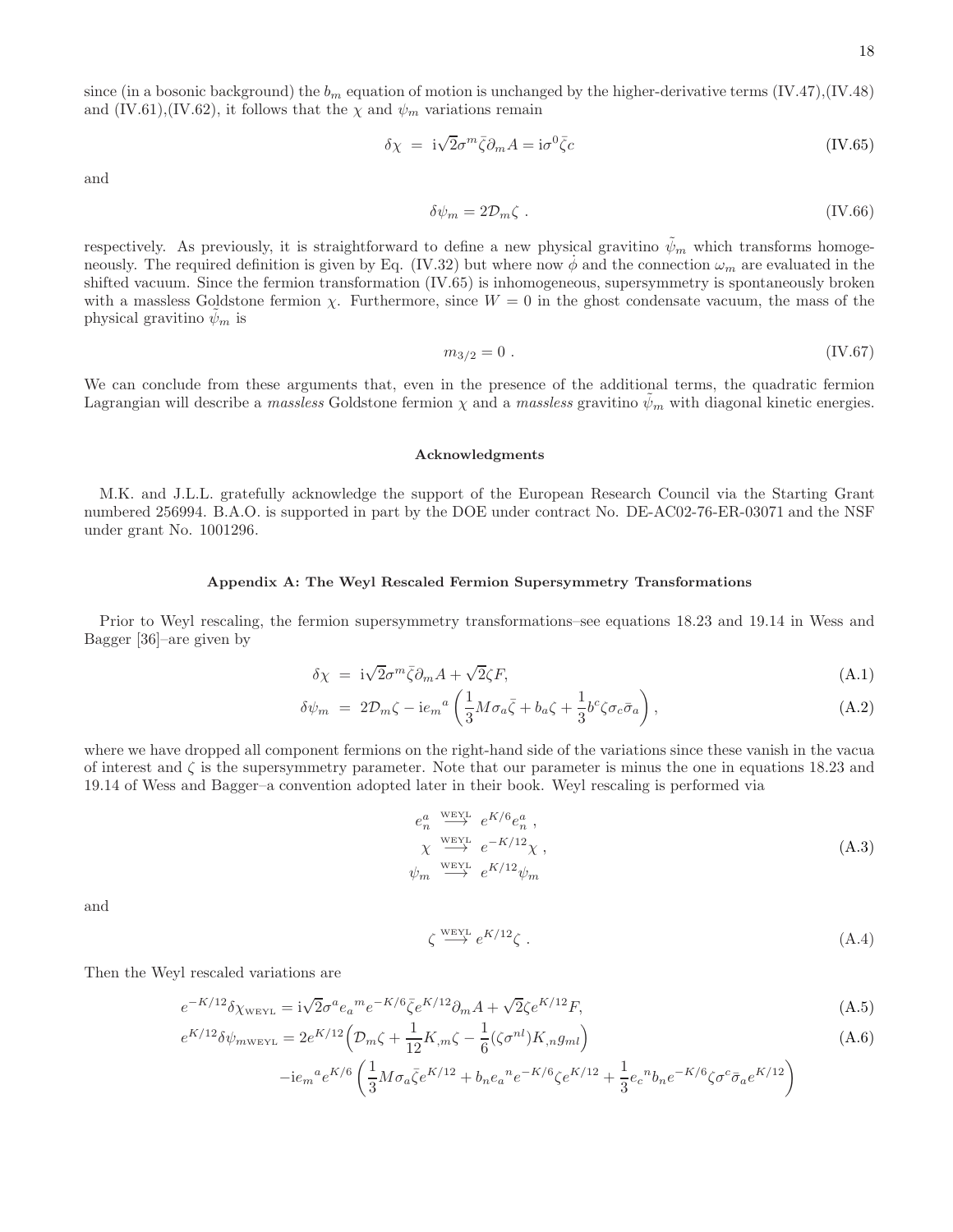It is important to note that there are additional terms that arise from Weyl rescaling the covariant derivative  $\mathcal{D}_m \zeta^{\alpha} =$  $\partial_n \zeta^\alpha + \zeta^\beta \omega_{n\beta}{}^\alpha$  with  $\omega_{n\beta}{}^\alpha = \frac{1}{2} (\sigma^{ml})_\beta{}^\alpha \omega_{nml}$  using

$$
\omega_{nml} \stackrel{\text{WEYL}}{\longrightarrow} e^{K/3} (\omega_{nml} + \frac{1}{6} K_{,m} g_{nl} - \frac{1}{6} K_{,l} g_{nm}). \tag{A.7}
$$

As discussed previously, the gravitino must also be shifted as

$$
\psi_m \stackrel{\text{shiff}}{\longrightarrow} \psi_m + \mathrm{i} \frac{\sqrt{2}}{6} K_{,A^*} \sigma_m \bar{\chi}
$$
\n(A.8)

in order for the fermionic kinetic terms to be in canonical form. For the supersymmetry transformation of  $\psi_m$ , this means that

$$
\delta\psi_{m{\text{w}}{\text{E}}{\text{Y}}{\text{L}}} \to \delta\psi_{m{\text{w}}{\text{E}}{\text{Y}}{\text{L}}+{\text{s}}{\text{H}}{\text{F}}{\text{T}}} + \mathrm{i}\frac{\sqrt{2}}{6}K_{,A^*}\sigma_m\delta\bar{\chi}_{\text{w}}{\text{E}}{\text{Y}}{\text{L}}.
$$
 (A.9)

Therefore

 $\delta$ 

$$
\psi_{m\text{WEYL+SHIFT}}^{\alpha} = \delta\psi_{m\text{WEYL}}^{\alpha} - i\frac{\sqrt{2}}{6}K_{,A^{*}}\epsilon^{\alpha\gamma}\sigma_{m\gamma\dot{\beta}}\delta\bar{\chi}_{m\text{EYL}}^{\dot{\beta}}
$$
\n
$$
= 2\left(\mathcal{D}_{m}\zeta^{\alpha} + \frac{1}{12}K_{,m}\zeta^{\alpha} - \frac{1}{6}\zeta^{\beta}(\sigma^{nl})_{\beta}{}^{\alpha}K_{,n}g_{ml}\right)
$$
\n
$$
- i\left(\frac{1}{3}Me^{K/6}\epsilon^{\alpha\gamma}\sigma_{m\gamma\dot{\beta}}\bar{\zeta}^{\dot{\beta}} + b_{m}\zeta^{\alpha} + \frac{1}{3}b^{c}\zeta^{\gamma}\sigma_{c\gamma\dot{\beta}}\bar{\sigma}_{m}^{\dot{\beta}\alpha}\right)
$$
\n
$$
- i\frac{\sqrt{2}}{6}K_{,A^{*}}\epsilon^{\alpha\gamma}\sigma_{m\gamma\dot{\beta}}\left(-i\sqrt{2}\zeta^{\delta}\epsilon^{\dot{\beta}\dot{\gamma}}\sigma_{\delta\dot{\gamma}}^{n}\partial_{n}A^{*} + \sqrt{2}\bar{\zeta}^{\dot{\beta}}\epsilon^{K/6}F^{*}\right)
$$
\n
$$
= 2\left(\mathcal{D}_{m}\zeta^{\alpha} - \frac{1}{12}\zeta^{\beta}\sigma_{\beta\dot{\beta}}^{n}\bar{\sigma}_{m}^{\dot{\beta}\alpha}K_{,n}\right)
$$
\n
$$
- i\left(\frac{1}{3}Me^{K/6}\epsilon^{\alpha\gamma}\sigma_{m\gamma\dot{\beta}}\bar{\zeta}^{\dot{\beta}} + b_{m}\zeta^{\alpha} + \frac{1}{3}b^{c}\zeta^{\gamma}\sigma_{c\gamma\dot{\beta}}\bar{\sigma}_{m}^{\dot{\beta}\alpha}\right)
$$
\n
$$
+ \frac{1}{3}\zeta^{\beta}\sigma_{\beta\dot{\beta}}^{n}\bar{\sigma}_{m}^{\dot{\beta}\alpha}K_{,A^{*}}\partial_{n}A^{*} - \frac{1}{3}ie^{K/6}\epsilon^{\alpha\gamma}\sigma_{m\gamma\dot{\beta}}\bar{\zeta}^{\dot{\beta}}K_{,A^{*}}F^{*}
$$
\n
$$
= 2\mathcal{D}_{m}\zeta^{\alpha} - \frac{1}{6}\zeta^{\beta}\sigma_{
$$

In the case of pure two-derivative chiral supergravity coupled to a superpotential, the solutions for  $F$ ,  $M$  and  $b_m$ are given by

$$
F = -K^{,AA^*}e^{K/3}(D_A W)^*
$$
\n(A.11)

$$
M + K_{,A^*}F^* = N = -3e^{K/3}W\tag{A.12}
$$

$$
b_m = \frac{1}{2}(K_{,A}\partial_m A - K_{,A^*}\partial_m A^*).
$$
 (A.13)

Plugging these solutions into  $(A.5)$  and  $(A.10)$ , we obtain

$$
\delta \chi_{\text{WEYL}} = i\sqrt{2}\sigma^m \bar{\zeta} \partial_m A - \sqrt{2}K^{,AA^*} e^{K/2} (D_A W)^* \zeta , \qquad (A.14)
$$

$$
\delta\psi_{m\text{WEYL}+\text{SHIFT}} = 2\Big(\mathcal{D}_m + \frac{1}{4}(K_{,A}\partial_m A - K_{,A^*}\partial_m A^*)\Big)\zeta + i e^{K/2}W\sigma_m\bar{\zeta} \ . \tag{A.15}
$$

These reproduce the  $\chi$  and  $\psi_m$  supersymmetry variations given in equations 23.5 and 23.6 of [36].

For the higher-derivative supergravity Lagrangians coupled to a superpotential introduced in [24]–and used to discuss the ghost-condensate vacuum in this paper–the solutions of the  $M$  and  $b_m$  equations of motion, when all component fermions are set to zero, continue to be given by (A.12) and (A.13). This was proven in [24] for any higher-derivative addition to the Lagrangian of the form  $\mathcal{D}\Phi \mathcal{D} \Phi^{\dagger} \mathcal{D} \Phi^{\dagger} \mathcal{T}$ , where T is an arbitrary hermitian function of  $\Phi$ ,  $\Phi^{\dagger}$  with any number of their spacetime derivatives. For example, note that in the  $T = \tau/16$  case discussed in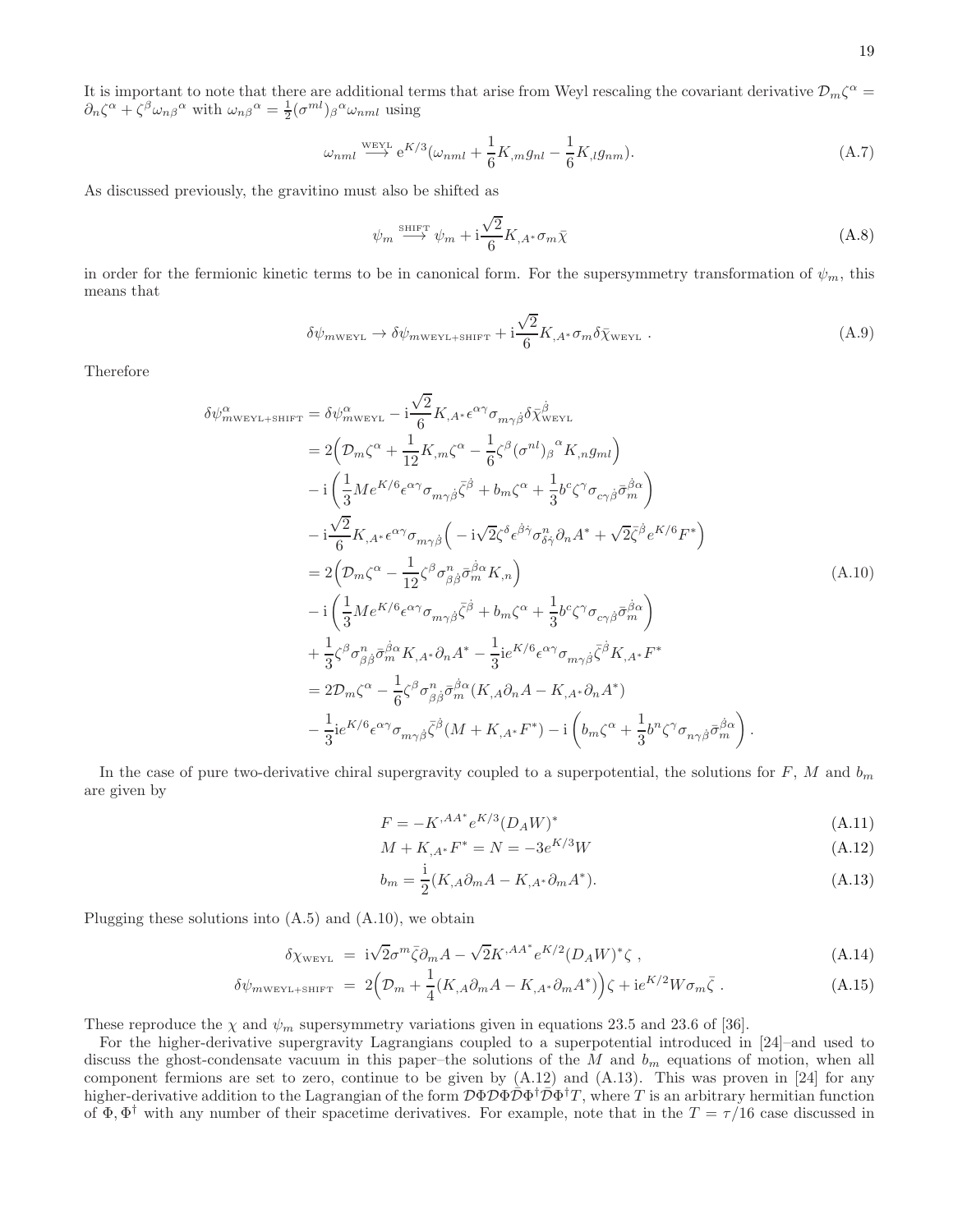Subsection IV A of this paper, the solution for the  $b_m$  equation of motion is given in (IV.12). When the component fermions are set to zero, this becomes

$$
b_m = -\frac{3}{2} \mathbf{i} \left( A_{,m} (\mathbf{e}^{-K/3})_{,A} - A^*_{,m} (\mathbf{e}^{-K/3})_{,A^*} \right) \mathbf{e}^{K/3} = \frac{\mathbf{i}}{2} (K_{,A} \partial_m A - K_{,A^*} \partial_m A^*)
$$
(A.16)

which is identical to  $(A.13)$ . However, as discussed in detail in [24, 25], the equation of motion for the auxiliary field F is now generically cubic and is no longer solved by  $(A.11)$ . Putting  $(A.12)$ ,  $(A.13)$  into  $(A.5)$  and  $(A.10)$ , but for an arbitrary solution  $F$ , the fermion variations become

$$
\delta \chi_{\text{WEYL}} = i\sqrt{2}\sigma^m \bar{\zeta} \partial_m A + \sqrt{2} e^{K/6} \zeta F , \qquad (A.17)
$$

$$
\delta\psi_{mW\text{EYL+SHIFT}} = 2\big(\mathcal{D}_m + \frac{1}{4}(K_{,A}\partial_m A - K_{,A^*}\partial_m A^*)\big)\zeta + \mathrm{i}e^{K/2}W\sigma_m\bar{\zeta}
$$
\n(A.18)

for any Kähler potential K and superpotential W. These are the transformations used in  $(V.38)$  and  $(V.39)$  in the text to analyze supersymmetry breaking and the fermion masses in the supergravitational ghost-condensate theory.

#### Appendix B: Component Expansions

In this Appendix, we provide details about the component expansions of the higher-derivative superfield expressions that we employ in this paper. For completeness and potential future use, we will at first keep the terms that involve the auxiliary fields M and F. Note that we work only to quadratic order in fermions throughout. The component expansion of a general higher-derivative term in our formalism is given by

$$
-\frac{1}{8e}\int d^{2}\Theta 2\mathcal{E}(\bar{D}^{2}-8R)(\mathcal{D}\Phi\bar{D}\Phi^{\dagger}\bar{D}\Phi^{\dagger}T)+h.c.
$$
\n
$$
=+16\{(\partial A)^{2}(\partial A^{*})^{2}-2|\partial A|^{2}|F|^{2}+|F|^{4}\}T|
$$
\n
$$
-4\sqrt{2}\{(\partial A)^{2}A^{*},{}_{b}\bar{\psi}_{a}\bar{\sigma}^{a}\sigma^{b}\bar{\chi}+(\partial A^{*})^{2}A,{}_{b}\psi_{a}\sigma^{a}\bar{\sigma}^{b}\chi\}T|+i4\sqrt{2}|F|^{2}\{F^{*}\bar{\psi}_{a}\bar{\sigma}^{a}\chi+F\psi_{a}\sigma^{a}\bar{\chi}\}T|
$$
\n
$$
+4\sqrt{2}|F|^{2}\{A,{}_{b}\bar{\psi}_{a}\bar{\sigma}^{a}\sigma^{b}\bar{\chi}+A^{*},{}_{b}\psi_{a}\sigma^{a}\bar{\sigma}^{b}\chi\}T|+i4\sqrt{2}|A,A^{*},{}_{c}\{F^{*}\bar{\psi}_{a}\bar{\sigma}^{a}\sigma^{c}\bar{\sigma}^{b}\chi+F\psi_{a}\sigma^{a}\bar{\sigma}^{b}\sigma^{c}\bar{\chi}\}T|
$$
\n
$$
+8\{F^{*}X^{2}e_{a}^{m}D_{m}A^{*},a+F\bar{\chi}^{2}e_{a}^{m}D_{m}A_{a}\}T|-8\{F_{a}A^{d}\bar{\chi}^{2}+F^{*},{}_{d}A^{*},{}_{d}\chi^{2}\}T|
$$
\n
$$
+8\{F^{*}X^{2}e_{a}^{m}D_{m}A^{*},a+F\bar{\chi}^{2}e_{a}^{m}D_{m}A_{a}\}T|-16\sqrt{2}\{(\partial A)^{2}A^{*},{}_{d}\bar{\chi}_{a}\bar{\chi}_{a}+(\partial A^{*})^{2}A^{*}\psi_{a}\chi\}T|
$$
\n
$$
-8\chi\sigma^{2}\bar{\chi}b_{a}|F|^{2}+2^{3}\chi\sigma^{a}\bar{\chi}\{FF^{*},a-F^{*}F_{a}\}T|+40\exp\bar{\chi}\delta^{b}\bar{\chi}^{a}\{A,a^{*},b+A_{b}A^{*},a}\}T|
$$
\n
$$
+8\
$$

With  $M$  and  $F$  set to zero, this expression reduces to

$$
-\frac{1}{8e} \int d^2\Theta 2\mathcal{E}(\bar{\mathcal{D}}^2 - 8R)(\mathcal{D}\Phi \mathcal{D}\Phi \bar{\mathcal{D}}\Phi^{\dagger} \bar{\mathcal{D}}\Phi^{\dagger} T)_{M=F=0} + h.c.
$$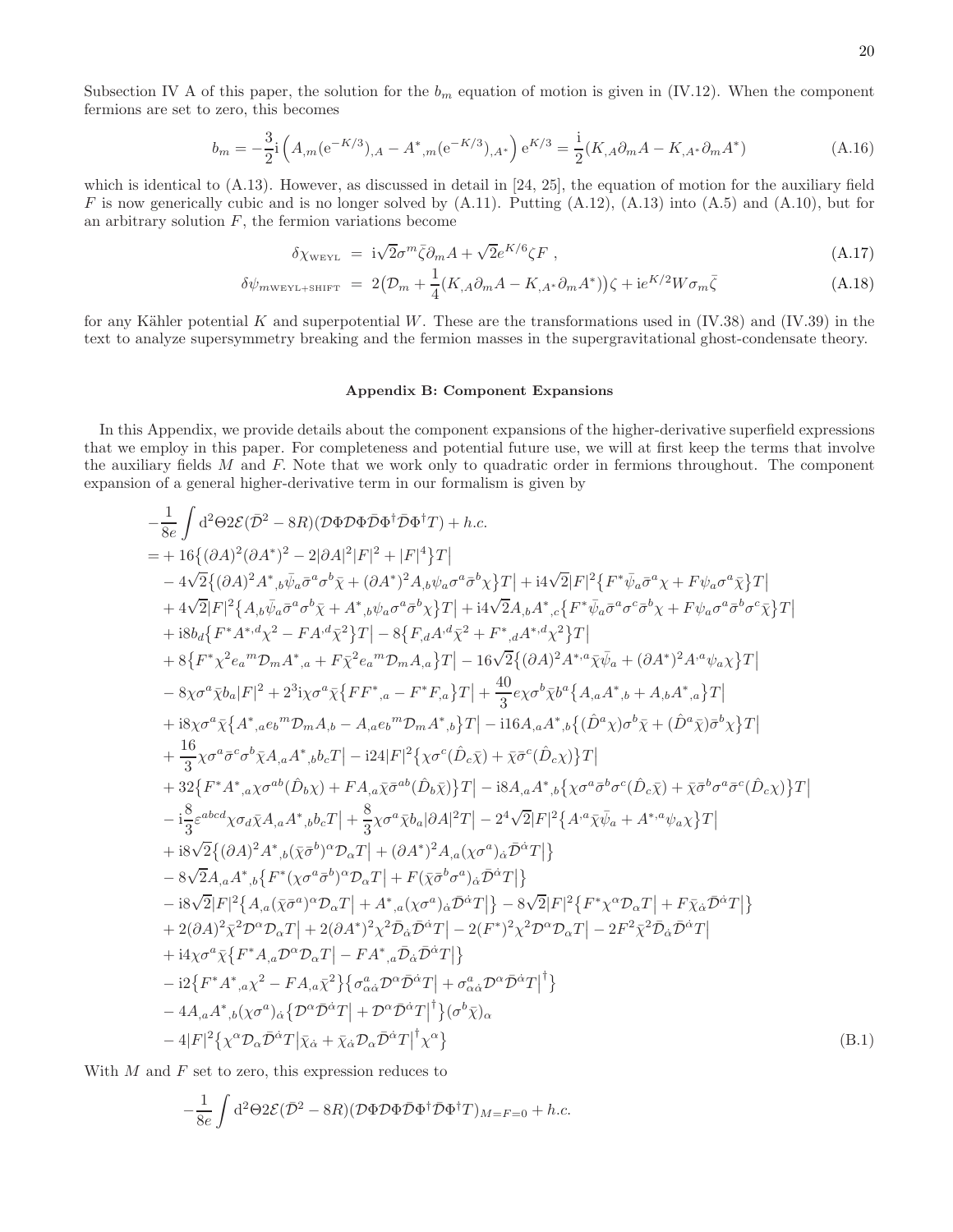$$
= + 16(\partial A)^{2}(\partial A^{*})^{2}T \Big| + i8\chi\sigma^{a}\bar{\chi}\Big\{A^{*},a\epsilon_{b}{}^{m}\mathcal{D}_{m}A_{,b} - A_{,a}\epsilon_{b}{}^{m}\mathcal{D}_{m}A^{*},b\Big\}T \Big| - 4\sqrt{2}\big\{(\partial A)^{2}A^{*},b\bar{\psi}_{a}\bar{\sigma}^{a}\sigma^{b}\bar{\chi} + (\partial A^{*})^{2}A_{,b}\psi_{a}\sigma^{a}\bar{\sigma}^{b}\chi\Big\}T \Big| + \frac{8}{3}\chi\sigma^{a}\bar{\chi}b_{a}|\partial A|^{2}T \Big| - 16\sqrt{2}\big\{(\partial A)^{2}A^{*},{}^{a}\bar{\chi}\bar{\psi}_{a} + (\partial A^{*})^{2}A^{,a}\psi_{a}\chi\Big\}T \Big| - i16A_{,a}A^{*},b\big\{(\hat{D}^{a}\chi)\sigma^{b}\bar{\chi} + (\hat{D}^{a}\bar{\chi})\bar{\sigma}^{b}\chi\Big\}T \Big| + \frac{16}{3}\chi\sigma^{a}\bar{\sigma}^{c}\sigma^{b}\bar{\chi}A_{,a}A^{*},b b_{c}T \Big| + \frac{40}{3}e\chi\sigma^{b}\bar{\chi}b^{a}\big\{A_{,a}A^{*},b + A_{,b}A^{*},a\big\}T \Big| - i8A_{,a}A^{*},b\big\{\chi\sigma^{a}\bar{\sigma}^{b}\sigma^{c}(\hat{D}_{c}\bar{\chi}) + \bar{\chi}\bar{\sigma}^{b}\sigma^{a}\bar{\sigma}^{c}(\hat{D}_{c}\chi)\big\}T \Big| - i\frac{8}{3}\varepsilon^{abcd}\chi\sigma_{d}\bar{\chi}A_{,a}A^{*},b b_{c}T \Big| + i8\sqrt{2}\big\{(\partial A)^{2}A^{*},b(\bar{\chi}\bar{\sigma}^{b})^{\alpha}\mathcal{D}_{\alpha}T \Big| + (\partial A^{*})^{2}A_{,a}(\chi\sigma^{a})_{\dot{\alpha}}\bar{\mathcal{D}}^{\dot{\alpha}}T \Big| + 2(\partial A)^{2}\bar{\chi}^{2}\mathcal{D}^{\alpha}\mathcal{D}_{\alpha}T \Big| + 2(\partial A^{*})^{2}\chi^{2}\bar{\mathcal{D}}_{\dot{\alpha}}
$$

The stabilizing terms that we require in order for the scalar field fluctuations to be well-behaved correspond to the choice

$$
T = -2^{-11} \Big[ \{ \mathcal{D}^{\alpha}, \bar{\mathcal{D}}_{\dot{\alpha}} \} \{ \mathcal{D}_{\alpha}, \bar{\mathcal{D}}^{\dot{\alpha}} \} (\Phi + \Phi^{\dagger}) \Big]^{2} + 2^{-5} \{ \mathcal{D}^{\alpha}, \bar{\mathcal{D}}_{\dot{\alpha}} \} (\Phi - \Phi^{\dagger}) \{ \mathcal{D}_{\alpha}, \bar{\mathcal{D}}^{\dot{\alpha}} \} (\Phi^{\dagger} - \Phi) - 2^{-10} \Big[ \{ \mathcal{D}^{\alpha}, \bar{\mathcal{D}}_{\dot{\alpha}} \} (\Phi + \Phi^{\dagger}) \{ \mathcal{D}_{\alpha}, \bar{\mathcal{D}}^{\dot{\alpha}} \} (\Phi - \Phi^{\dagger}) \Big]^{2} \tag{B.3}
$$

$$
= -2^{-5} \Big[ \mathcal{D}^a \mathcal{D}_a (\Phi + \Phi^{\dagger}) \Big]^2 + 2^{-2} \mathcal{D}^a (\Phi - \Phi^{\dagger}) \mathcal{D}_a (\Phi^{\dagger} - \Phi)
$$
  
\n
$$
- 2^{-4} \Big[ \mathcal{D}^a (\Phi + \Phi^{\dagger}) \mathcal{D}_a (\Phi - \Phi^{\dagger}) \Big]^2
$$
  
\n
$$
= -2^{-5} \Big[ \mathcal{D}^a \mathcal{D}_a \Phi + \mathcal{D}^a \mathcal{D}_a \Phi^{\dagger} \Big]^2 - 2^{-2} \Big[ \mathcal{D}^a \Phi \mathcal{D}_a \Phi + \mathcal{D}^a \Phi^{\dagger} \mathcal{D}_a \Phi^{\dagger} - 2 \mathcal{D}^a \Phi \mathcal{D}_a \Phi^{\dagger} \Big]
$$
  
\n
$$
- 2^{-4} \Big[ \mathcal{D}^a \Phi \mathcal{D}_a \Phi - \mathcal{D}^a \Phi^{\dagger} \mathcal{D}_a \Phi^{\dagger} \Big]^2.
$$
 (B.5)

We will split this up according and first consider( cf. (IV.48)),

$$
T_{\phi} \equiv \frac{\kappa}{2^9} \left( \{ \mathcal{D}^{\alpha}, \bar{\mathcal{D}}_{\dot{\alpha}} \} \{ \mathcal{D}_{\alpha}, \bar{\mathcal{D}}^{\dot{\alpha}} \} (\Phi + \Phi^{\dagger}) \right)^2 = \frac{\kappa}{8} \left[ \mathcal{D}^a \mathcal{D}_a (\Phi + \Phi^{\dagger}) \right]^2 \tag{B.6}
$$

Since we restrict to terms with at most two fermions overall, we see from (B.1) that we need to evaluate the expressions  $\mathcal{D}^a \mathcal{D}_a \Phi \big|_{2f}$ ,  $\mathcal{D}_a \mathcal{D}^a \mathcal{D}_a \Phi \big|_{1f}$ ,  $\mathcal{D}^{\alpha} \mathcal{D}_a \mathcal{D}^a \mathcal{D}_a \Phi \big|_{0f}$  to the order in fermions indicated by the subscript (e.g. "2f" standing for "two fermions"). We obtain

$$
\mathcal{D}^{a}\mathcal{D}_{a}\Phi\big|_{2f} = e^{am}\mathcal{D}_{m}A_{,a} - \frac{i}{12}\sqrt{2}M\chi\sigma^{a}\bar{\psi}_{a} - \frac{1}{2}\sqrt{2}(\hat{D}_{a}\chi)\psi^{a} \n- \frac{i}{6}\sqrt{2}\psi^{a}\chi b_{a} + \frac{i}{24}\sqrt{2}\psi_{a}\sigma^{a}\bar{\sigma}^{c}\chi b_{c} \n\mathcal{D}_{\alpha}\mathcal{D}^{a}\mathcal{D}_{a}\Phi\big|_{1f} = \frac{1}{9}\sqrt{2}|M|^{2}\chi_{\alpha} + \frac{i}{3}\sqrt{2}b_{b}\{\delta_{\alpha}{}^{\beta}\eta^{ab} - (\sigma^{a}\bar{\sigma}^{b})_{\alpha}{}^{\beta}\}(\hat{D}_{a}\chi_{\beta})
$$
\n(B.7)

$$
\begin{split}\n&\left. \begin{array}{l}\n\mathcal{L}_{a}\Psi|_{1f} - \frac{1}{9} \nabla \mathcal{L}|\mathcal{M}| \ \chi_{\alpha} + \frac{1}{3} \nabla \mathcal{L}b_{b} \mathbf{0}_{\alpha} \cdot \eta \end{array}\right. \\
&\left. + \frac{i}{6} \sqrt{2} \big( e^{am} \mathcal{D}_{m} b_{b} \big) \big\{ \delta_{\alpha}{}^{\beta} \eta^{ab} - (\sigma^{a} \bar{\sigma}^{b})_{\alpha}{}^{\beta} \big\} \chi_{\beta} - \frac{i}{6} F b_{b} \big\{ \delta_{\alpha}{}^{\beta} \eta^{ab} - (\sigma^{b} \bar{\sigma}^{a})_{\alpha}{}^{\beta} \big\} \psi_{a\beta} \right. \\
&\left. - \frac{1}{6} A_{,d} \sigma_{\alpha\dot{\alpha}}^{d} b_{b} \big\{ \delta^{\dot{\alpha}}{}_{\dot{\beta}} \eta^{ab} - (\bar{\sigma}^{b} \sigma^{a})^{\dot{\alpha}}{}_{\dot{\beta}} \big\} \bar{\psi}_{a}^{\dot{\beta}} - \frac{1}{36} \sqrt{2} \chi_{\alpha} b^{a} b_{a} + \sqrt{2} e^{am} \mathcal{D}_{m} \hat{D}_{a} \chi_{\alpha} \right. \\
&\left. + \frac{1}{6} M^{*} A_{,b} (\sigma^{b} \bar{\sigma}^{a} \psi_{a})_{\alpha} - \psi_{a\alpha} F^{,a} - \frac{i}{6} M F (\sigma_{a} \bar{\psi}^{a})_{\alpha} - i (e^{am} \mathcal{D}_{m} A_{,b}) (\sigma^{b} \bar{\psi}^{a})_{\alpha} \right. \\
&\left. \tag{B.8}\n\end{array}\n\right)\n\end{split}
$$

$$
\mathcal{D}_{\alpha}\mathcal{D}^{a}\mathcal{D}_{a}\Phi^{\dagger}\big|_{1f} = -\frac{\sqrt{2}}{6}M^{*}b_{a}(\sigma^{a}\bar{\chi})_{\alpha} - \frac{i}{6}\sqrt{2}M^{*}(\sigma^{a}\hat{D}_{a}\bar{\chi})_{\alpha} - \frac{i}{6}\sqrt{2}M^{*}{}_{,a}(\sigma^{a}\bar{\chi})_{\alpha}
$$
(B.9)

$$
\mathcal{D}^{\alpha} \mathcal{D}_{\alpha} \mathcal{D}^{a} \mathcal{D}_{a} \Phi \Big|_{0f} = \frac{16}{9} F b^{a} b_{a} - \frac{8}{9} F |M|^{2} + \frac{16}{9} i A_{,a} b^{a} M^{*} - \frac{16}{3} i b^{a} F_{,a} - \frac{4}{3} M^{*} e^{am} \mathcal{D}_{m} A_{,a}
$$

$$
- \frac{8}{3} i F e^{am} \mathcal{D}_{m} b_{a} - \frac{2}{3} A^{,m} M^{*}{}_{,m} - 4 e^{am} \mathcal{D}_{m} F_{,a}
$$
(B.10)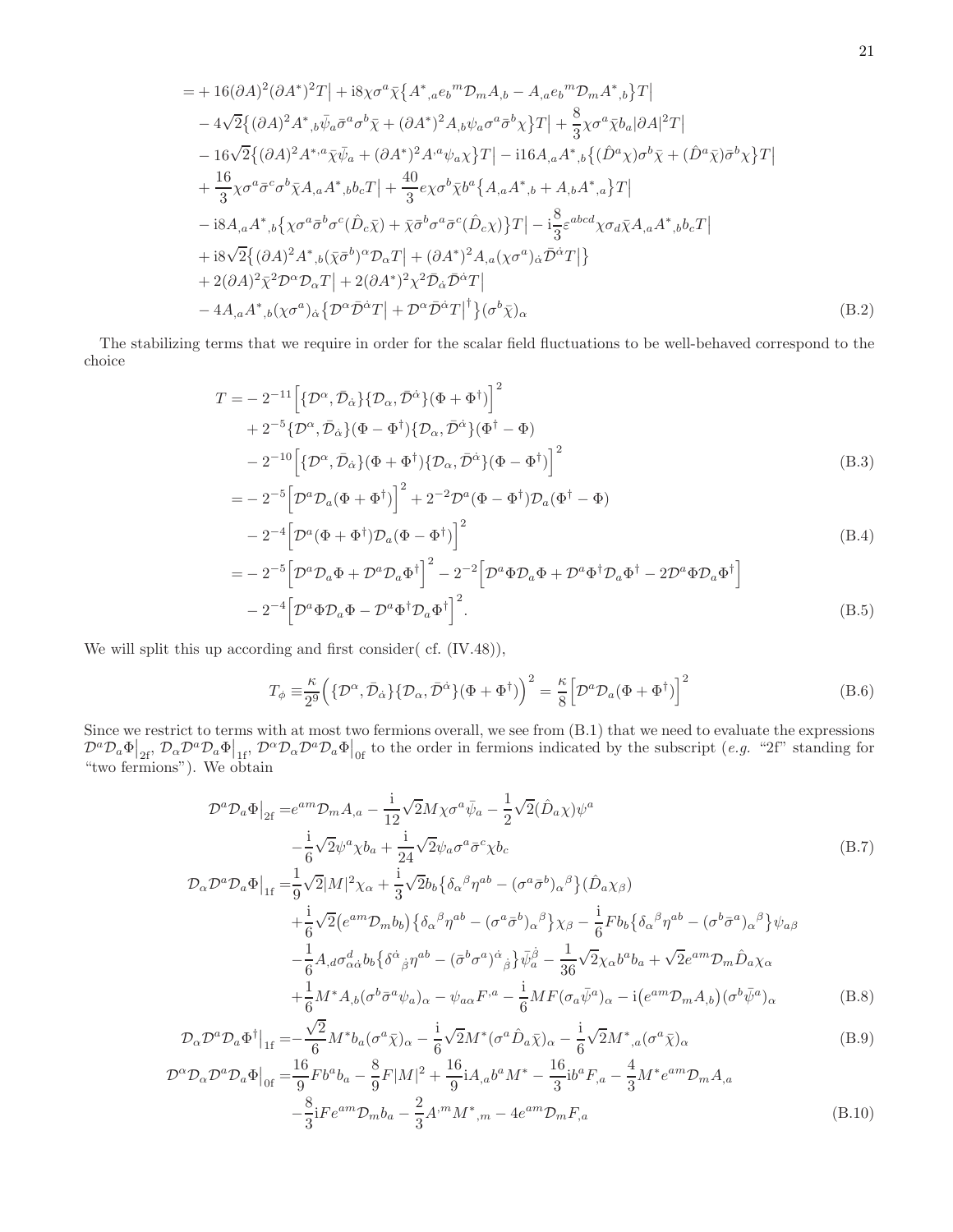$$
\mathcal{D}^{\alpha} \mathcal{D}_{\alpha} \mathcal{D}^{a} \mathcal{D}_{a} \Phi^{\dagger} \big|_{0f} = \frac{8}{9} F(M^{*})^{2} + \frac{4}{9} i A^{*},_{a} b^{a} M^{*} + \frac{4}{3} M^{*} e^{am} \mathcal{D}_{m} A^{*},_{a} + \frac{2}{3} A^{*,m} M^{*},_{m}
$$
\n(B.11)

$$
\mathcal{D}_{\alpha}\bar{\mathcal{D}}_{\dot{\alpha}}\mathcal{D}^{a}\mathcal{D}_{a}\Phi\big|_{0f} = \Big[ -\frac{2}{9}MFb_{a} - i\frac{2}{9}|M|^{2}A_{,a} + i\frac{2}{3}MF_{,a} + \frac{i}{3}M_{,a}F\Big]\sigma_{\alpha\dot{\alpha}}^{a}
$$
(B.12)

$$
\mathcal{D}_{\alpha}\bar{\mathcal{D}}_{\dot{\alpha}}\mathcal{D}^{a}\mathcal{D}_{a}\Phi^{\dagger}\Big|_{0f} = \Big[ -\frac{2}{9}M^{*}F^{*}b_{a} - i\frac{4}{9}|M|^{2}A^{*},_{a} - i\frac{2}{3}M^{*}F^{*},_{a} - \frac{i}{3}M^{*},_{a}F^{*} - i\frac{4}{9}b^{d}b_{d}A^{*},_{a} + i\frac{4}{9}A^{*},_{c}b^{c}b_{a} - 2ie^{bm}\mathcal{D}_{m}(e_{b}{}^{n}\mathcal{D}_{n}A^{*},_{a}) + i\frac{4}{3}\varepsilon^{a'bcd}\eta_{aa'}b_{c}e_{d}{}^{m}\mathcal{D}_{m}A^{*},_{b} + i\frac{2}{3}\varepsilon^{a'bcd}\eta_{aa'}A^{*},_{b}e_{d}{}^{m}\mathcal{D}_{m}b_{c}\Big]\sigma_{\alpha\dot{\alpha}}^{a}
$$
\n(B.13)

Then

$$
T_{\phi}|_{2f} = \frac{\kappa}{8} \Big\{ - \Big(e^{am} \mathcal{D}_m(A_{,a} + A^*_{,a})\Big)^2 - 8\kappa e^{bm} \mathcal{D}_m A_{,b} \mathcal{D}^a \mathcal{D}_a \Phi\Big|_{2f} + 2e^{bm} \mathcal{D}_m A^*_{,b} \mathcal{D}^a \mathcal{D}_a \Phi^{\dagger}\Big|_{2f} - 8\kappa e^{bm} \mathcal{D}_m A_{,b} \mathcal{D}^a \mathcal{D}_a \Phi^{\dagger}\Big|_{2f} + 2e^{bm} \mathcal{D}_m A^*_{,b} \mathcal{D}^a \mathcal{D}_a \Phi\Big|_{2f} \Big\}
$$
(B.14)

$$
\mathcal{D}_{\alpha}T_{\phi}|_{1f} = \frac{\kappa}{4}e^{bm}\mathcal{D}_{m}(A_{,b} + A_{,b}^{*})\left\{\mathcal{D}_{\alpha}\mathcal{D}^{a}\mathcal{D}_{a}\Phi|_{1f} + \mathcal{D}_{\alpha}\mathcal{D}^{a}\mathcal{D}_{a}\Phi^{\dagger}|_{1f}\right\}
$$
(B.15)

$$
\mathcal{D}^{\alpha} \mathcal{D}_{\alpha} T_{\phi}|_{0f} = \frac{\kappa}{4} e^{bm} \mathcal{D}_m (A_{,b} + A^*_{,b}) \left\{ \mathcal{D}^{\alpha} \mathcal{D}_{\alpha} \mathcal{D}^{\alpha} \mathcal{D}_{a} \Phi|_{0f} + \mathcal{D}^{\alpha} \mathcal{D}_{\alpha} \mathcal{D}^{\alpha} \mathcal{D}_{a} \Phi^{\dagger}|_{0f} \right\}
$$
(B.16)

$$
\mathcal{D}_{\alpha}\bar{\mathcal{D}}_{\dot{\alpha}}T_{\phi}|_{0f} = \frac{\kappa}{4}e^{bm}\mathcal{D}_{m}(A_{,b} + A^{*},{}_{b})\left\{\mathcal{D}_{\alpha}\bar{\mathcal{D}}_{\dot{\alpha}}\mathcal{D}^{a}\mathcal{D}_{a}\Phi|_{0f} + \mathcal{D}_{\alpha}\bar{\mathcal{D}}_{\dot{\alpha}}\mathcal{D}^{a}\mathcal{D}_{a}\Phi^{\dagger}|_{0f}\right\}
$$
(B.17)

i.e.

$$
T_{\phi}|_{2f} = \frac{\kappa}{4} \left( e^{bm} \mathcal{D}_m(A_{,b} + A^*_{,b}) \right) \left\{ \frac{1}{2} e^{am} \mathcal{D}_m(A_{,a} + A^*_{,a}) \right. \\ - \frac{i}{12} \sqrt{2} M \chi \sigma^a \bar{\psi}_a - \frac{1}{2} \sqrt{2} (\hat{D}_a \chi) \psi^a \\ - \frac{i}{6} \sqrt{2} \psi^a \chi b_a + \frac{i}{24} \sqrt{2} \psi_a \sigma^a \bar{\sigma}^c \chi b_c \\ - \frac{i}{12} \sqrt{2} M^* \bar{\chi} \bar{\sigma}^a \psi_a - \frac{1}{2} \sqrt{2} \bar{\psi}^a (\hat{D}_a \bar{\chi}) \\ + \frac{i}{6} \sqrt{2} \bar{\chi} \bar{\psi}^a b_a - \frac{i}{24} \sqrt{2} \bar{\psi}_a \bar{\sigma}^a \sigma^c \bar{\chi} b_c \right\}
$$
\n(B.18)

$$
\mathcal{D}_{\alpha}T_{\phi}|_{1f} = \frac{\kappa}{4}e^{cm}\mathcal{D}_{m}(A_{,c} + A^{*},c)\left\{\frac{1}{9}\sqrt{2}|M|^{2}\chi_{\alpha} + \frac{1}{3}\sqrt{2}b_{b}\left\{\delta_{\alpha}{}^{\beta}\eta^{ab} - (\sigma^{a}\bar{\sigma}^{b})_{\alpha}{}^{\beta}\right\}(\hat{D}_{a}\chi_{\beta})\right.\\
\left. + \frac{1}{6}\sqrt{2}\left(e^{am}\mathcal{D}_{m}b_{b}\right)\left\{\delta_{\alpha}{}^{\beta}\eta^{ab} - (\sigma^{a}\bar{\sigma}^{b})_{\alpha}{}^{\beta}\right\}\chi_{\beta} - \frac{1}{6}Fb_{b}\left\{\delta_{\alpha}{}^{\beta}\eta^{ab} - (\sigma^{b}\bar{\sigma}^{a})_{\alpha}{}^{\beta}\right\}\psi_{a\beta}\right.\\
\left. - \frac{1}{6}A_{,d}\sigma_{\alpha\dot{\alpha}}^{d}b_{b}\left\{\delta^{\dot{\alpha}}_{\dot{\beta}}\eta^{ab} - (\bar{\sigma}^{b}\sigma^{a})_{\dot{\alpha}}{}^{\dot{\beta}}\right\}\bar{\psi}_{a}^{\dot{\beta}} - \frac{1}{36}\sqrt{2}\chi_{\alpha}b^{a}b_{a} + \sqrt{2}e^{am}\mathcal{D}_{m}\hat{D}_{a}\chi_{\alpha}\right.\\
\left. + \frac{1}{6}M^{*}A_{,b}(\sigma^{b}\bar{\sigma}^{a}\psi_{a})_{\alpha} - \psi_{a\alpha}F^{,a} - \frac{1}{6}MF(\sigma_{a}\bar{\psi}^{a})_{\alpha} - i(e^{am}\mathcal{D}_{m}A_{,b})(\sigma^{b}\bar{\psi}^{a})_{\alpha}\right.\\
\left. - \frac{\sqrt{2}}{6}M^{*}b_{a}(\sigma^{a}\bar{\chi})_{\alpha} - \frac{i}{6}\sqrt{2}M^{*}(\sigma^{a}\hat{D}_{a}\bar{\chi})_{\alpha} - \frac{i}{6}\sqrt{2}M^{*}{}_{,a}(\sigma^{a}\bar{\chi})_{\alpha}\right\}
$$
\n(B.19)

$$
\mathcal{D}^{\alpha}\mathcal{D}_{\alpha}T_{\phi}|_{0f} = \frac{\kappa}{4}e^{cm}\mathcal{D}_{m}(A_{,c} + A^{*},c)\left\{\frac{16}{9}Fb^{a}b_{a} - \frac{8}{9}F|M|^{2} + \frac{16}{9}\mathrm{i}A_{,a}b^{a}M^{*}\right.\left. - \frac{16}{3}\mathrm{i}b^{a}F_{,a} - \frac{4}{3}M^{*}e^{am}\mathcal{D}_{m}A_{,a}\right.\left. - \frac{8}{3}\mathrm{i}Fe^{am}\mathcal{D}_{m}b_{a} - \frac{2}{3}A^{,m}M^{*},m - 4e^{am}\mathcal{D}_{m}F_{,a}\right.\left. + \frac{8}{9}F(M^{*})^{2} + \frac{4}{9}\mathrm{i}A^{*},a^{b^{a}}M^{*} + \frac{4}{3}M^{*}e^{am}\mathcal{D}_{m}A^{*},a + \frac{2}{3}A^{*,m}M^{*},m\right\}\left. \mathcal{D}_{\alpha}\bar{\mathcal{D}}_{\dot{\alpha}}T_{\phi}\right|_{0f} = \frac{\kappa}{4}e^{em}\mathcal{D}_{m}(A_{,e} + A^{*},e)\left\{-\frac{2}{9}MFb_{a} - \mathrm{i}\frac{2}{9}|M|^{2}A_{,a} + \mathrm{i}\frac{2}{3}MF_{,a} + \frac{\mathrm{i}}{3}M_{,a}F\right.\right.
$$
\n(B.20)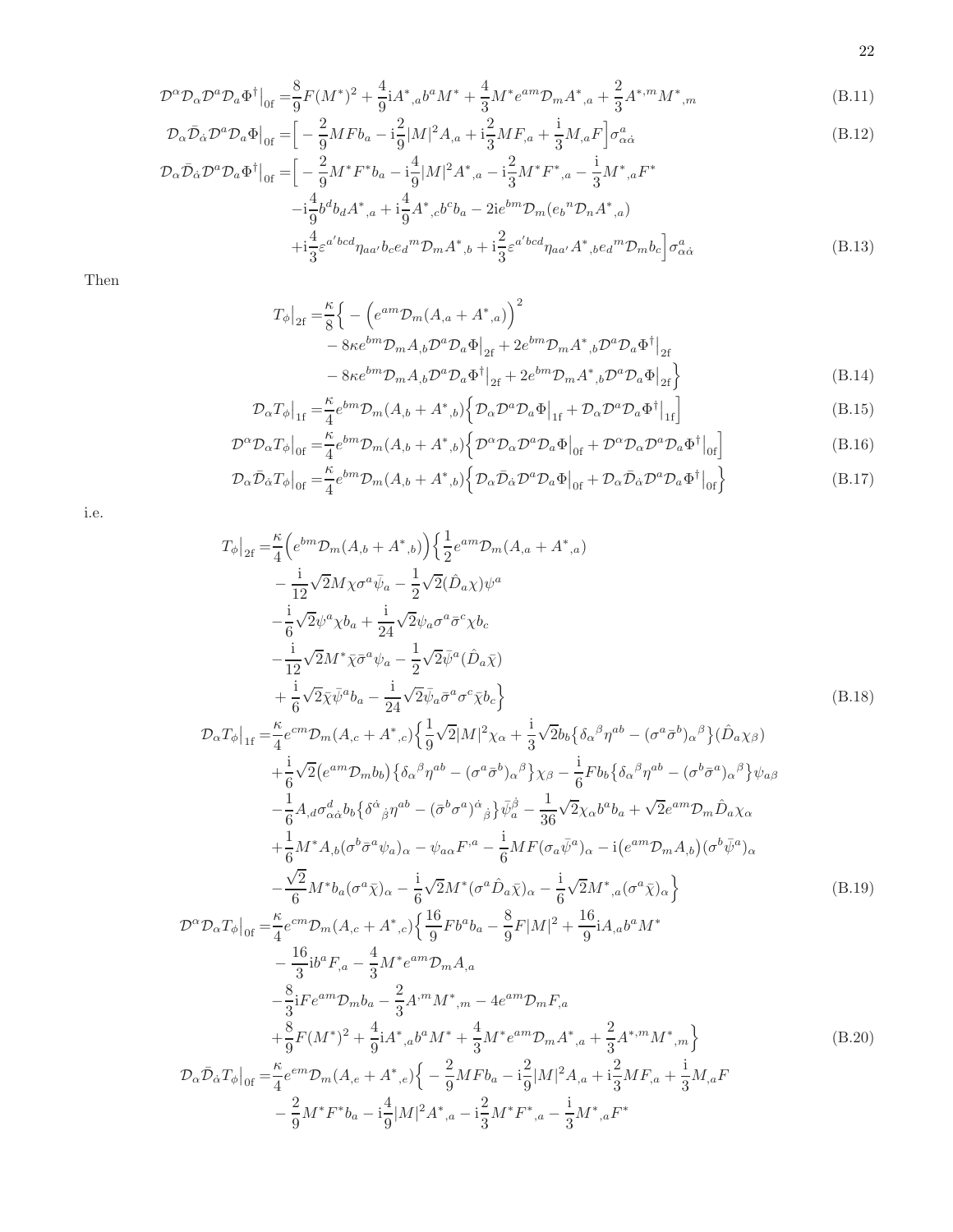$$
-i\frac{4}{9}b^db_dA^*_{,a} + i\frac{4}{9}A^*_{,c}b^cb_a - 2ie^{bm}\mathcal{D}_m(e_b{}^n\mathcal{D}_nA^*_{,a})
$$
  
+ 
$$
i\frac{4}{3}\varepsilon^{a'bcd}\eta_{aa'}bce_d{}^m\mathcal{D}_mA^*_{,b} + i\frac{2}{3}\varepsilon^{a'bcd}\eta_{aa'}A^*_{,b}e_d{}^m\mathcal{D}_m b_c\Big\}\sigma^a_{\alpha\dot{\alpha}}
$$
(B.21)

The  $T_{\xi}$ -terms from (IV.62) read in components

$$
T_{\xi} = -2^{-2} \left( \mathcal{D}^{a} \Phi - \mathcal{D}^{a} \Phi^{\dagger} \right) \left( \mathcal{D}_{a} \Phi - \mathcal{D}_{a} \Phi^{\dagger} \right)
$$
  
\n
$$
-2^{-4} \left( \mathcal{D}^{a} \Phi \mathcal{D}_{a} \Phi - \mathcal{D}^{a} \Phi^{\dagger} \mathcal{D}_{a} \Phi^{\dagger} \right)^{2}
$$
  
\n
$$
T_{\xi}|_{2f} = -2^{-2} \left( A^{,m} - A^{*,m} \right) \left( A_{,m} - A^{*,m} \right) + 2^{-2} \sqrt{2} \left( A^{,m} - A^{*,m} \right) \left( \psi_{m} \chi - \bar{\chi} \bar{\psi}_{m} \right)
$$
  
\n(B.22)

$$
-2^{-4} (A^{,m} A_{,m} - A^{*,m} A^{*,m})^2
$$
  
+2<sup>-3</sup>  $\sqrt{2} (A^{,m} A_{,m} - A^{*,m} A^{*,m}) (A^{,n} \psi_n \chi - A^{*,n} \bar{\chi} \bar{\psi}_n)$  (B.23)

$$
+2^{-3}\sqrt{2}(A^{,m}A_{,m}-A^{*,m}A^{*},m)(A^{,n}\psi_{n}\chi-A^{*,n}\bar{\chi}\bar{\psi}_{n})
$$
(B.23)  

$$
\mathcal{D}_{\alpha}T_{\xi}=-2^{-1}(\mathcal{D}_{\alpha}\mathcal{D}^{a}\Phi\mathcal{D}_{a}\Phi+\mathcal{D}_{\alpha}\mathcal{D}^{a}\Phi^{\dagger}\mathcal{D}_{a}\Phi^{\dagger}-\mathcal{D}_{\alpha}\mathcal{D}^{a}\Phi\mathcal{D}_{a}\Phi^{\dagger}-\mathcal{D}^{a}\Phi\mathcal{D}_{\alpha}\mathcal{D}_{a}\Phi^{\dagger})
$$
(B.24)  

$$
-2^{-2}(\mathcal{D}^{a}\Phi\mathcal{D}_{a}\Phi-\mathcal{D}^{a}\Phi^{\dagger}\mathcal{D}_{a}\Phi^{\dagger})(\mathcal{D}_{\alpha}\mathcal{D}^{a}\Phi\mathcal{D}_{a}\Phi-\mathcal{D}_{\alpha}\mathcal{D}^{a}\Phi^{\dagger}\mathcal{D}_{a}\Phi^{\dagger})
$$
(B.24)

$$
\mathcal{D}_{\alpha}T_{\xi}|_{1f} = -2^{-1}(\sqrt{2}\hat{D}^{a}\chi_{\alpha} + i\frac{1}{24}\sqrt{2}b_{d}(\sigma^{d}\bar{\sigma}^{a}\chi)_{\alpha} + i\frac{1}{4}\sqrt{2}b_{a}\chi_{\alpha} - i\frac{1}{8}\sqrt{2}b_{d}(\sigma_{a}\bar{\sigma}^{d}\chi)_{\alpha} \n+ i\frac{1}{6}\sqrt{2}(\sigma^{a}\bar{\chi})_{\alpha}M^{*} \Big) (A_{,a} - A^{*},_{a}) \n-2^{-2}(A^{,a}A_{,a} - A^{*,a}A^{*},_{a}) \Big( [\sqrt{2}\hat{D}^{a}\chi_{\alpha} + i\frac{1}{24}\sqrt{2}b_{d}(\sigma^{d}\bar{\sigma}^{a}\chi)_{\alpha} \n+ i\frac{1}{4}\sqrt{2}b_{a}\chi_{\alpha} - i\frac{1}{8}\sqrt{2}b_{d}(\sigma^{a}\bar{\sigma}^{d}\chi)_{\alpha} \Big) A_{,a} + i\frac{1}{6}\sqrt{2}(\sigma^{a}\bar{\chi})_{\alpha}M^{*}A^{*},_{a} \Big)
$$
\n(B.25)

$$
\mathcal{D}^{\alpha} \mathcal{D}_{\alpha} T_{\xi}|_{0f} = -2^{-1} (A^{\alpha} - A^{*,a}) (\mathcal{D}^{\alpha} \mathcal{D}_{\alpha} \mathcal{D}_{a} \Phi|_{0f} - \mathcal{D}^{\alpha} \mathcal{D}_{\alpha} \mathcal{D}_{a} \Phi^{\dagger}|_{0f})
$$
  

$$
-2^{-2} (A^{\alpha} A_{,a} - A^{*,a} A^{*,a}) (\mathcal{D}^{\alpha} \mathcal{D}_{\alpha} \mathcal{D}_{a} \Phi \Phi|_{0f} - \mathcal{D}^{\alpha} \mathcal{D}_{\alpha} \mathcal{D}_{a} \Phi^{\dagger} \mathcal{D}_{a} \Phi^{\dagger} \mathcal{D}_{a} \Phi^{\dagger}|_{0f})
$$
(B.26)

$$
= 2^{-1} (A^{,a} - A^{*,a}) \left( i \frac{8}{3} F b_a + 4F_{,a} + \frac{2}{3} M^* [A_{,a} + A^*_{,a}] \right) + 2^{-2} (A^{,a} A_{,a} - A^{*,a} A^*_{,a}) \left( i \frac{8}{3} F b^b A_{,b} + 4F^{,b} A_{,b} + \frac{2}{3} M^* [(\partial A)^2 + (\partial A^*)^2] \right)
$$
(B.27)

One can see explicitly see from the above expressions that the contributions of the  $T_{\phi}$ - and  $T_{\xi}$ -terms to the equation of motion of  $b_m$  vanish in the ghost condensate background, where  $\xi = \chi = \psi = M = F = 0$ .

- [1] N. Arkani-Hamed, H.-C. Cheng, M. A. Luty, and S. Mukohyama, JHEP 0405, 074 (2004), [hep-th/0312099].
- [2] J. Khoury, B. A. Ovrut, P. J. Steinhardt, and N. Turok, Phys. Rev. D 64, 123522 (2001), [arXiv.org: hep-th/0103239].
- [3] J. Khoury, B. A. Ovrut, P. J. Steinhardt, and N. Turok, Phys. Rev. D 66, 46005 (2002), [arXiv.org: hep-th/0109050].
- [4] J.-L. Lehners, Phys.Rept. 465, 223 (2008), [0806.1245].
- [5] J. Khoury, B. A. Ovrut, N. Seiberg, P. J. Steinhardt, and N. Turok, Phys. Rev. D 65, 86007 (2002), [arXiv.org: hep-th/0108187].
- [6] P. Creminelli and L. Senatore, JCAP 0711, 010 (2007), [hep-th/0702165].
- [7] C. Lin, R. H. Brandenberger, and L. Levasseur Perreault, JCAP 1104, 019 (2011), [1007.2654].
- [8] Y.-F. Cai, D. A. Easson, and R. Brandenberger, JCAP 1208, 020 (2012), [1206.2382].
- [9] P. J. Steinhardt and N. Turok, Phys.Rev. D65, 126003 (2002), [hep-th/0111098].
- [10] J.-L. Lehners, Class.Quant.Grav. 28, 204004 (2011), [1106.0172].
- [11] A. Nicolis, R. Rattazzi, and E. Trincherini, Phys.Rev. D79, 064036 (2009), [0811.2197].
- [12] E. I. Buchbinder, J. Khoury, and B. A. Ovrut, Phys. Rev. D 76, 123503 (2007), [arXiv.org: hep-th/0702154].
- [13] E. I. Buchbinder, J. Khoury, and B. A. Ovrut, JHEP 11, 076 (2007), [arXiv.org: 0706.3903 [hep-th]].
- [14] E. I. Buchbinder, J. Khoury, and B. A. Ovrut, Phys. Rev. Lett. 100, 171302 (2008), [arXiv.org: 0710.5172 [hep-th]].
- [15] J.-L. Lehners, P. McFadden, N. Turok, and P. J. Steinhardt, Phys.Rev. D76, 103501 (2007), [hep-th/0702153].
- [16] K. Koyama, S. Mizuno, F. Vernizzi, and D. Wands, JCAP 0711, 024 (2007), [0708.4321].
- [17] J.-L. Lehners and P. J. Steinhardt, Phys.Rev. D77, 063533 (2008), [0712.3779].
- [18] J.-L. Lehners and P. J. Steinhardt, Phys.Rev. D78, 023506 (2008), [0804.1293].
- [19] J.-L. Lehners and S. Renaux-Petel, Phys.Rev. D80, 063503 (2009), [0906.0530].
- [20] J.-L. Lehners and P. J. Steinhardt, Phys.Rev. D80, 103520 (2009), [0909.2558].
- [21] J.-L. Lehners, Adv.Astron. 2010, 903907 (2010), [1001.3125].